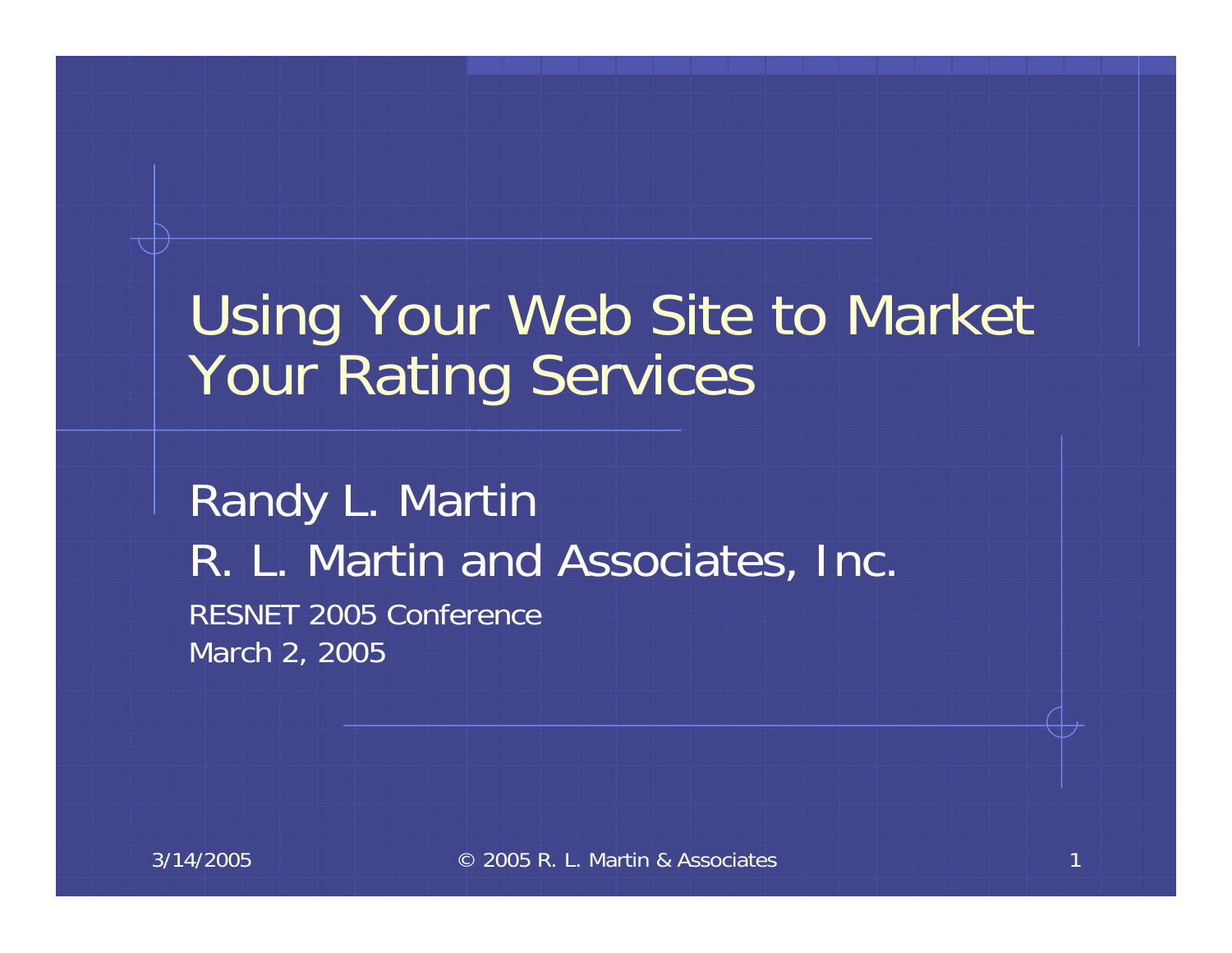First… You Need all the Pieces in Place $\diamond$  The right domain name  $\diamond$  The right emails setup  $\diamond$  Need to know your target audience ◆ Need to have A site with good content Your site needs to be easy to navigate Your site needs to pleasing to the eye You need to have the right host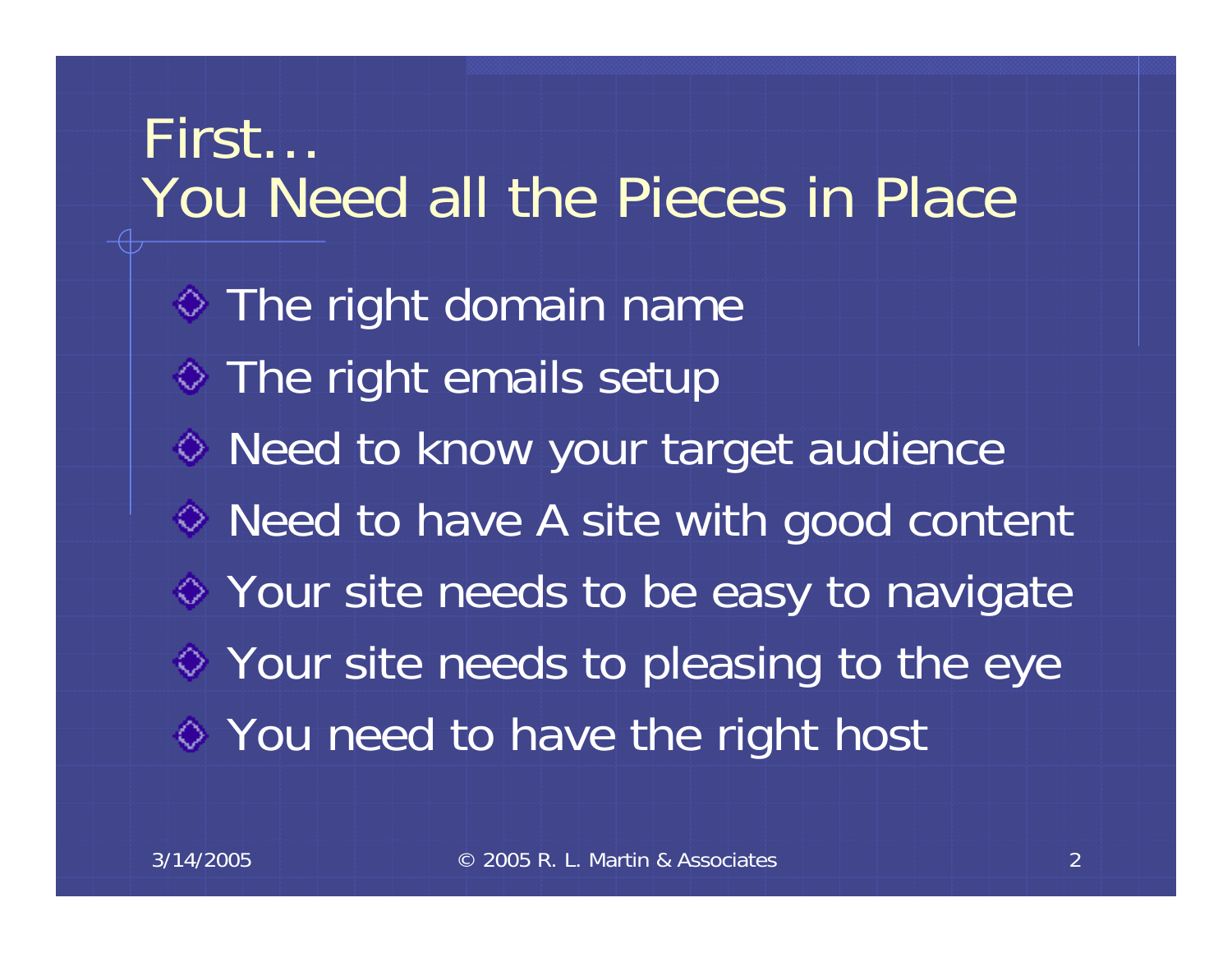## The Right Domain Name

The First Step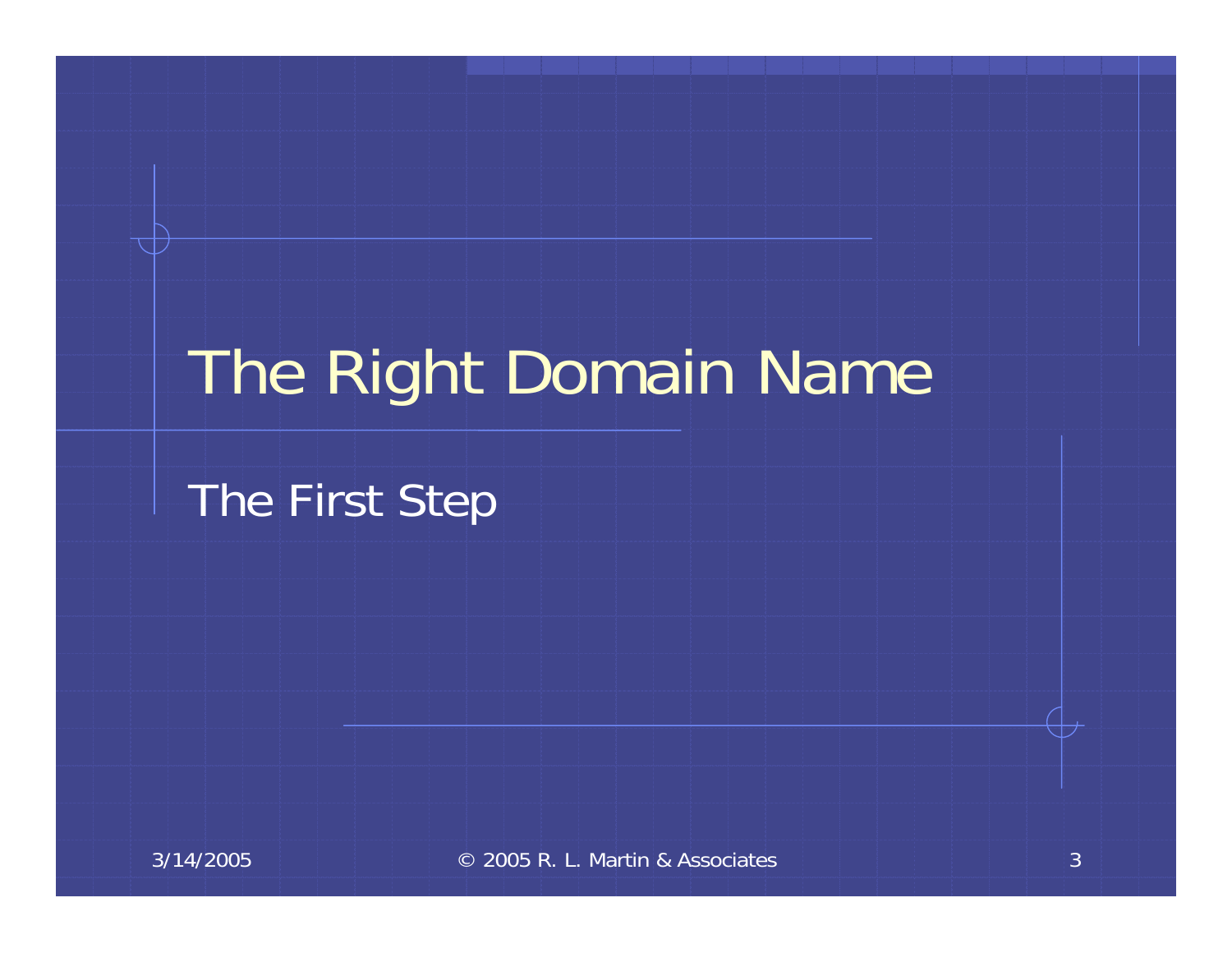#### Register a Domain Name

 $\Diamond$  Pick something that people can associate with your company ♦ Pick something easy to remember BuyDomains.com (\$16/year) & Others Main choices .com .net .org **♦ New choices** .info .biz .cc .us .ws .name  $\Diamond$  If name is taken, try adding a dash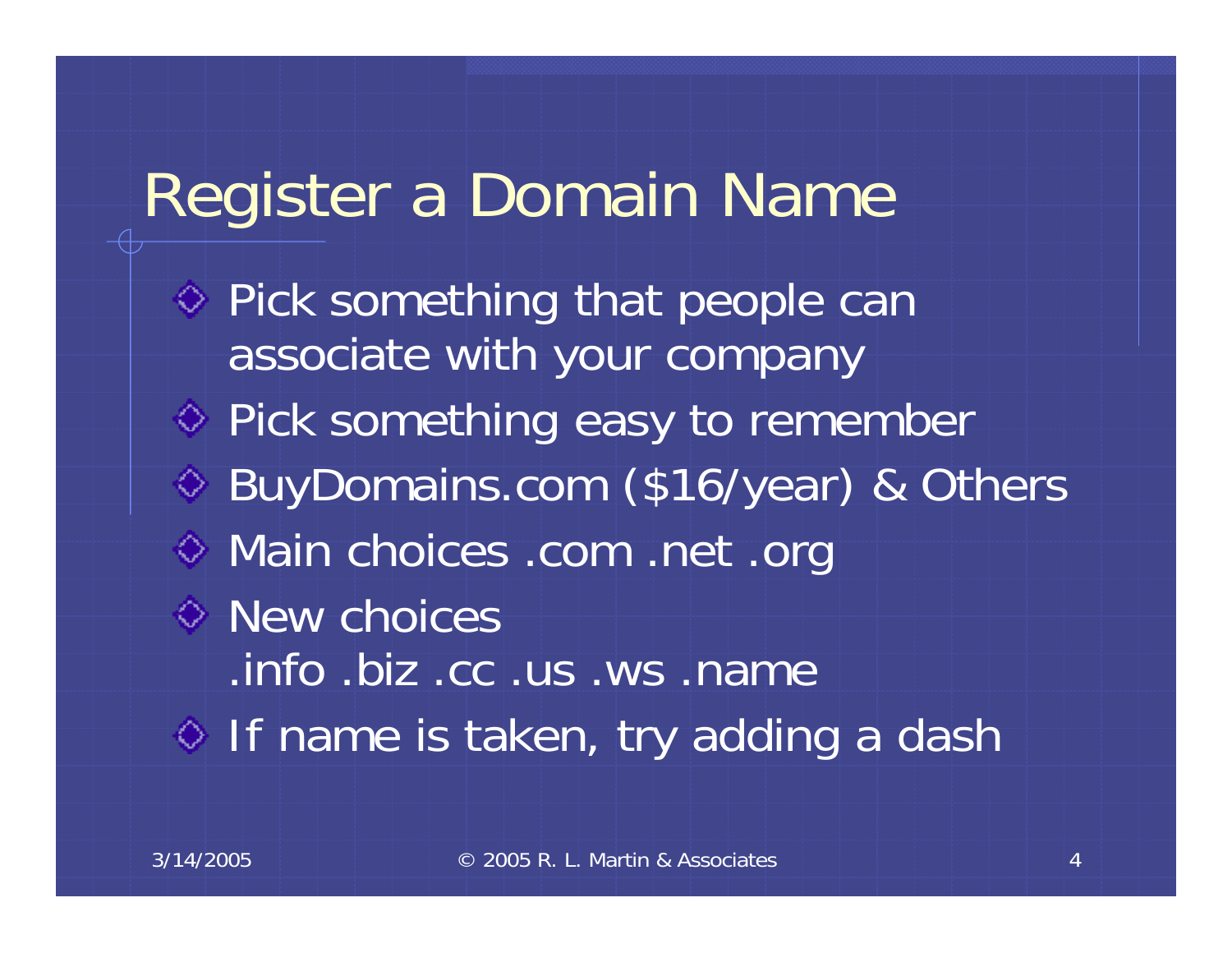# Domain Examples **♦ Natresnet.org** ◆ Buildingscience.com ◆ Naseo.org ◆ Energyscience.org Buildersintegritygroup.com Ecodeck.com **♦ BuiltWrightInc.com**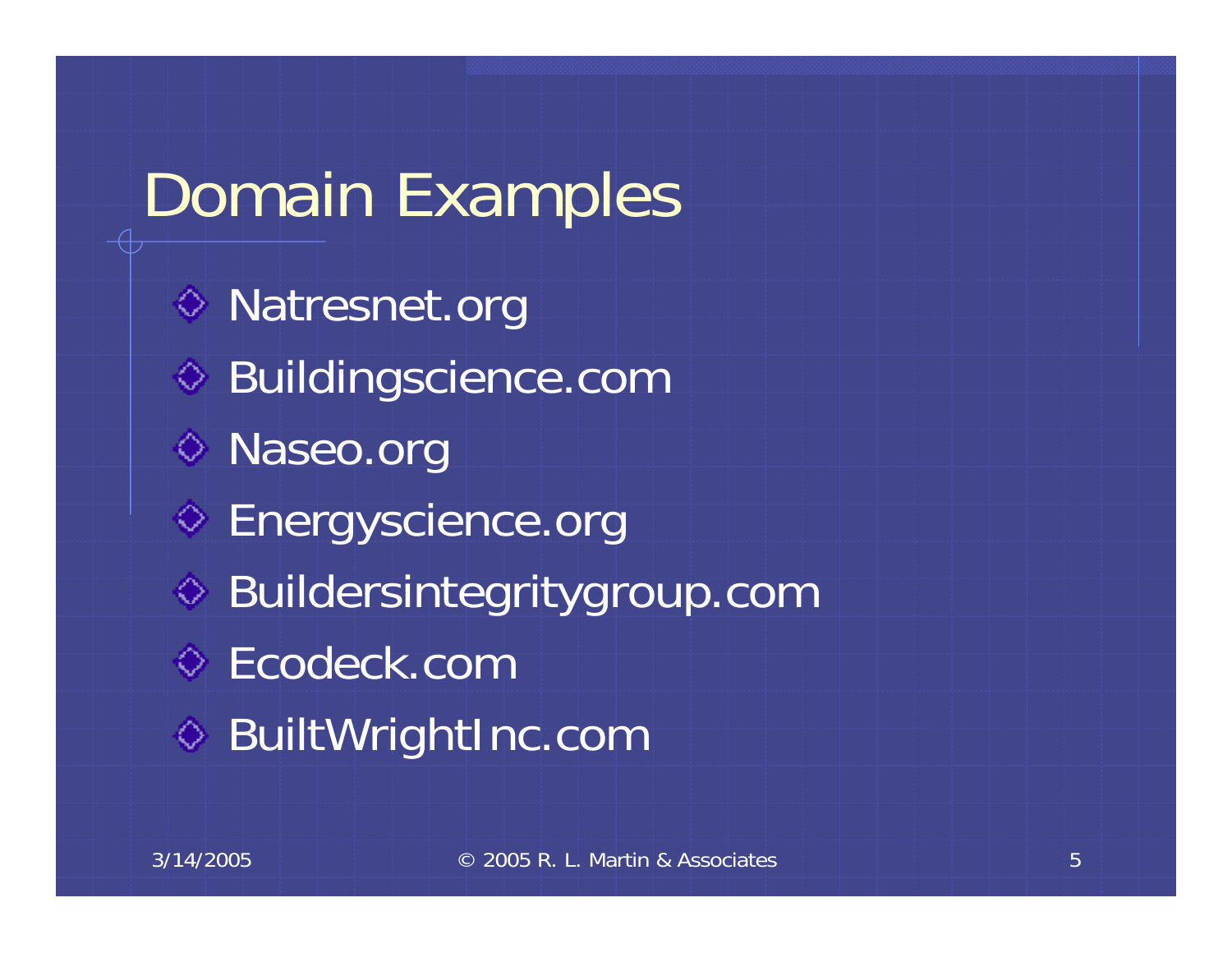## Email Setup

#### Use Your Domain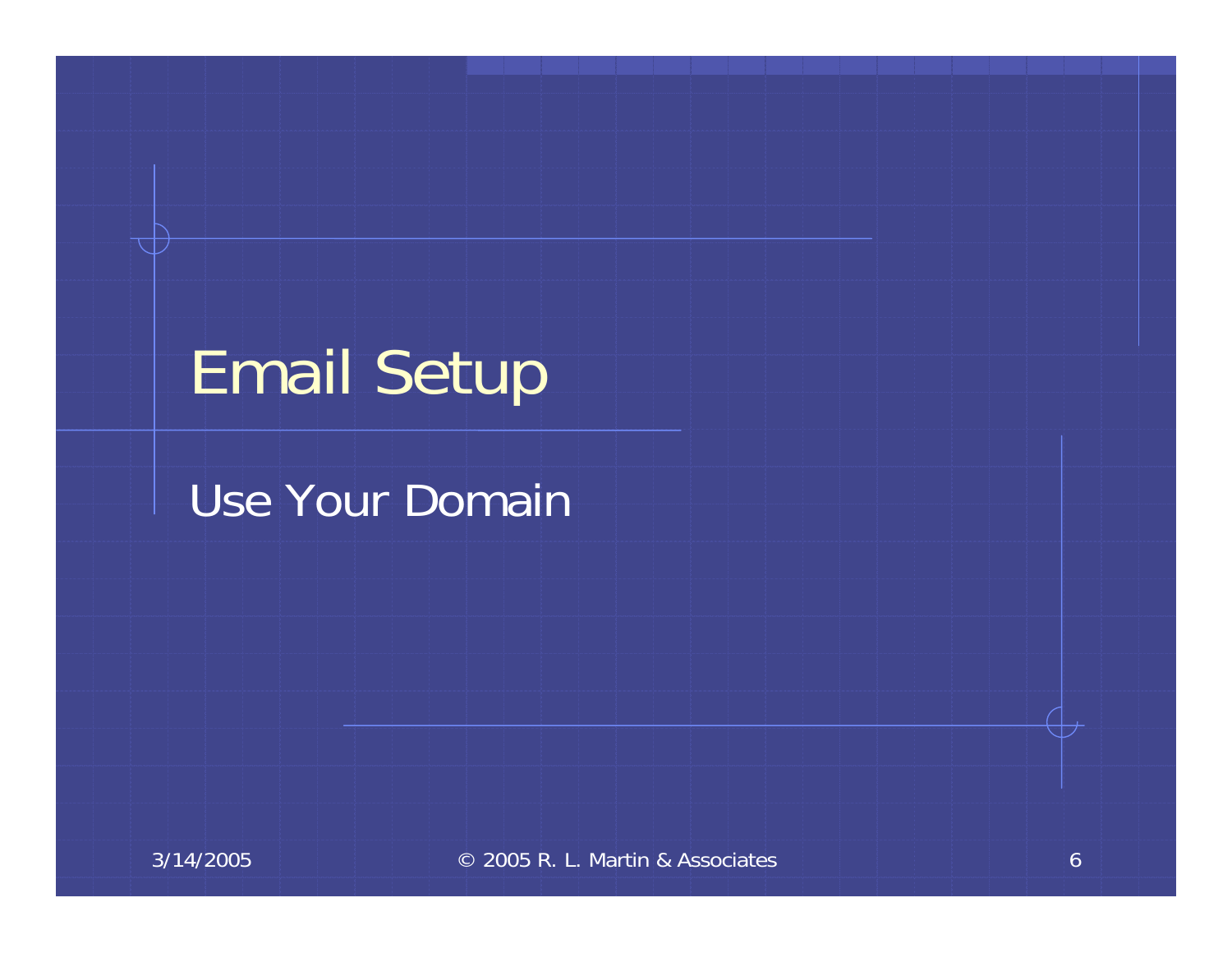### Email Setup

- Nothing looks less professional than using an AOL address for your business
- ♦ Setup email addresses for all your staff: randy@rlmartin.com
- Setup a general email address for your web<br>site (e.g. info@yourdomain.com) something that you can change frequently to combat spam
- Make sure your email address is on your business card and all other information you give out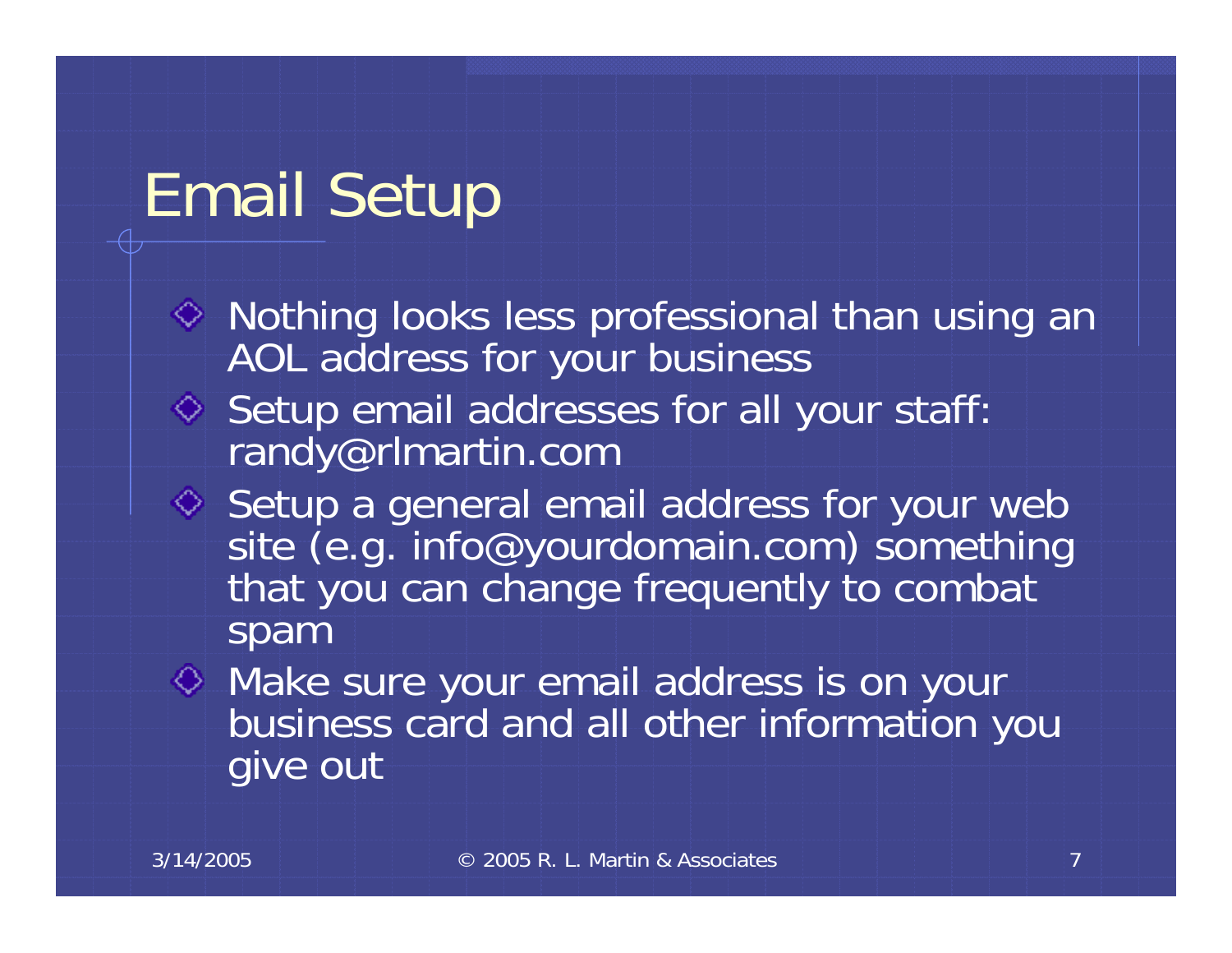#### Web Sites that Work

The Planning Phase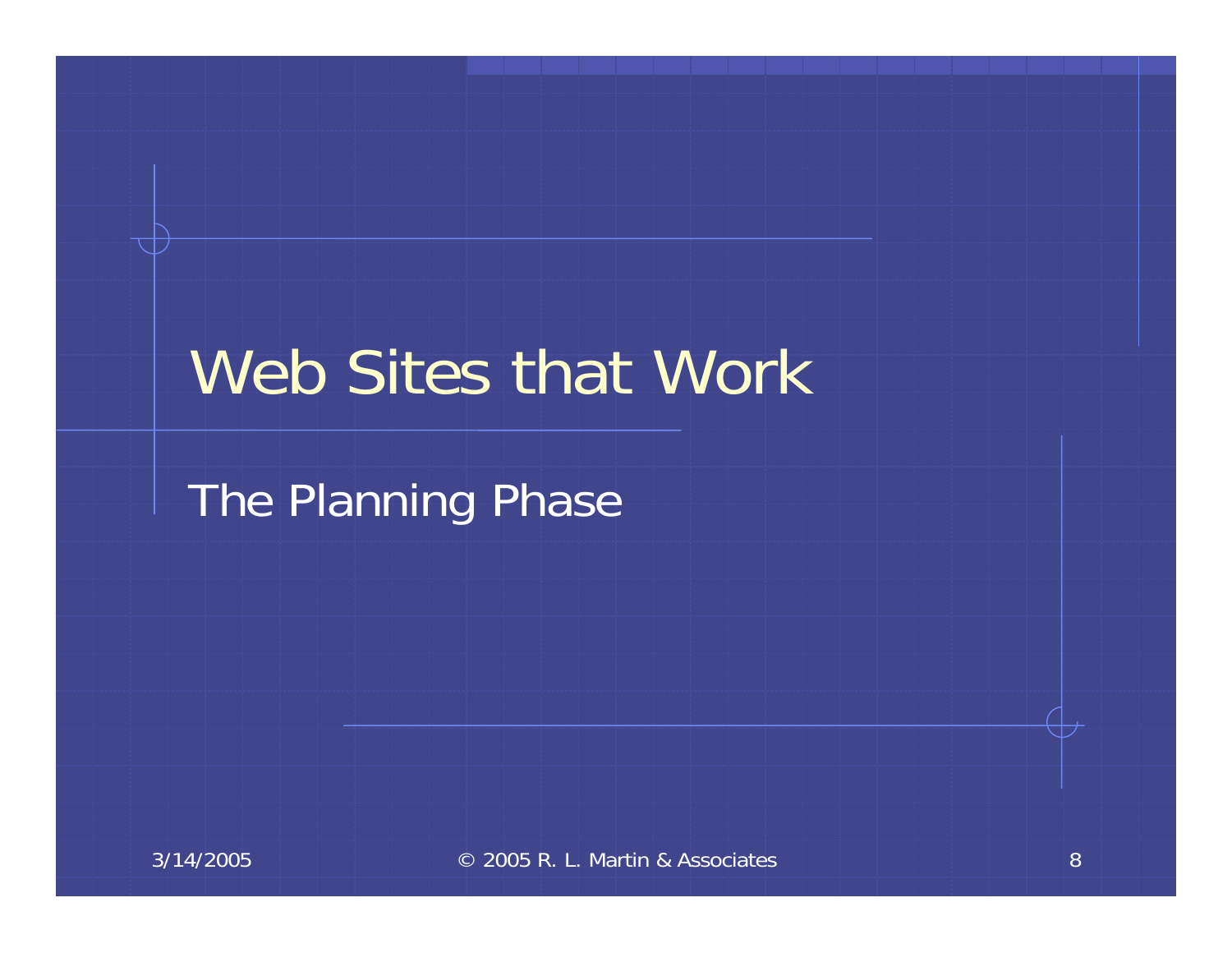# Keys to a Successful Web Site ◆ Good, useful content Well organized, easily accessible contentWell written, easily read content A consistent and attractive appearance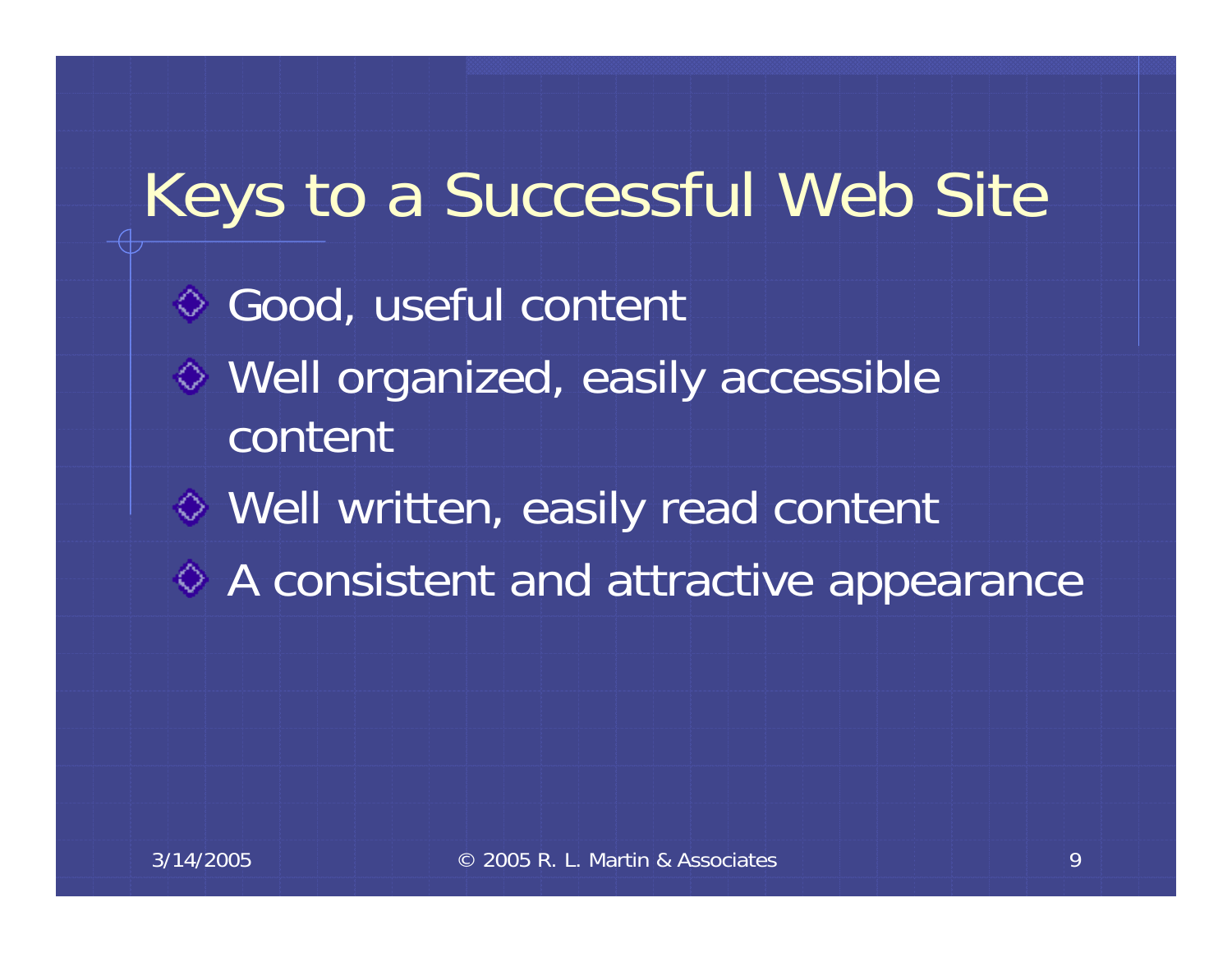The most important factors in creating a good site are having good content, planning its presentation well and understanding and responding to the needs of your audience. The bells and whistles are nice and may add to the user experience but they will not compensate if the basics are wrong.

> -- Katherine NolanWeb Design Author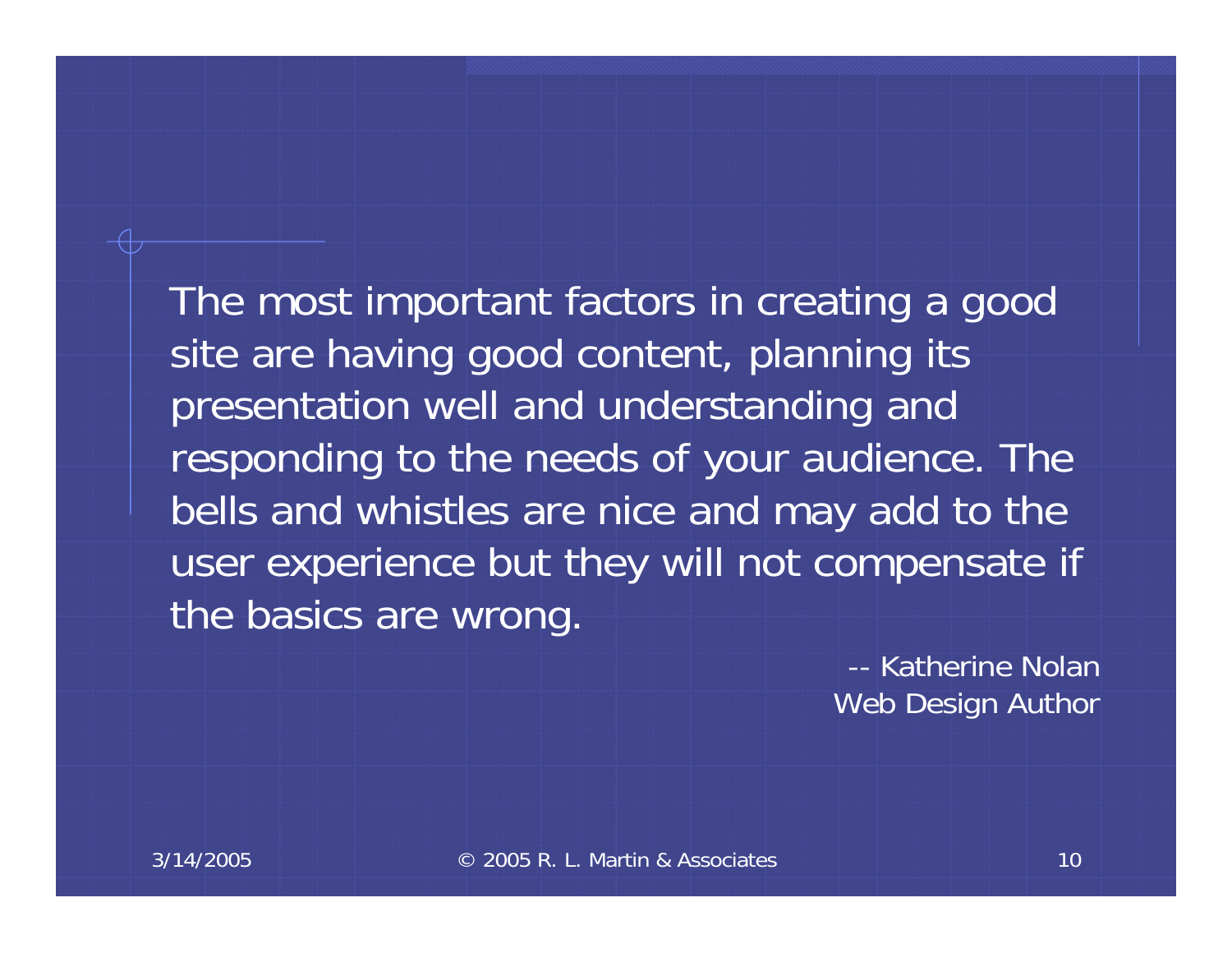## Target Audience

#### Who's going to visit your site?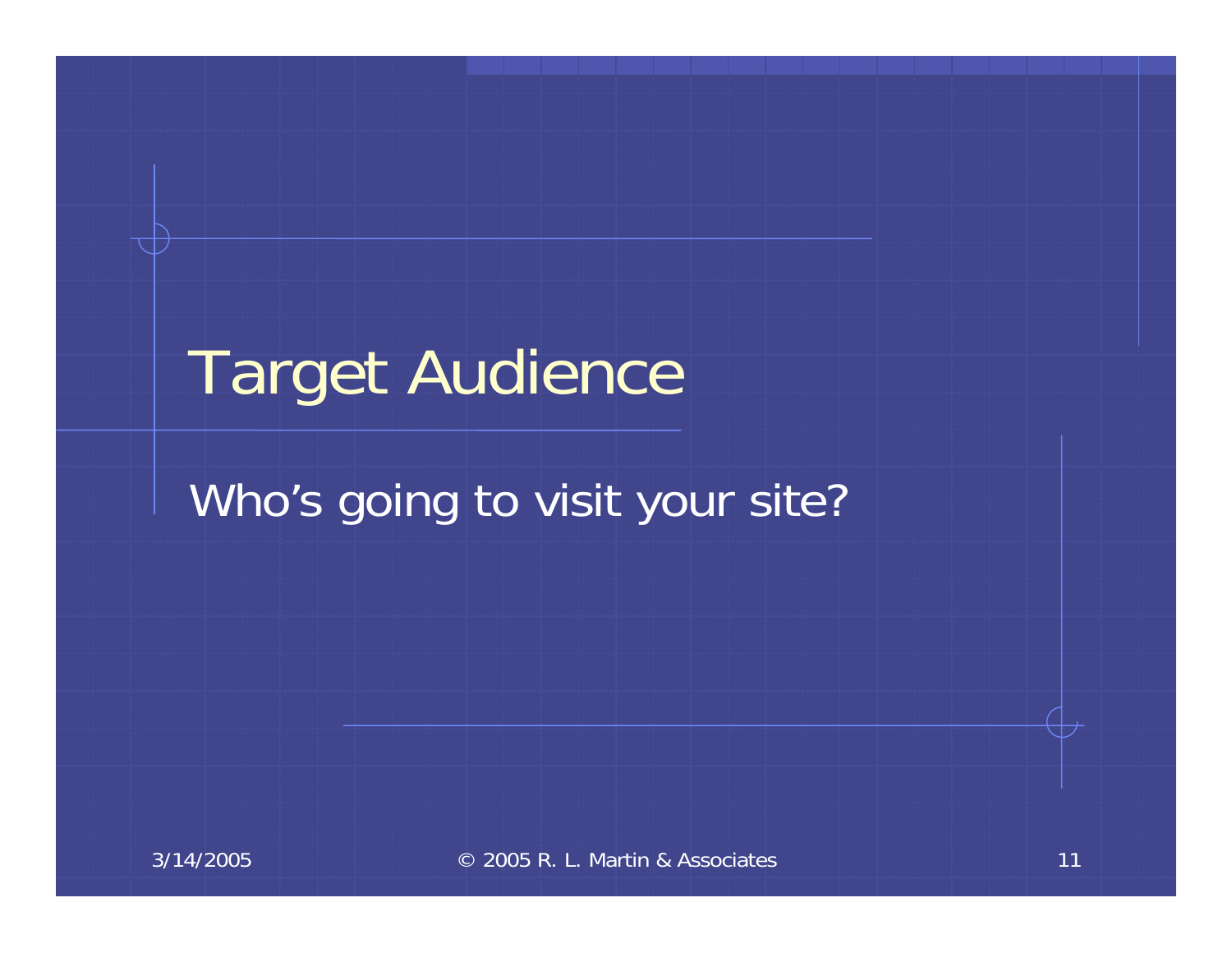#### Determine Your Target Audience

◆ Homebuilders? ◆ Homeowners? Government Officials?◆ Real Estate Agents? ◆ Building Code Officials?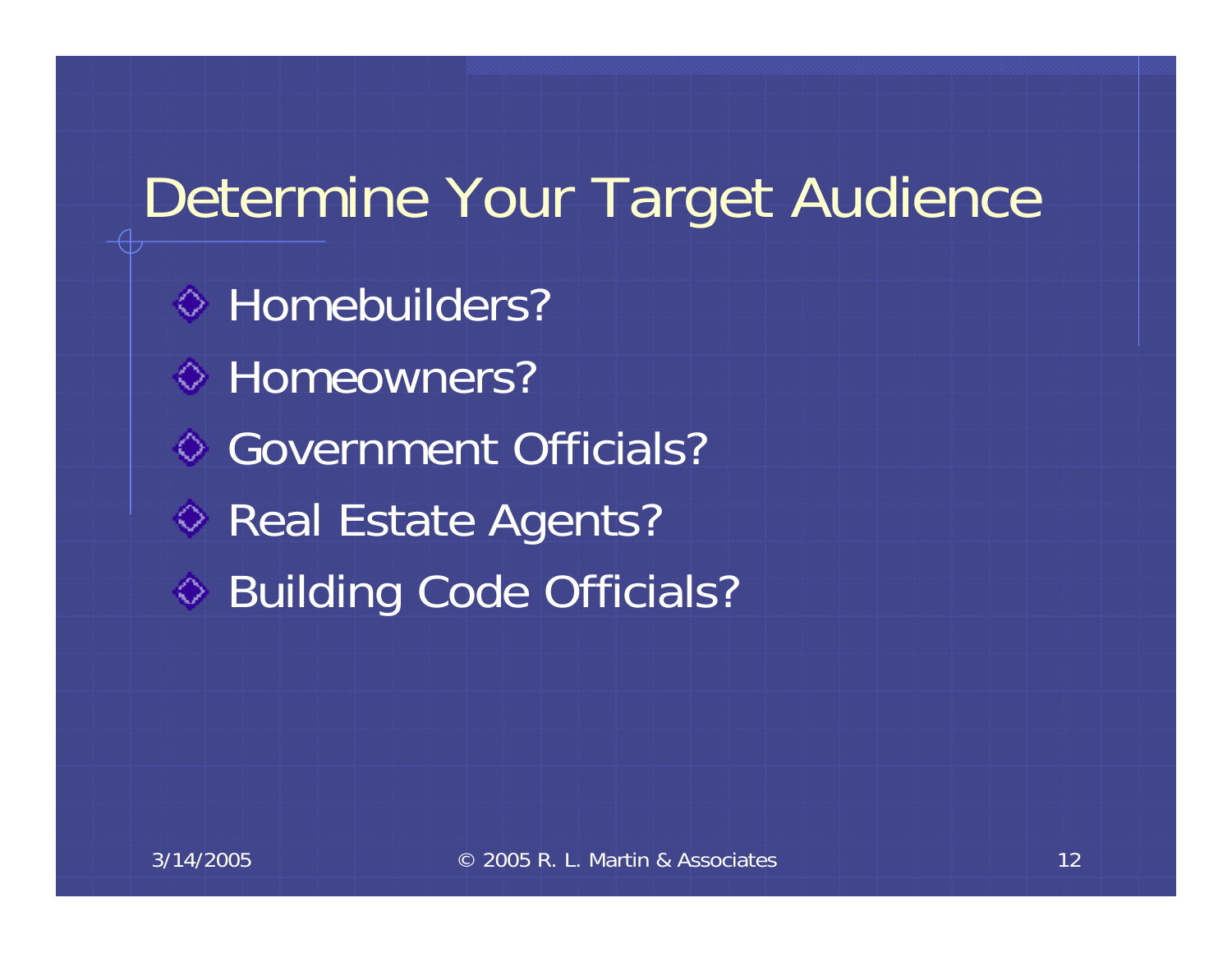## Content

#### What are you going to include?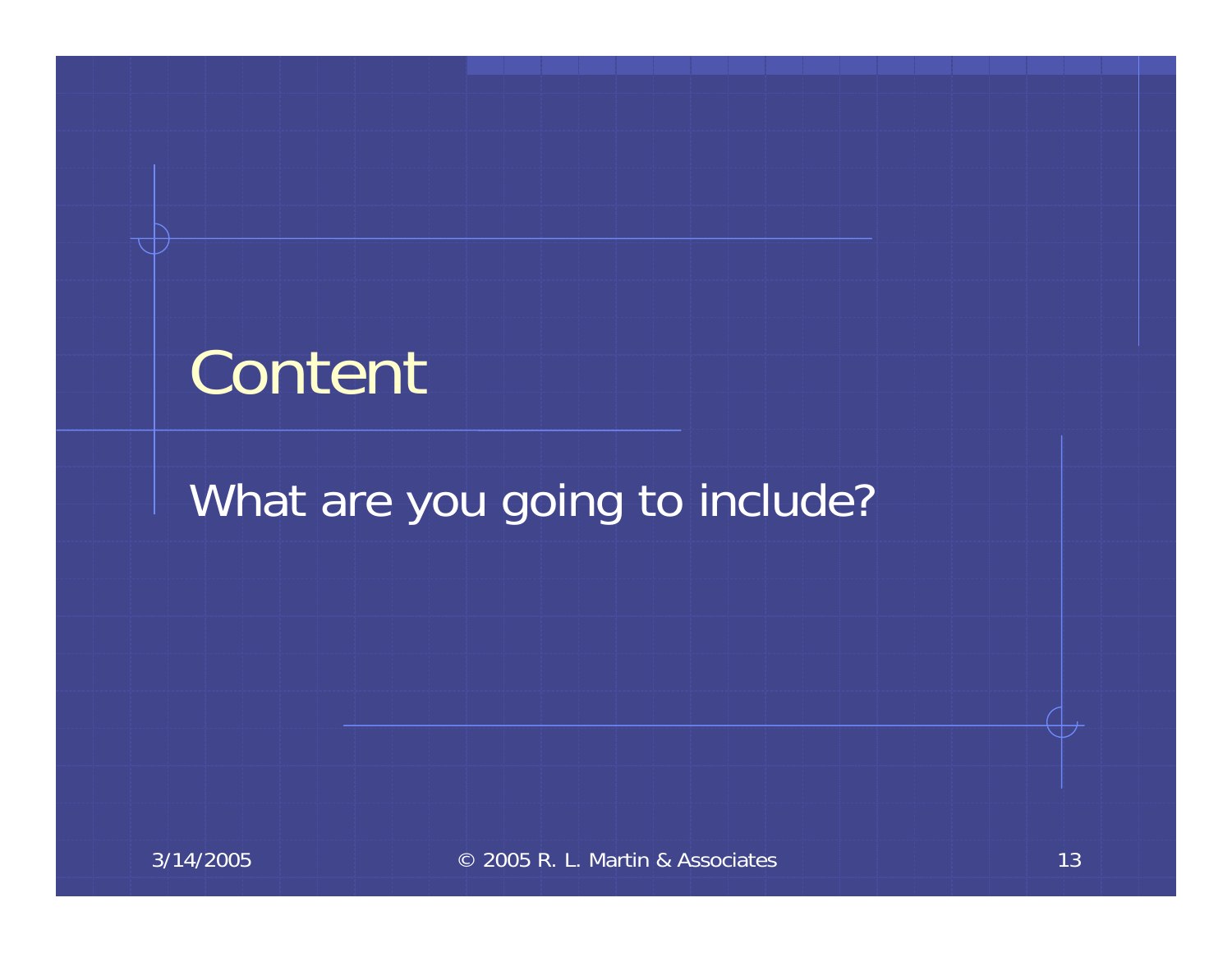#### Make a List

List everything you want to include on your site

- $\diamond$  Information about your company
- Information about your product(s) or service(s).
- FAQ
- **♦ Other Sites to Link**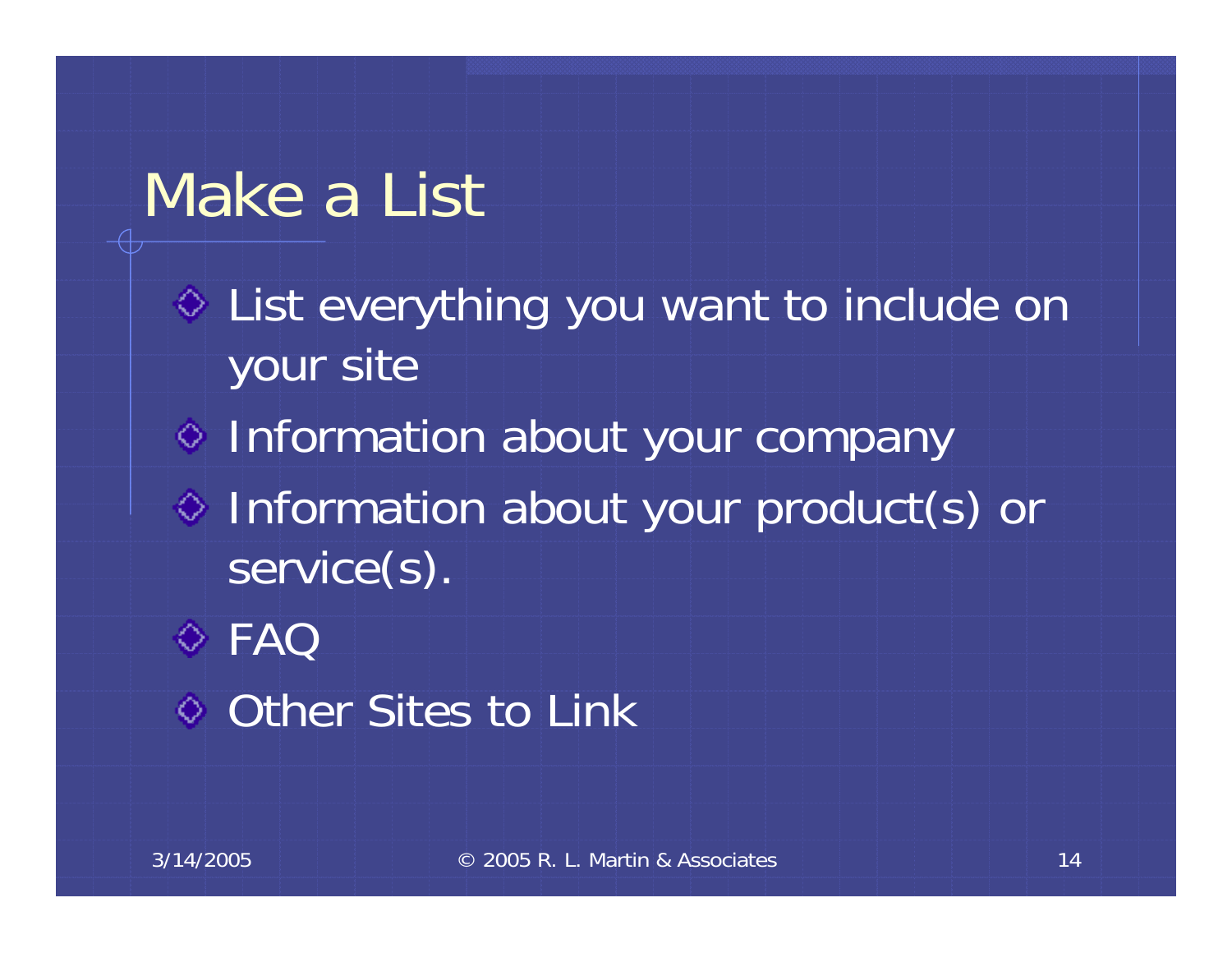#### What Does Your Target Audience Want?

- $\diamond$  You need to determine what each target audience would be looking for on your site
- Want content can you include in your site for each of your targets Arrange your list for each target Arrange it as content for now and
	- content to add later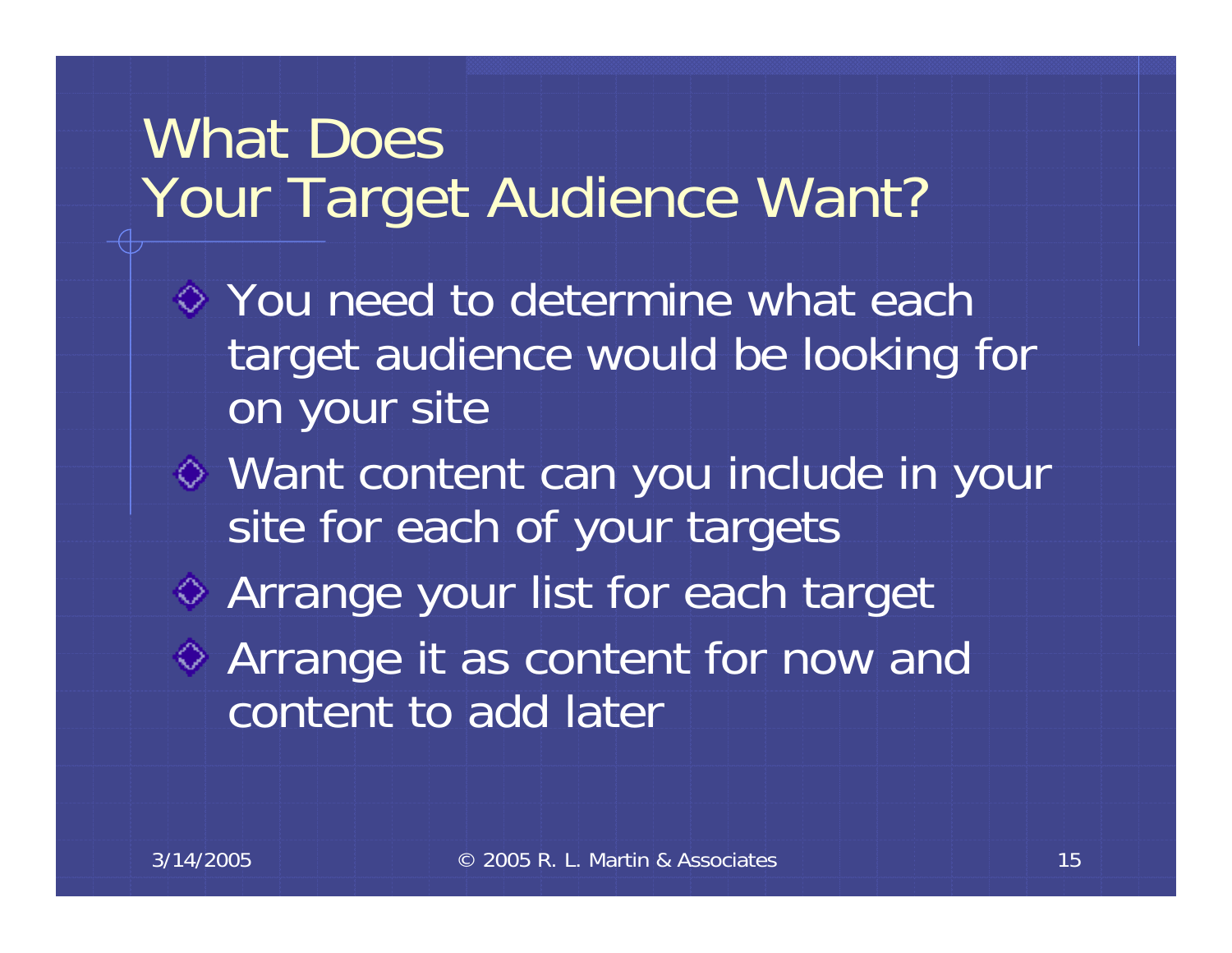#### Content Questions?

- ◆ Do you have content relevant to your users? Will they be able to understand it as it currently exists? ◆ Do you want to cater for these users at all?  $\Diamond$  Is there content that is, honestly, of no great interest to anyone?  $\Diamond$  Is there content you had not planned but
	- might now aim to include at a later date?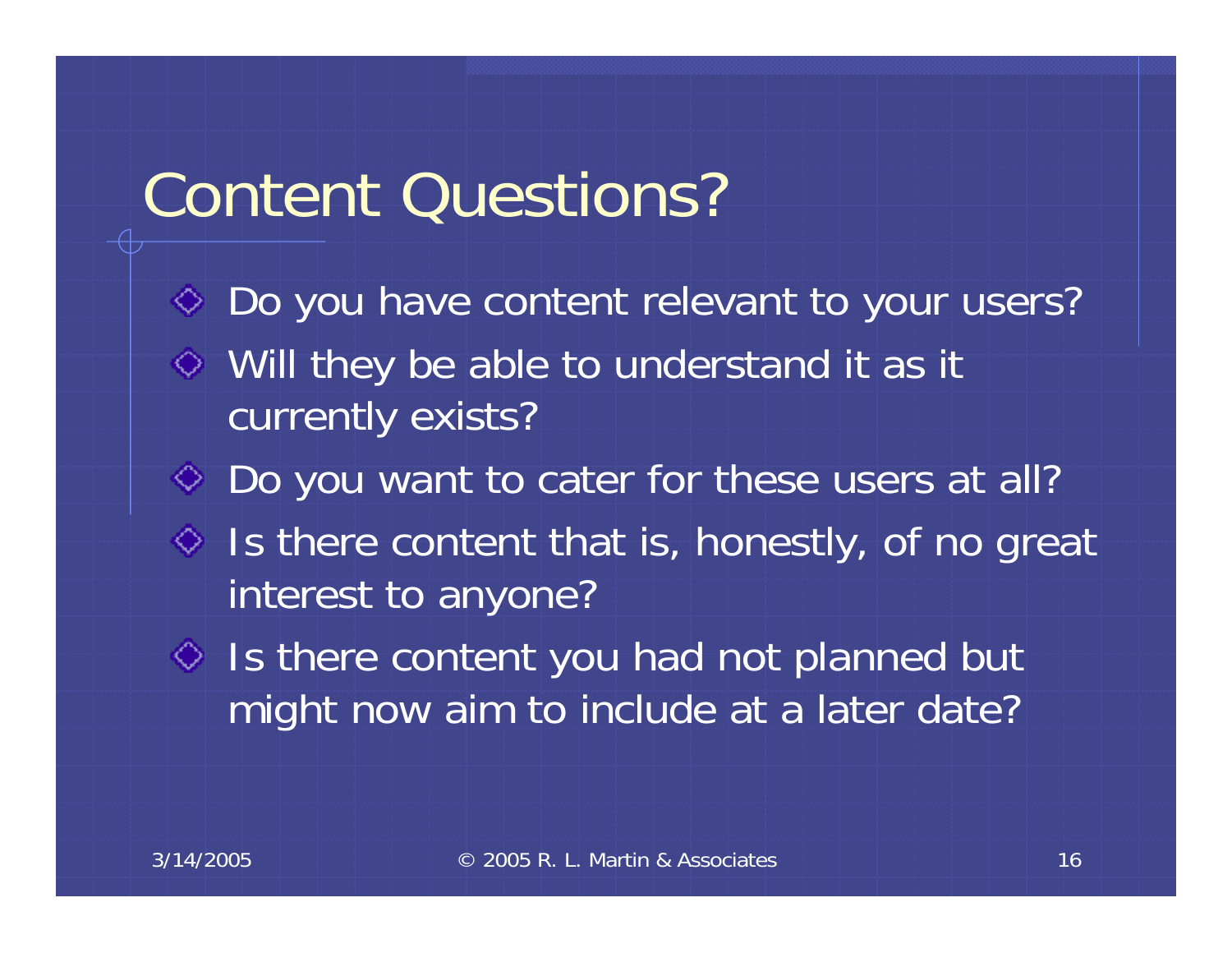### Site Navigation

- $\Diamond$  Is clear -- it looks like navigation
- $\circ$  Leads to obvious content users have a good idea what they will find if they click a particular link
- $\Diamond$  Is consistent with other navigation controls
- $\Diamond$  Is predictable in its style and location on the page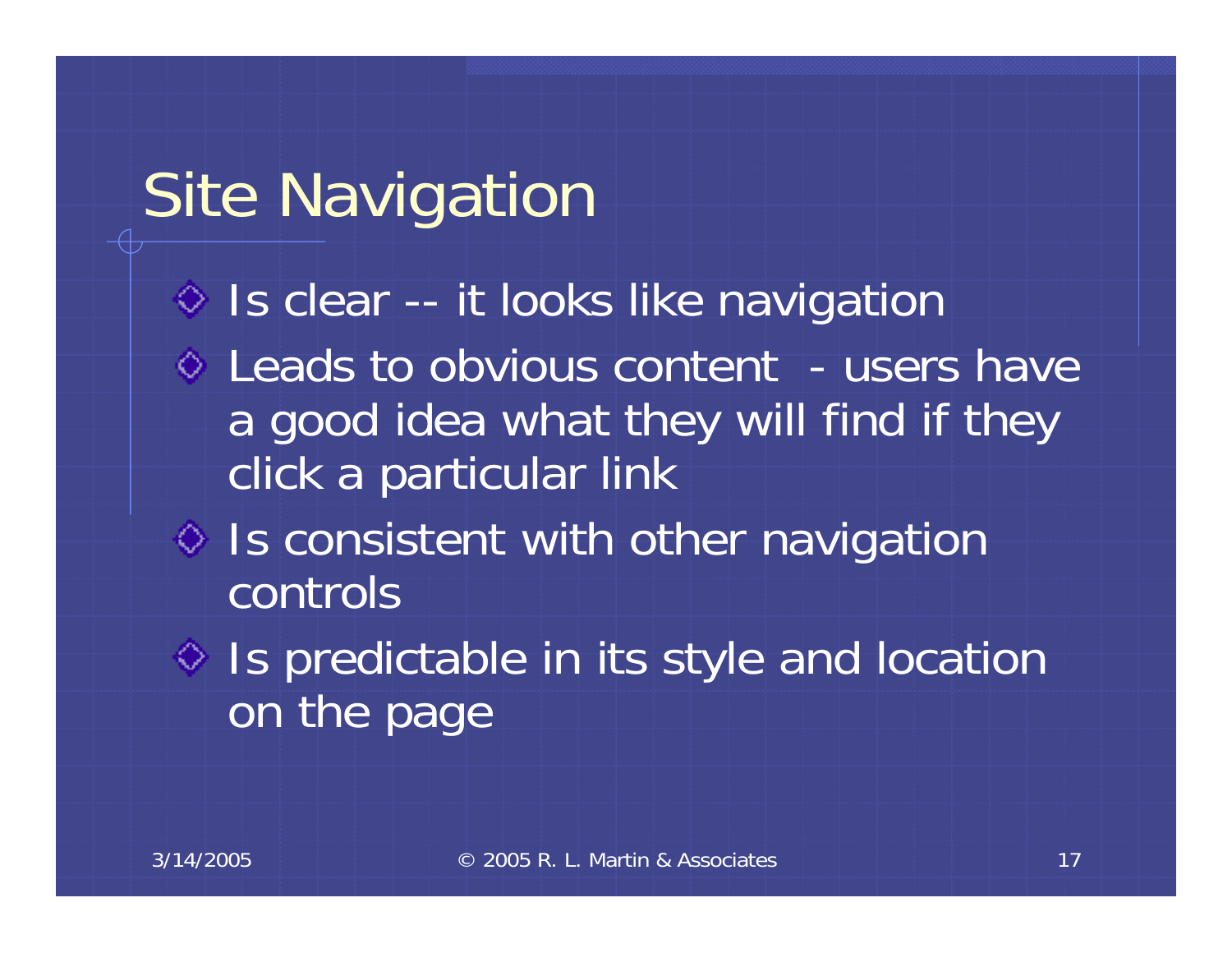# Navigation Categories

**♦ Main Navigation** ♦ Subsidiary Navigation **◆ Secondary Navigation**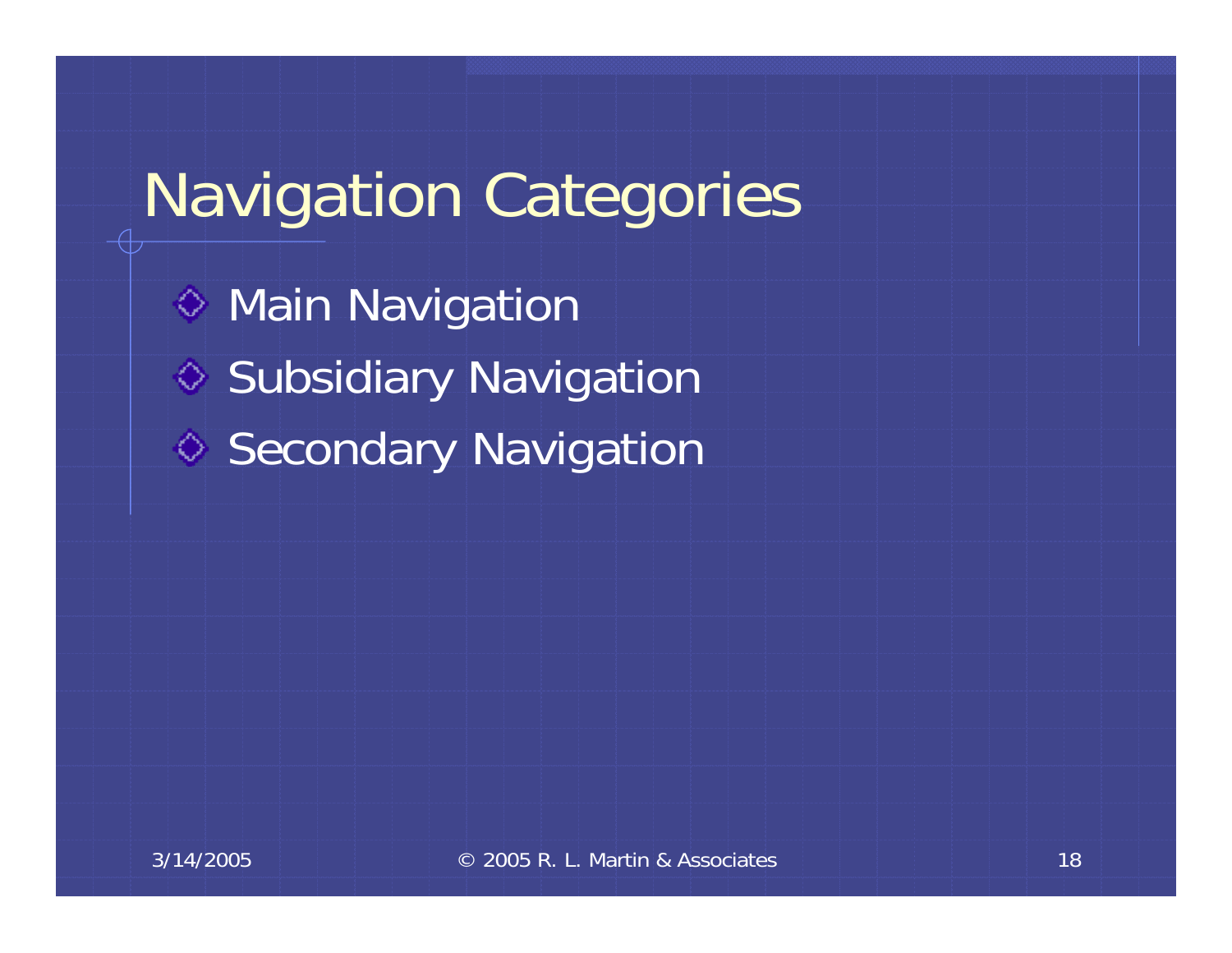#### Main Navigation

♦ Should appear on ALL pages in the same style and in the same place.

◆ Placing it on the left or the top is generally a good idea since this is where people expect to find it.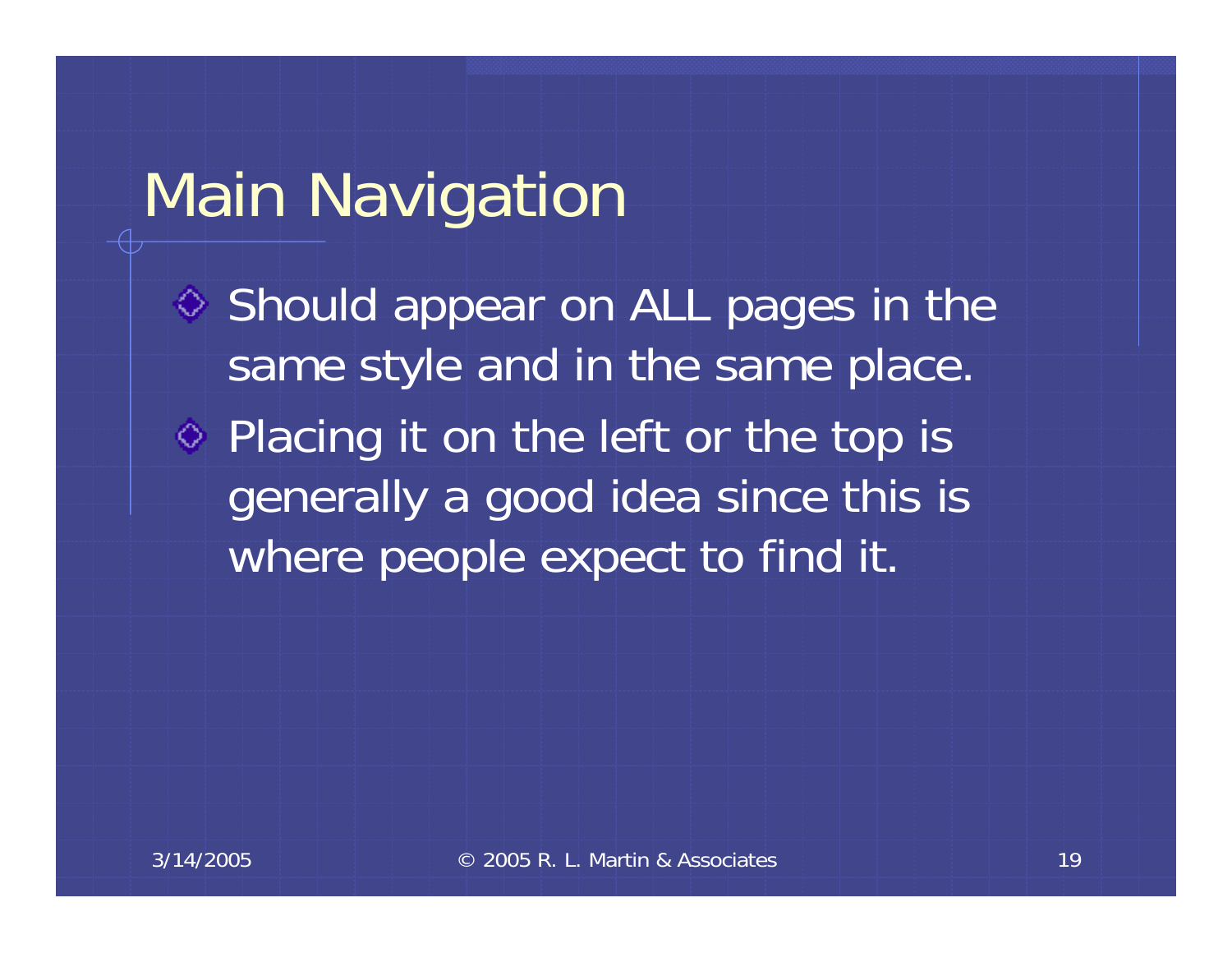## Subsidiary Navigation

- Navigation specific to a particular section
- Can be integrated with Main Navigation like pop-ups, drop downs, etc.
- $\diamond$  Can have intro paragraph and text links within sections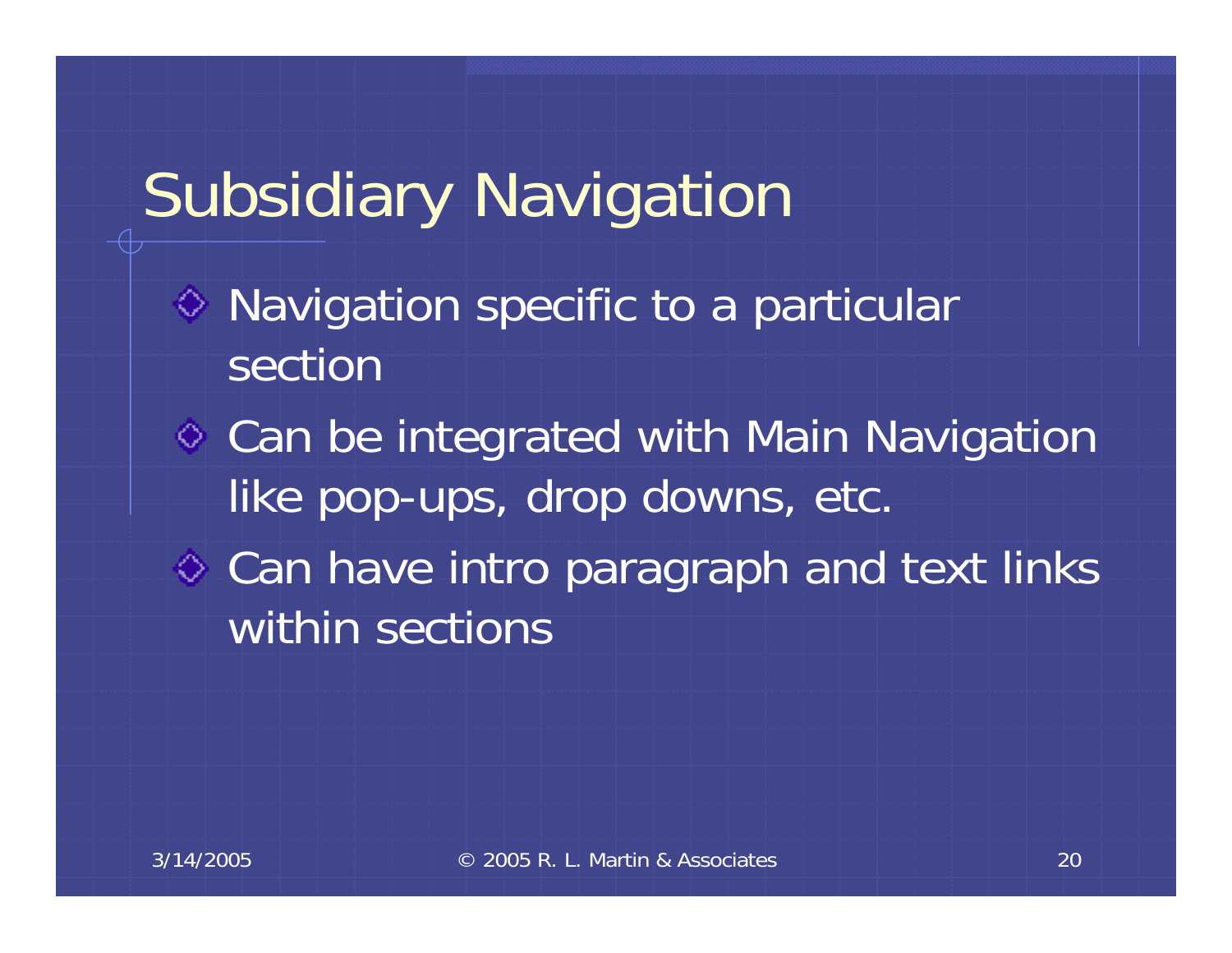### Secondary Navigation

◆ Site maps, search pages, drop-down boxes These may be on special pages or selected pages only or may appear on all pages Links within the page content are NOT navigation; they may be used, and should be, but should not be the main or the only way to reach that content.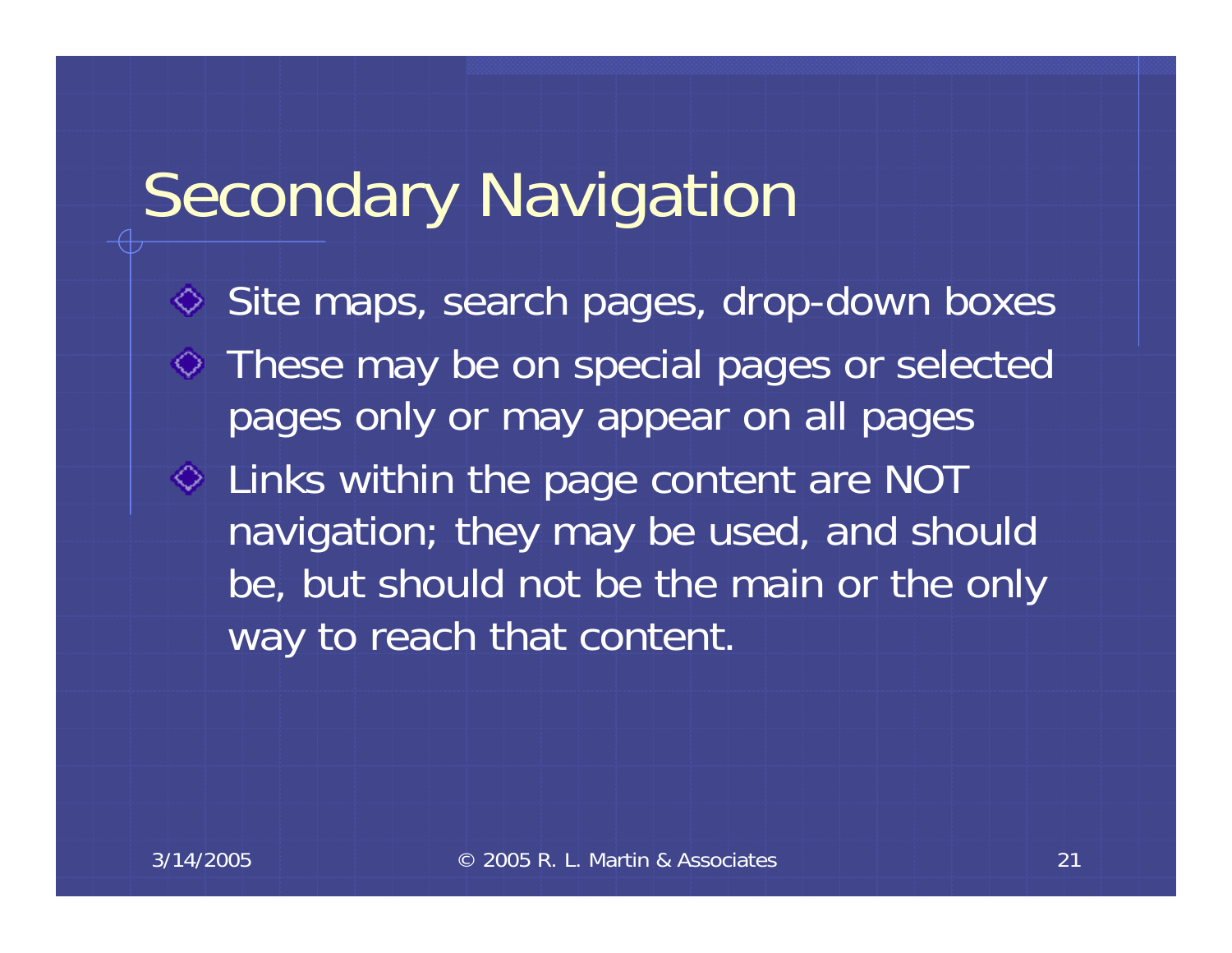## Secondary Navigation

- $\Diamond$  If a user gets lost then a drop down box, search function or a site map provides an opportunity for them to quickly re-orientate themselves or get back to a familiar page
- A site map page can provide more detail about what is in each section of the site than a navigation bar can.

◆ Secondary navigation provides a fast way for users to get to content at a deep level, especially in areas of the site where there is a lot of content.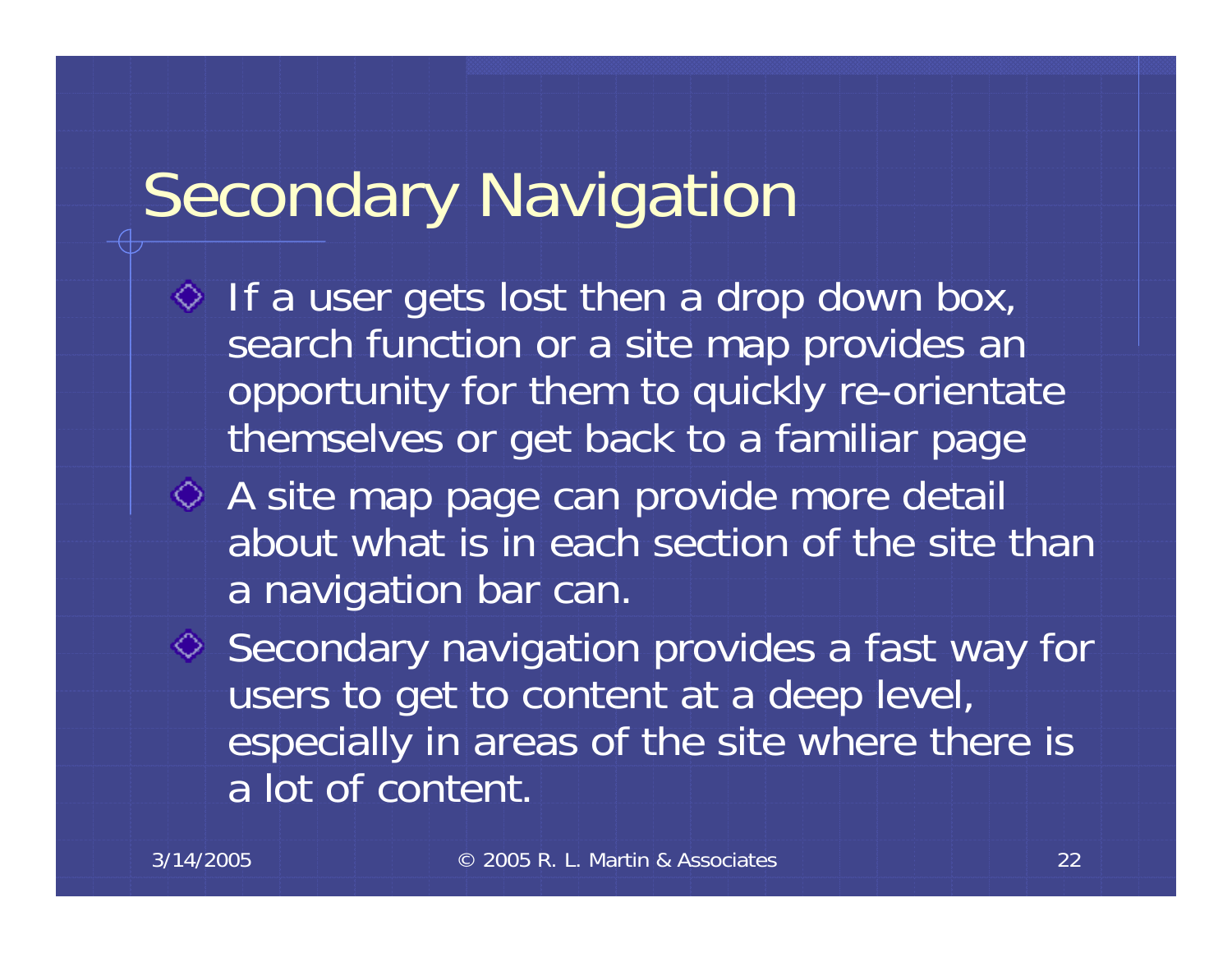### Site Navigation

#### $\Diamond$  Links to other sites should NEVER appear in the main navigation controls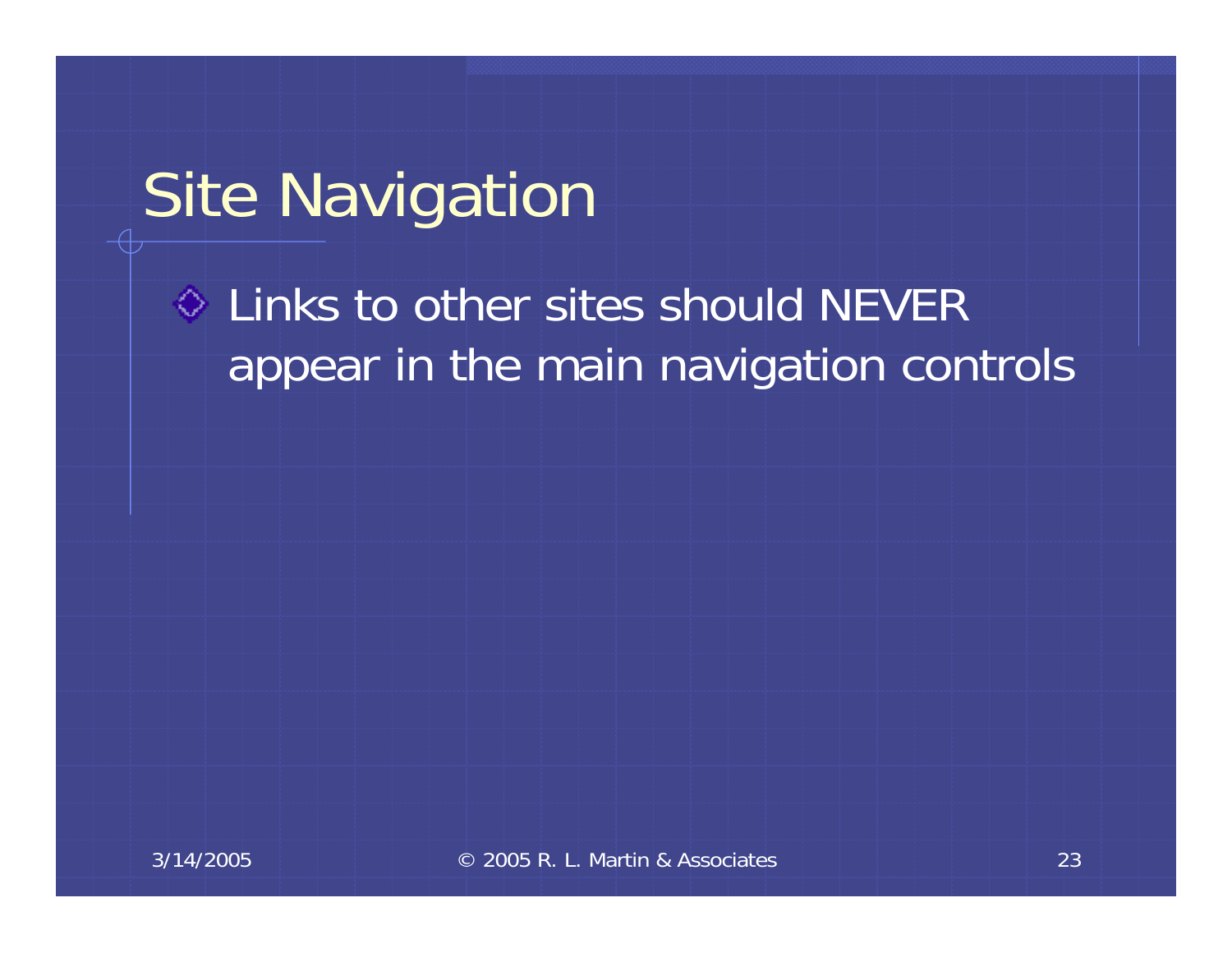#### General Considerations

- $\Diamond$  Keep main navigation as short and simple as possible.
- No more than 10 -12 links in your main navigation.
- $\Diamond$  If the site is large, then you may want prominent links to Search | Site Map | Home, etc.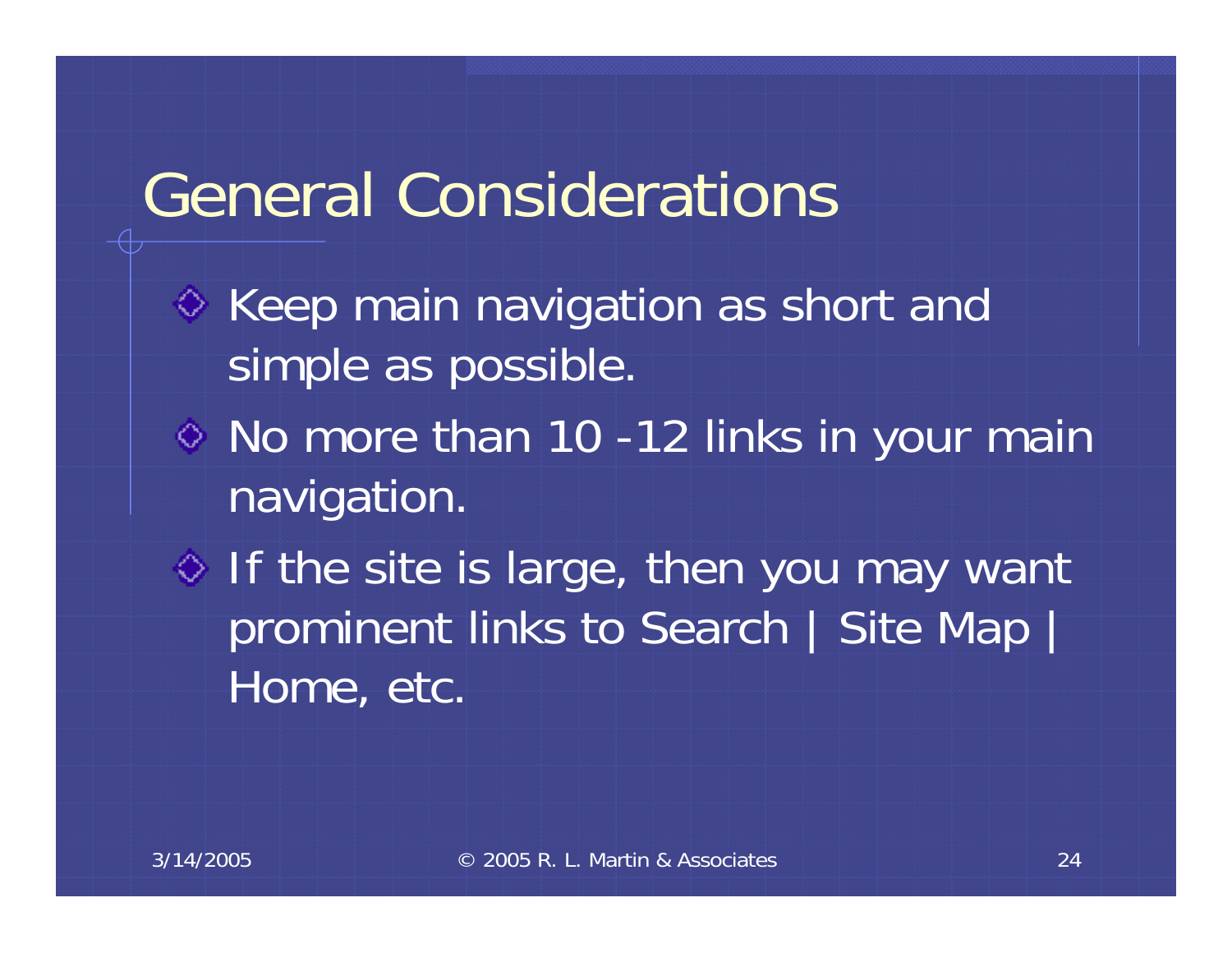#### General Considerations

Always link your main site logo to the home page. Users expect this. o If a different logo or header graphic is used to indicate sections these should link to the main section page. Include a text version of your navigation at the bottom of each page.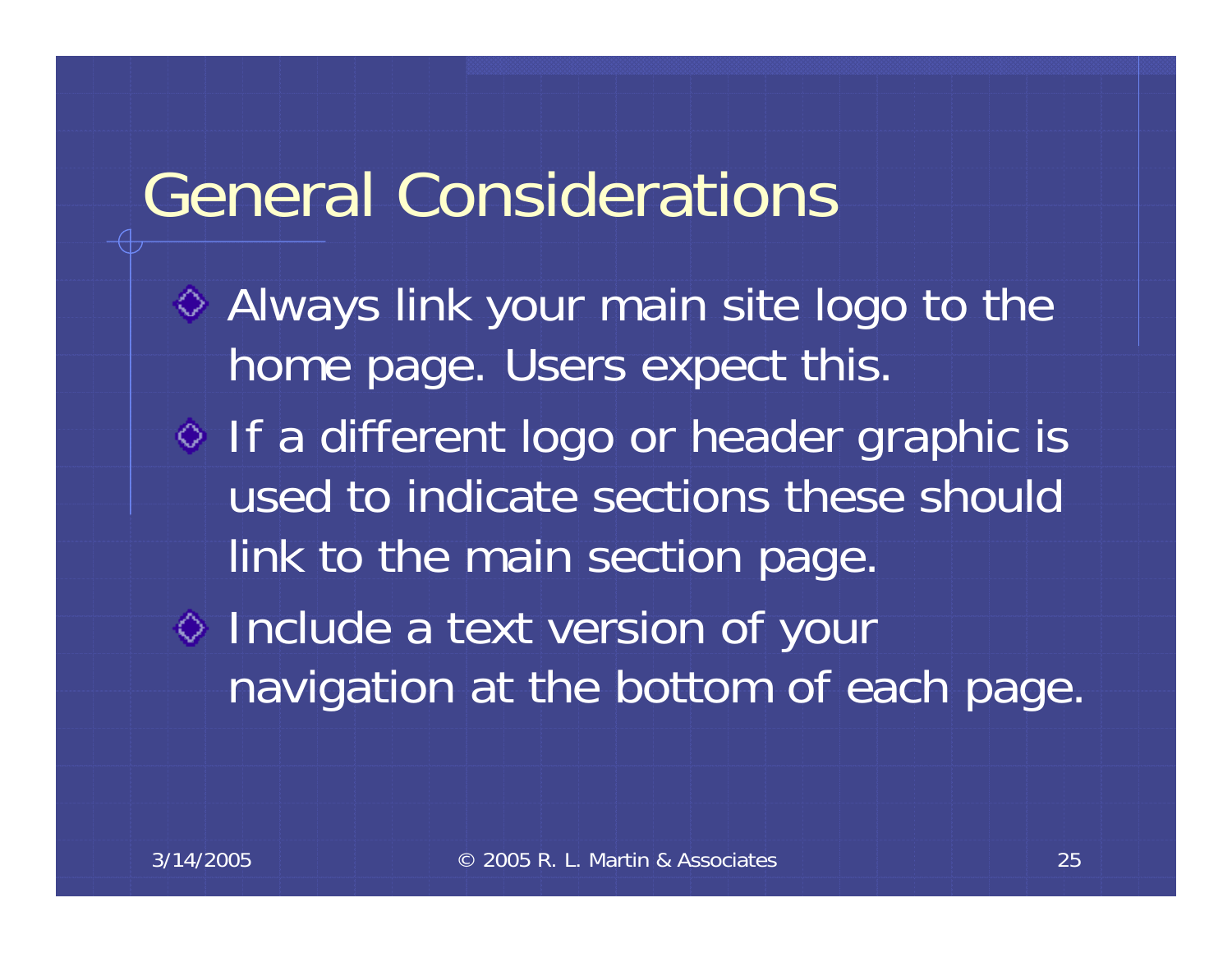#### Focus on the User

- $\Diamond$  Is it clear to the each user the path they need to follow to reach the content they are looking for from the home page?
- You should keep the number of clicks to no more than 3 for a user to find the information they want.
- $\Diamond$  If a user enters the site in the middle in the 'wrong' section, can they easily get to where they want to be?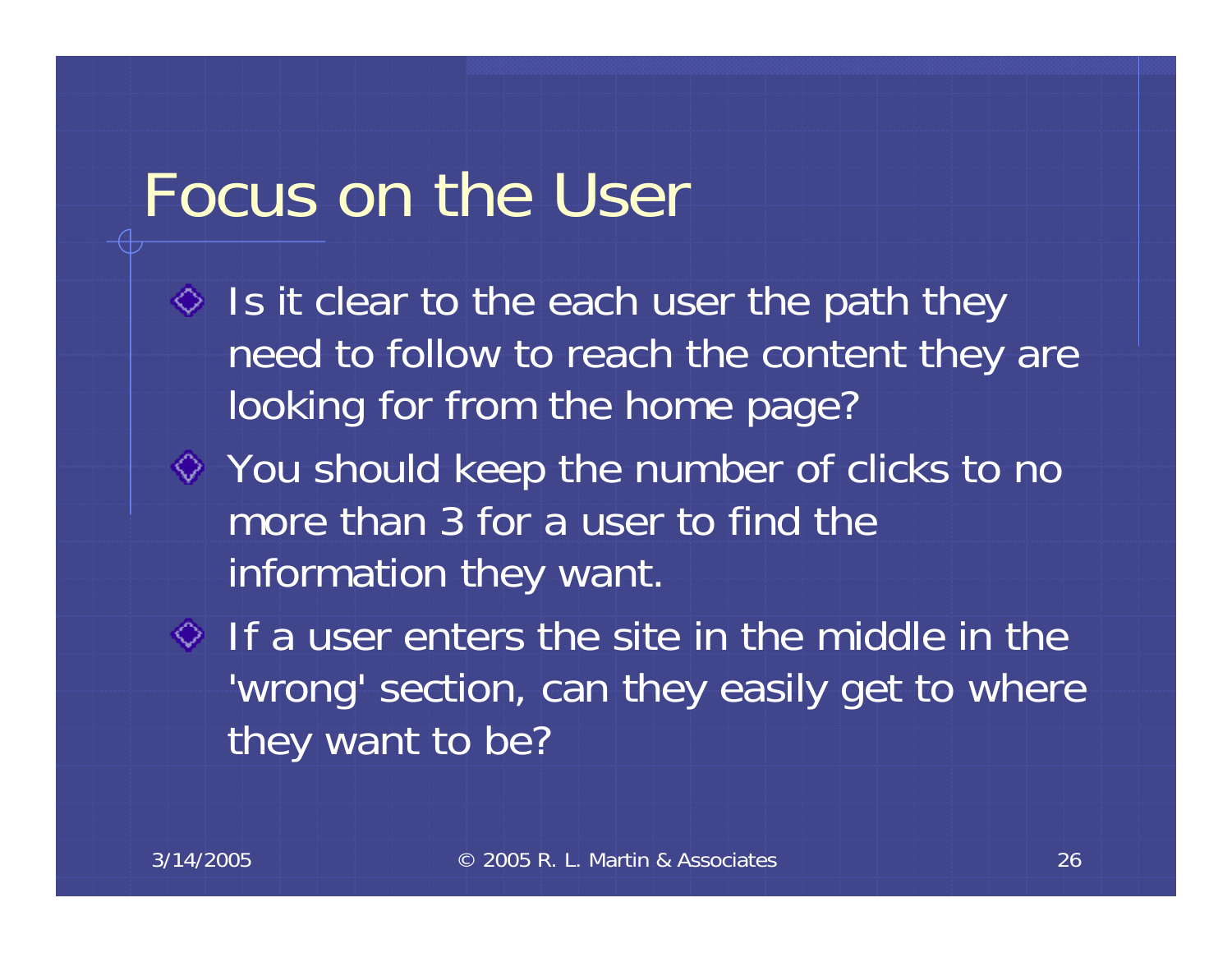#### Problems with Frames

- $\Diamond$  Many users find frames annoying and the benefits of having an 'always available' navigation bar are questionable.
- $\Diamond$  If users arrive on a page without the frame, they won't be able to go anywhere.
- $\Diamond$  Its difficult for users to bookmark a page in frames since the URL in the address bar will always be the same.
- ♦ Some search engines can't navigate a framed site and you won't be indexed.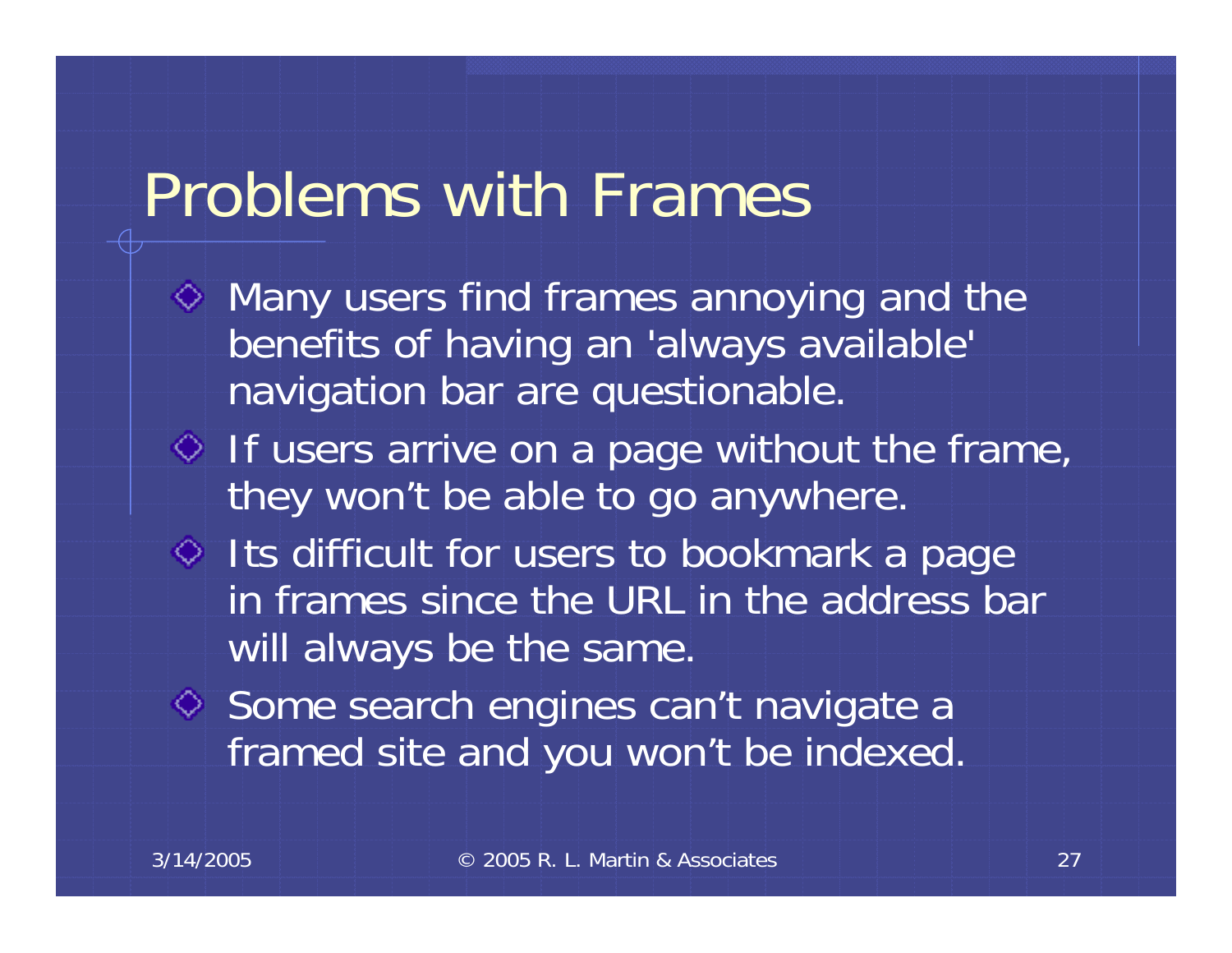## Outline

#### Organizing your content?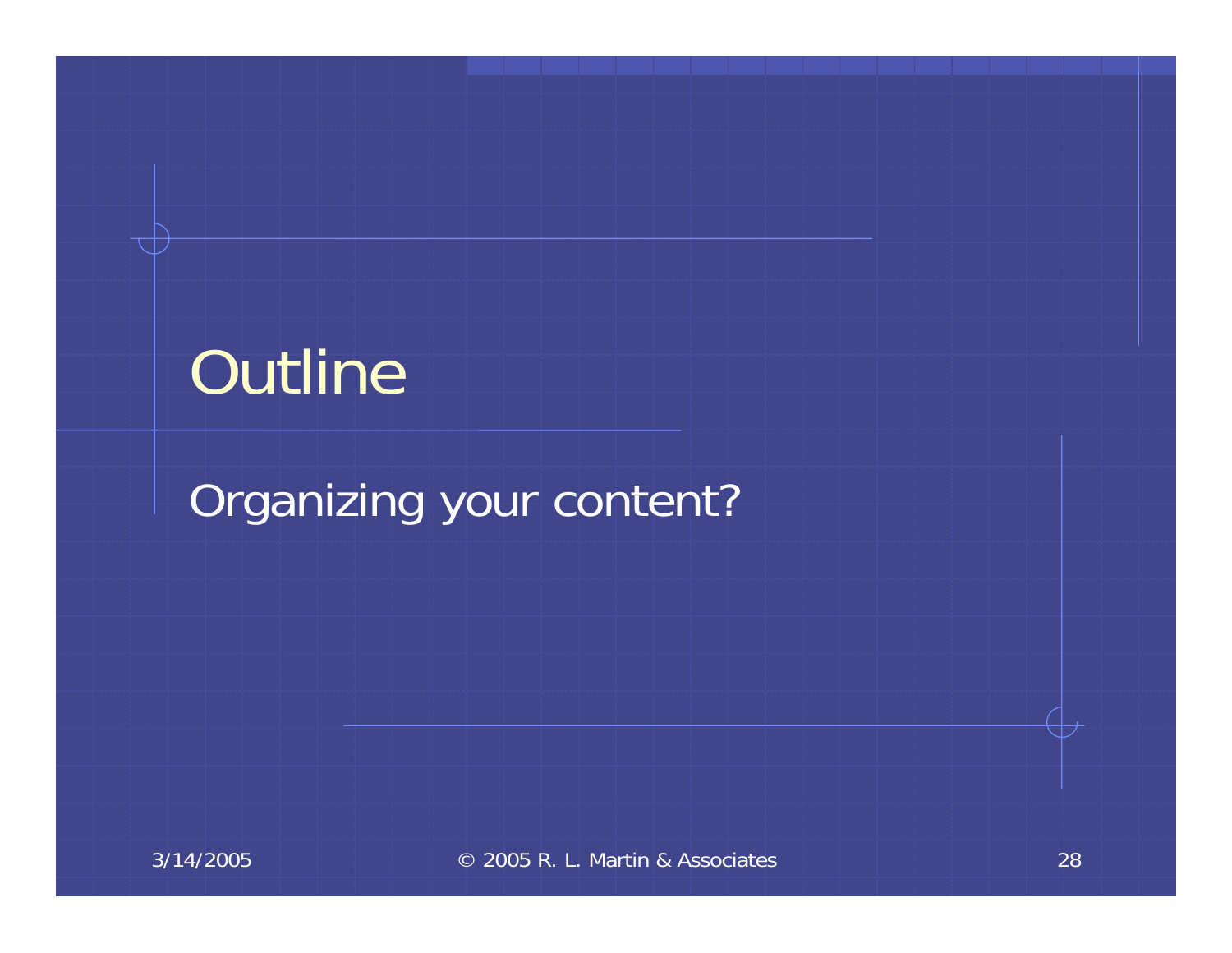#### Develop Outline

Clear to the user and to you  $\diamond$  Flexible enough to cope with change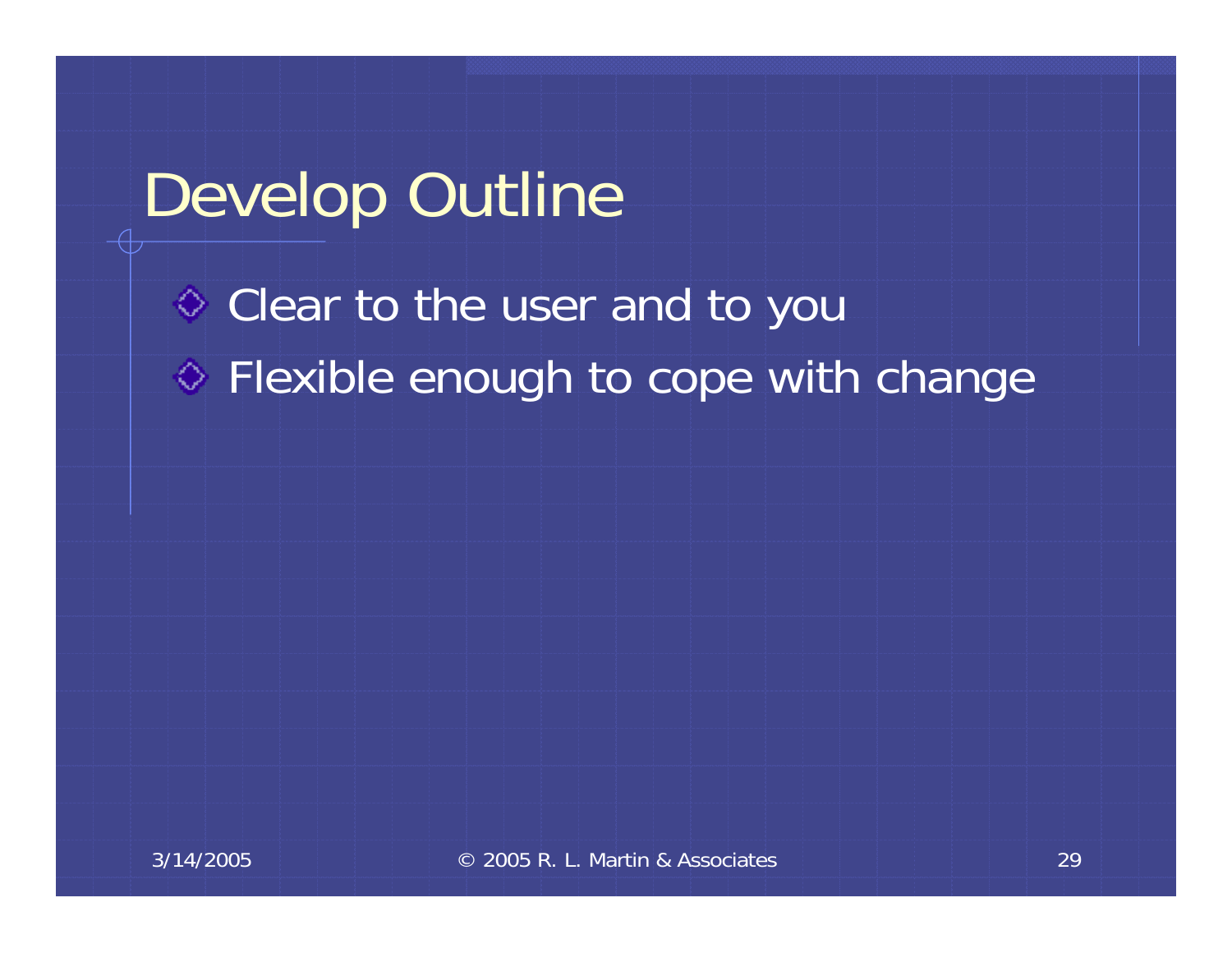# Two Types of Organization **♦ Content based organization** User based organization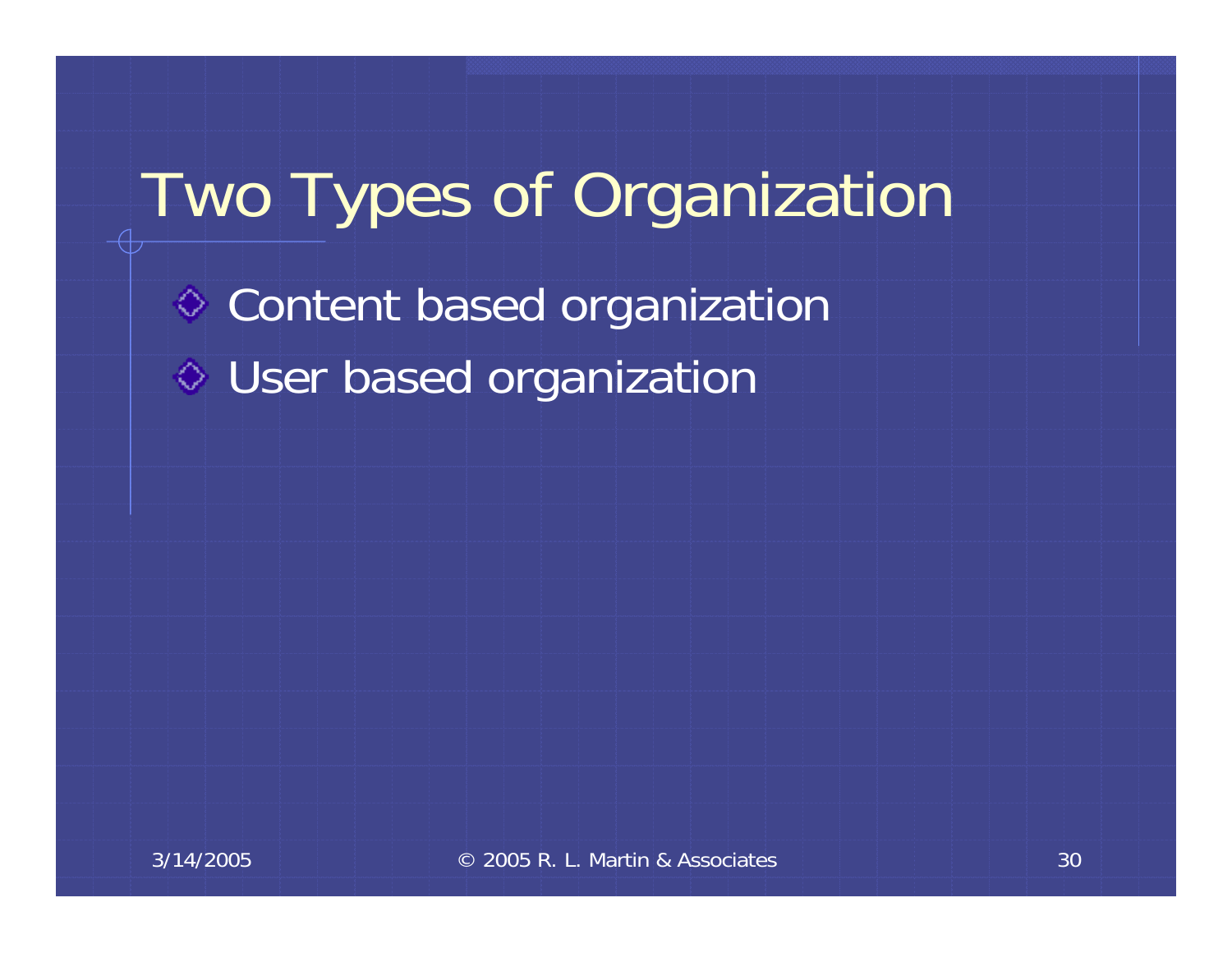#### Content Based Rater Site

Who We AreServices FAQs◆ New Construction **◆ Existing Homes** Related Sites**↓ Contact Us** [www.builtwrightinc.com](http://www.builtwrightinc.com/)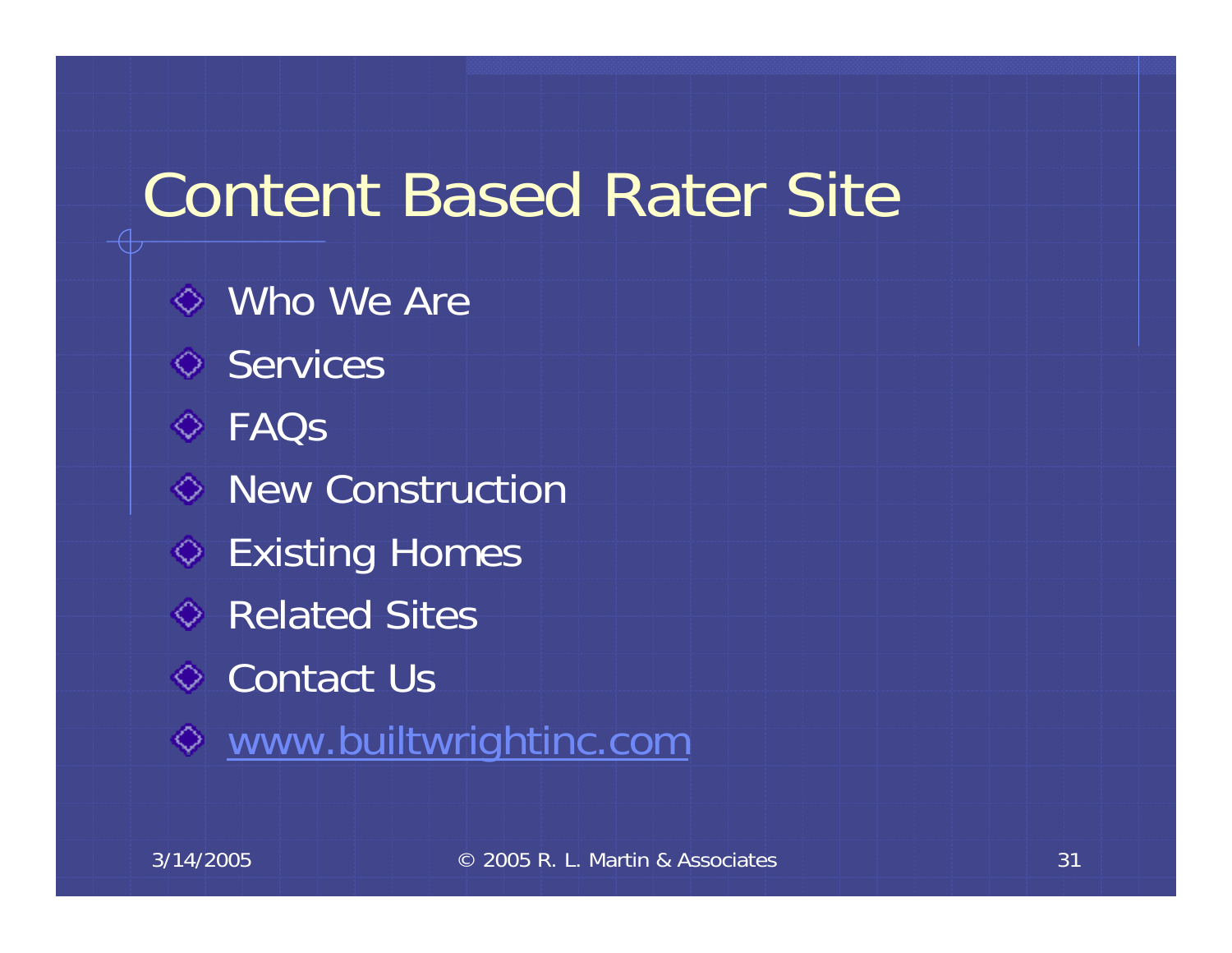## User Based Organization Site

**♦ Home Buyer ↓ Home Builder** ◆ Supplier/Subcontractor ◆ Developer Planner **↓** Lender Real Estate / Sales Government Official [www.builtgreen.org](http://www.builtgreen.org/)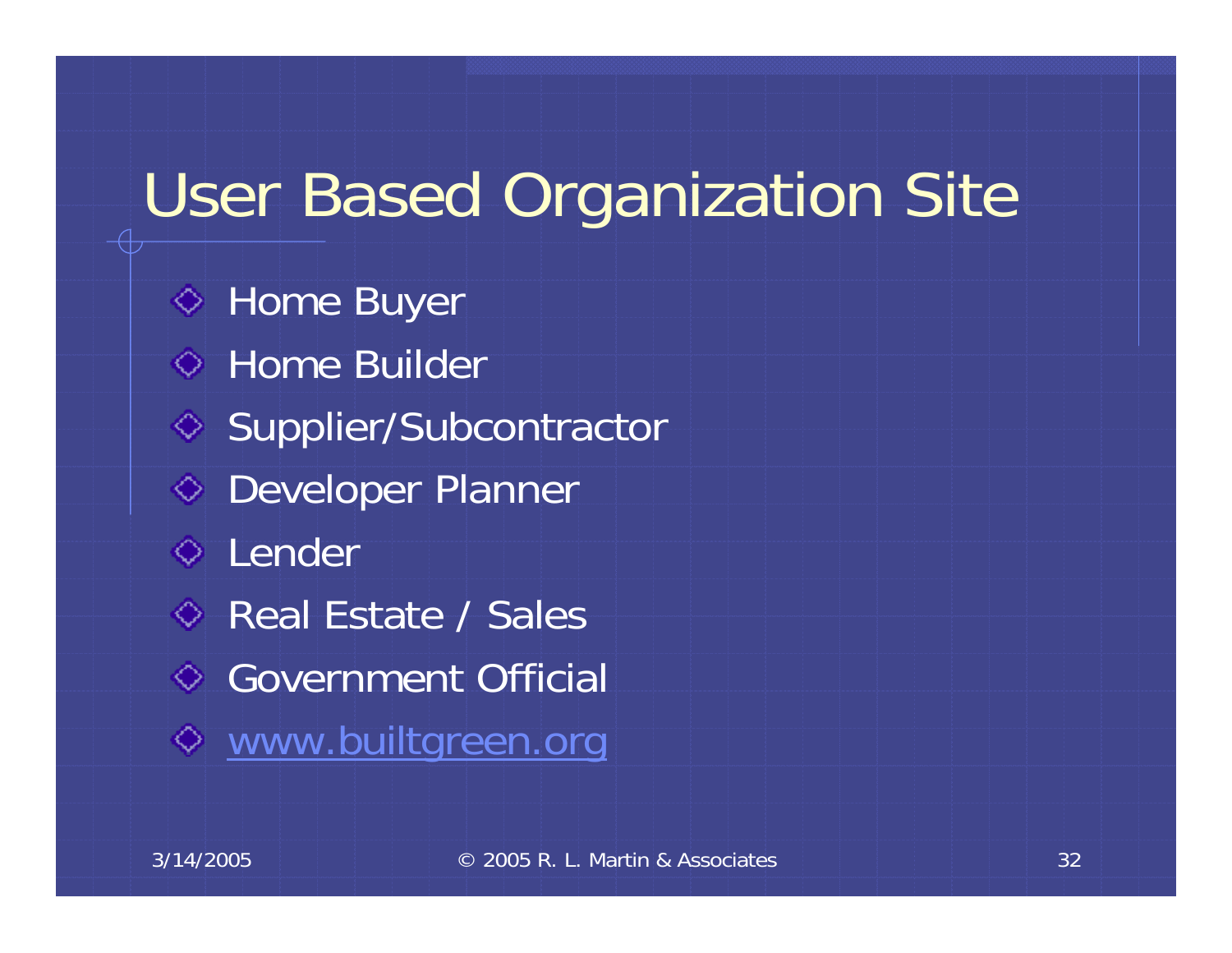## Design Ideas

#### What should your site look like?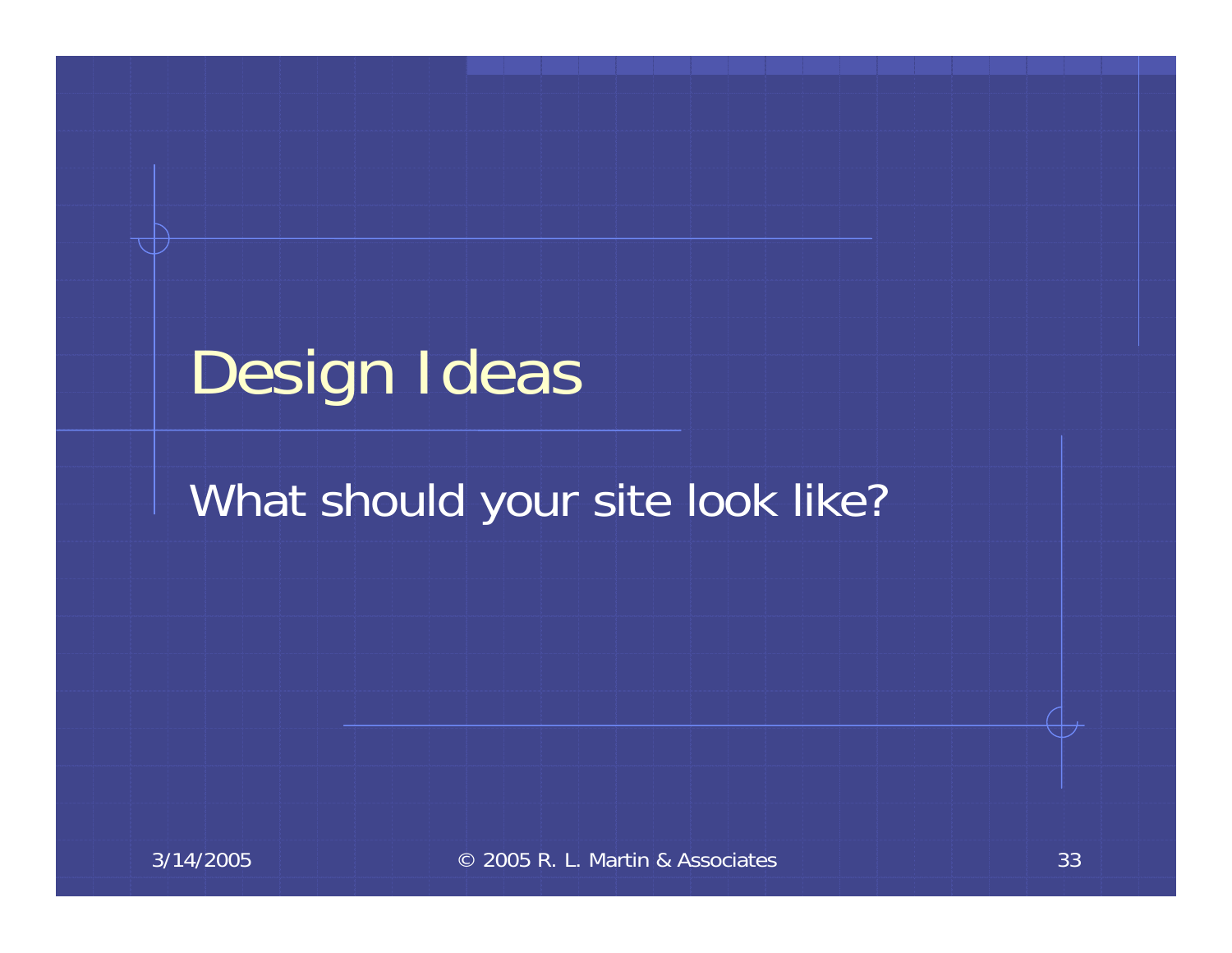#### General Design Tips

 $\Diamond$  Ideally, main page and all links should be able to be viewed without scrolling Site should have a consistent look ◆ Design for a screen size of: 640x480 or 800x600Pages need to load quickly **♦ Contact information on every page** Every graphic should have alternative text Don't use animated gimmicks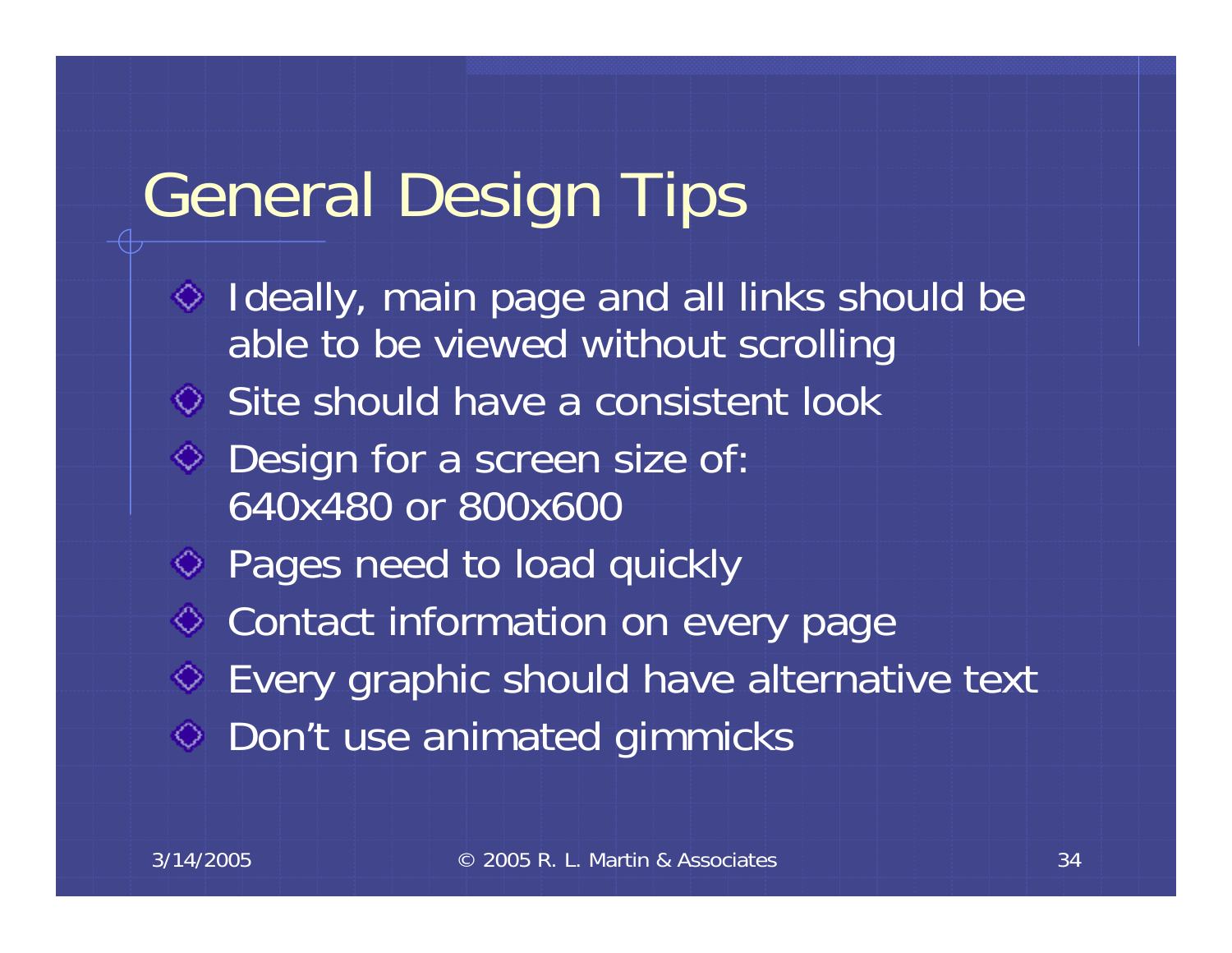## Color and Readability

- $\Diamond$  In most cases areas intended for reading look best with a white background and black text.
- A lot of people are color blind be conscious of this when choosing background and text combinations
- Avoid putting text on any but the most subtle background image
- Reverse text is very hard on the eye.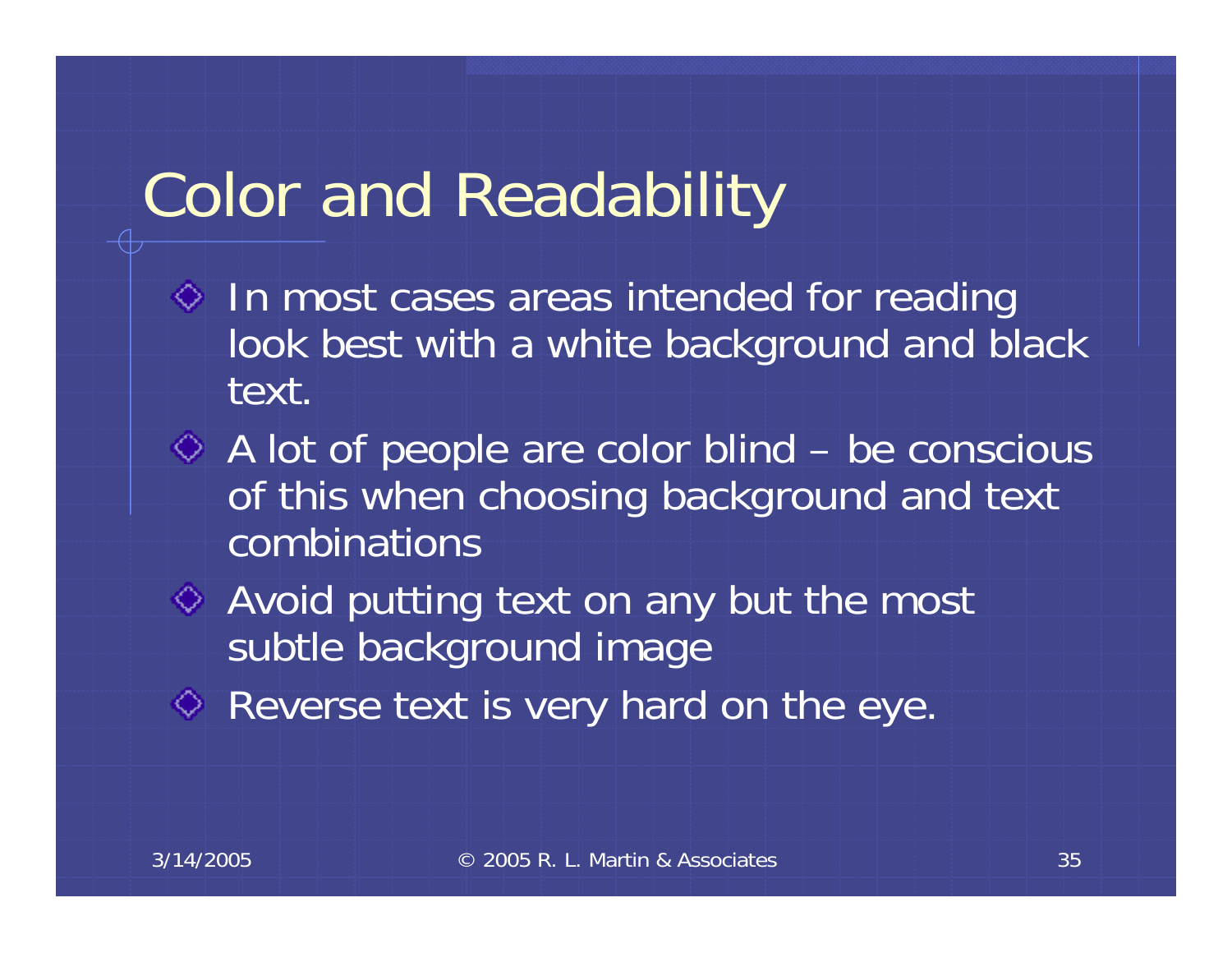#### Web Safe Colors

 $\Diamond$  Some older computers can only display 256 colors. If an unavailable color is specified these computers will replace it with the nearest equivalent.

Check your site with your monitor set at 256 colors to see what it would look like. You can do this in Windows by choosing Start / Control Panel / Display Settings and changing your color settings.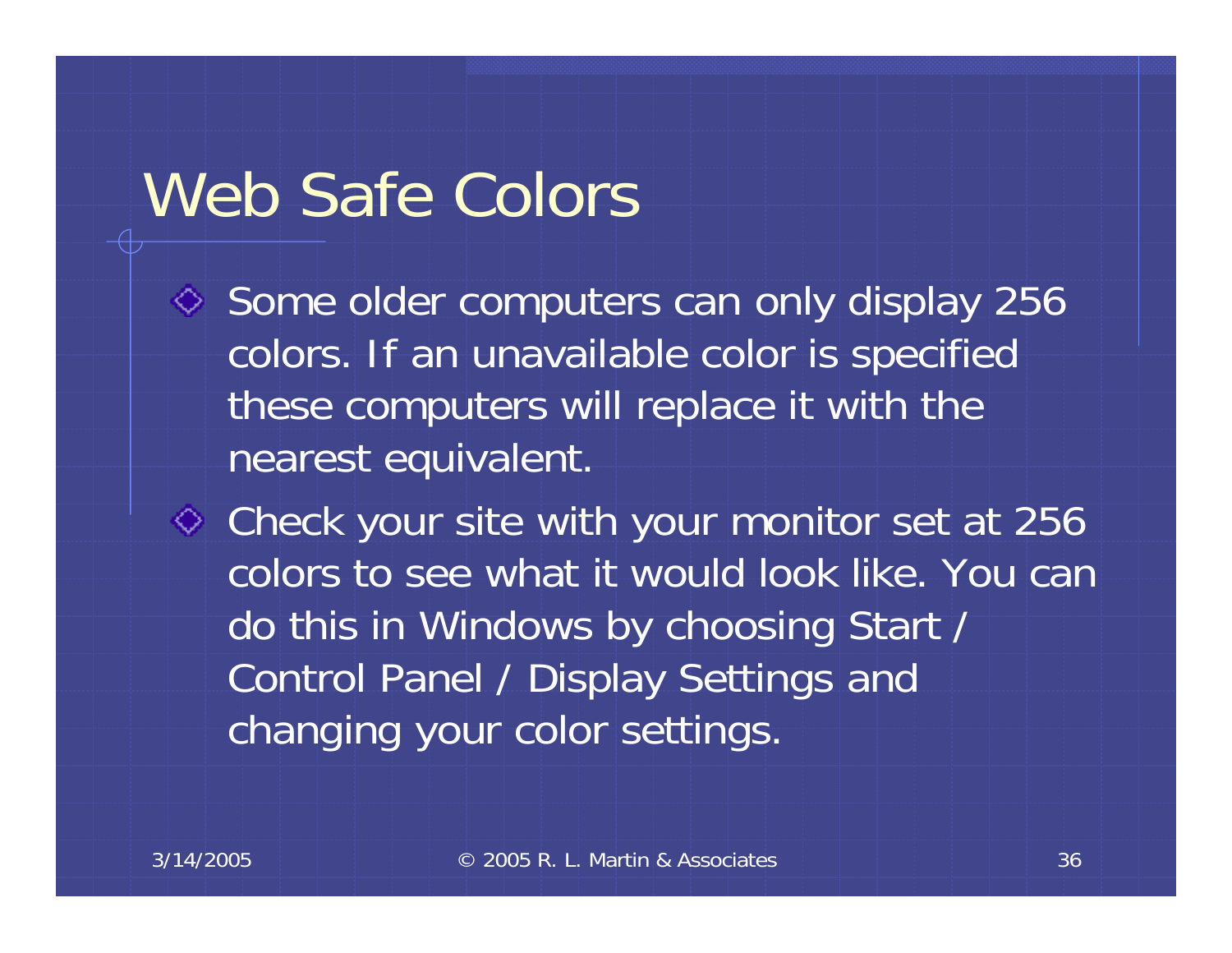# Consistent Design

- Consistency is at the heart of good web design.
- **◇ Color consistency is important.** You can change colors for different sections of your site, but not randomly.
- Positional consistency is also important. Navigation bars, navigation text, location indicators, logos, footer information and so on should be in the same place on each page.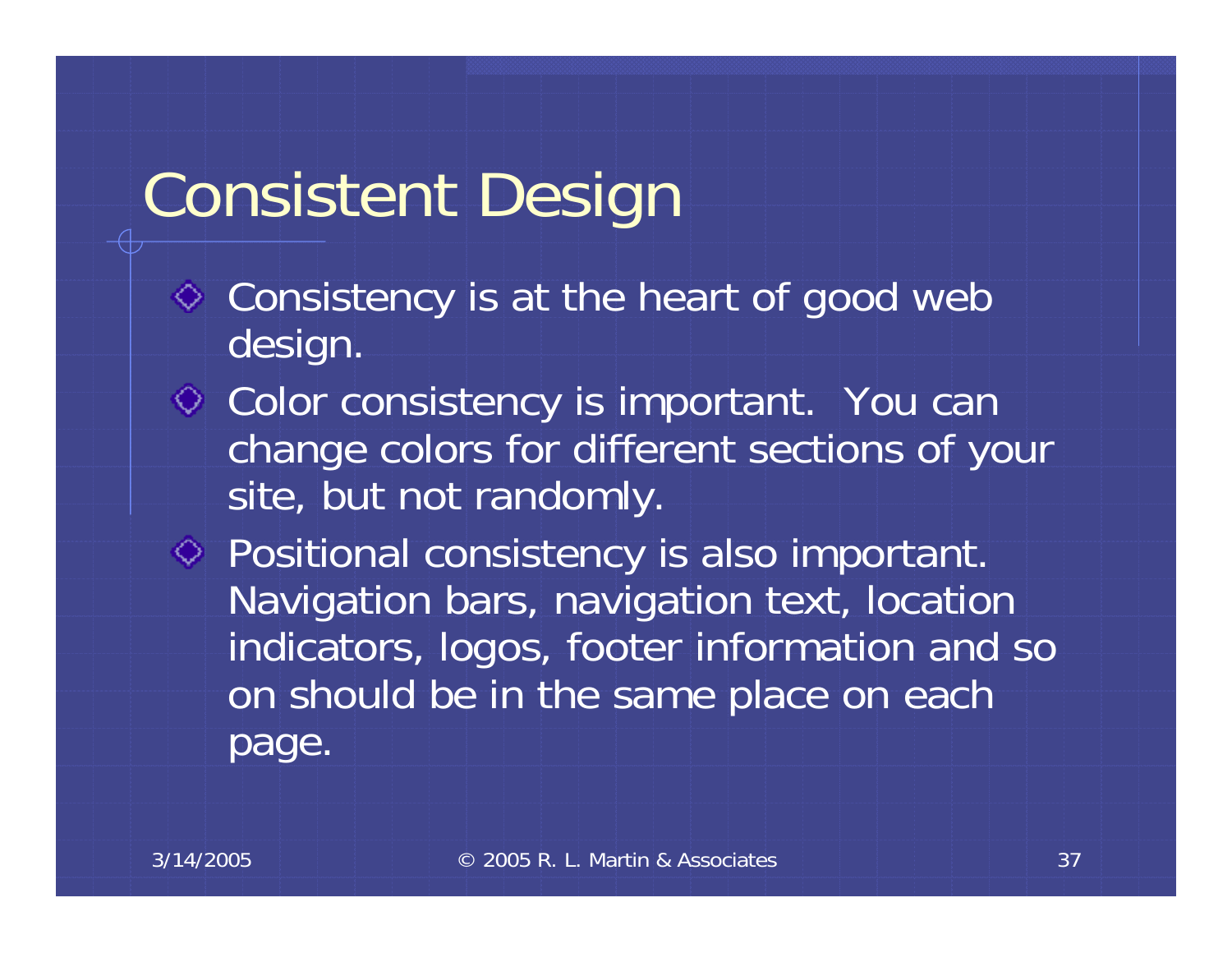# Consistent Design

 $\Diamond$  The width of margins, the positioning of images within articles, the size of photographs, the amount of space around text and images, the positioning and style of captions for images and so on should also be consistent.

Use Cascading Style Sheets (CSS) to control as many aspects as possible of the page design. There is an introduction to using CSS here: [www.outfront.net/articles/css1.htm](http://www.outfront.net/articles/css1.htm)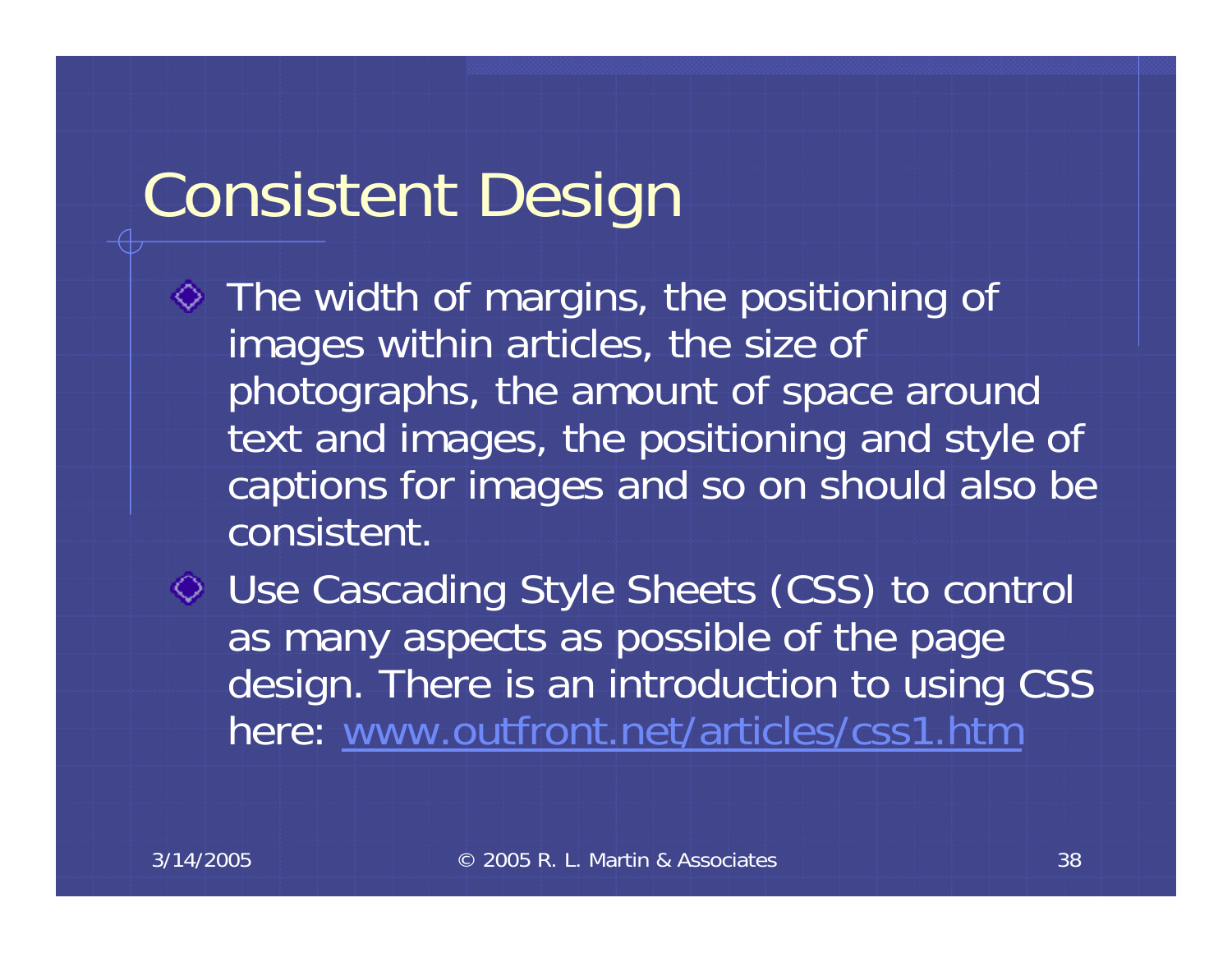## Images

- $\Diamond$  Images should be relevant to the site ◆ All graphic elements need to be chosen carefully to avoid an amateurish appearance. Using images just because you have them, usually detracts more than it adds. What about animated gifs? Just say NO!!! Especially to spinning globes and cute little running dogs!
- $\Diamond$  Keep them small.
- Always use the Alt text function.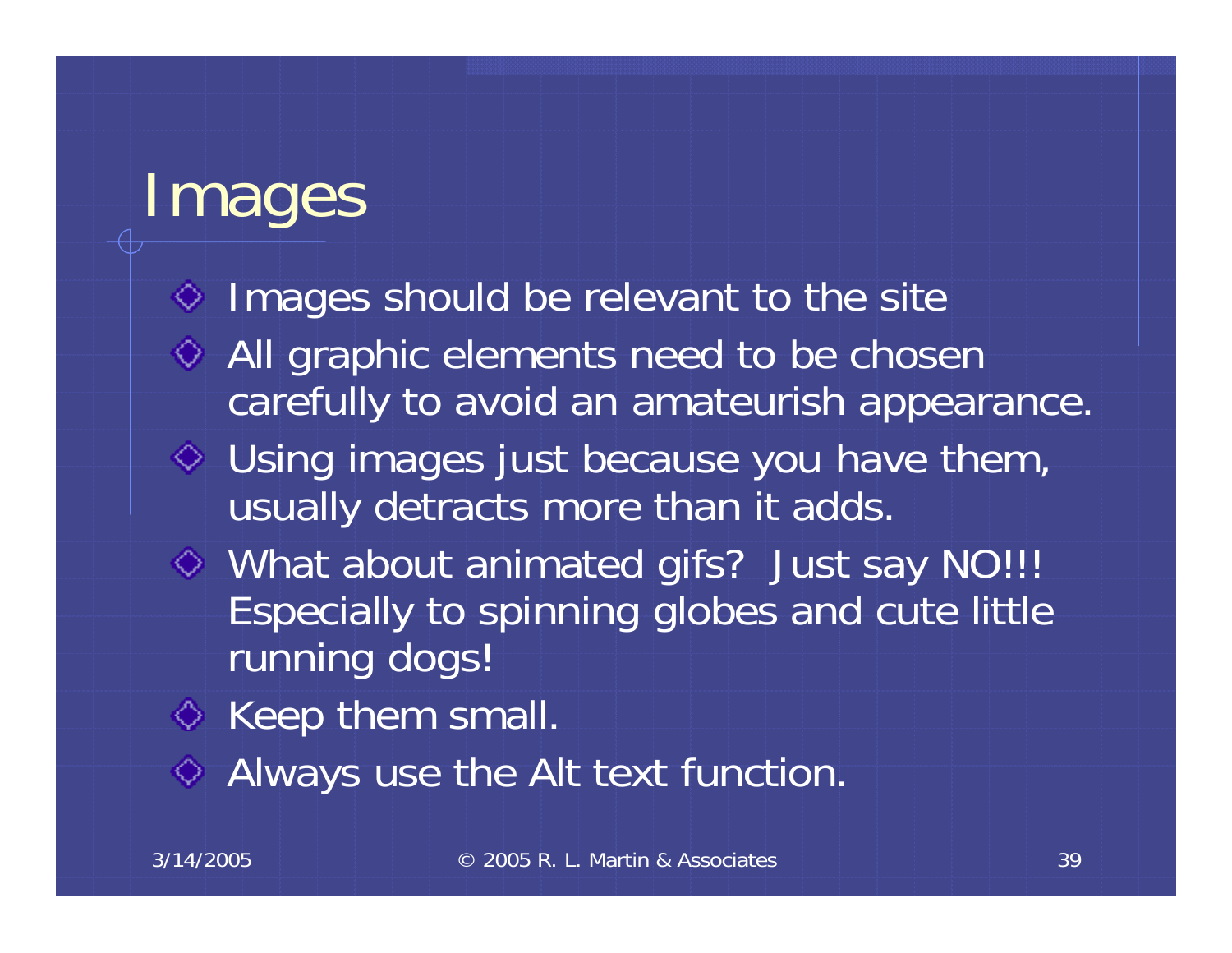## What About Flash

Flash animation is fun to create and can be used to present content in a manner that would be impossible with HTML.

♦ Overuse or inappropriate use of Flash however is a scourge which stalks the Internet.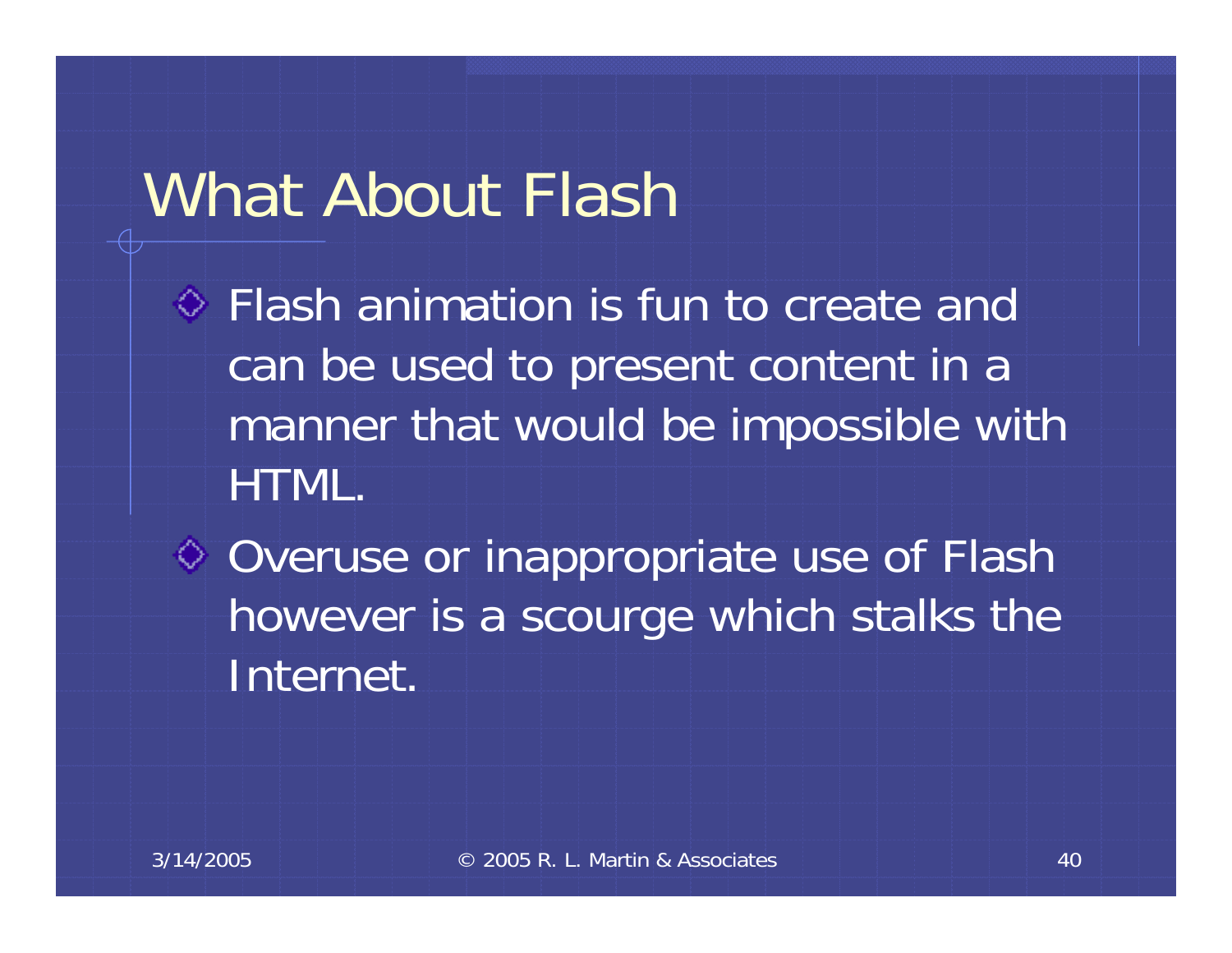## What About Flash

- ◆ Creating a splash page with fancy animation is almost always an example of abuse. Its a barrier to users accessing information and no matter how entertaining the animation, it is a bore the 10th time you see it.
- Small flash animations embedded in a page or use of flash to provide demonstrations or content geared to specific audiences can be a good use of the technology.
- $\Diamond$  In every case though you should provide an alternative for non-flash users.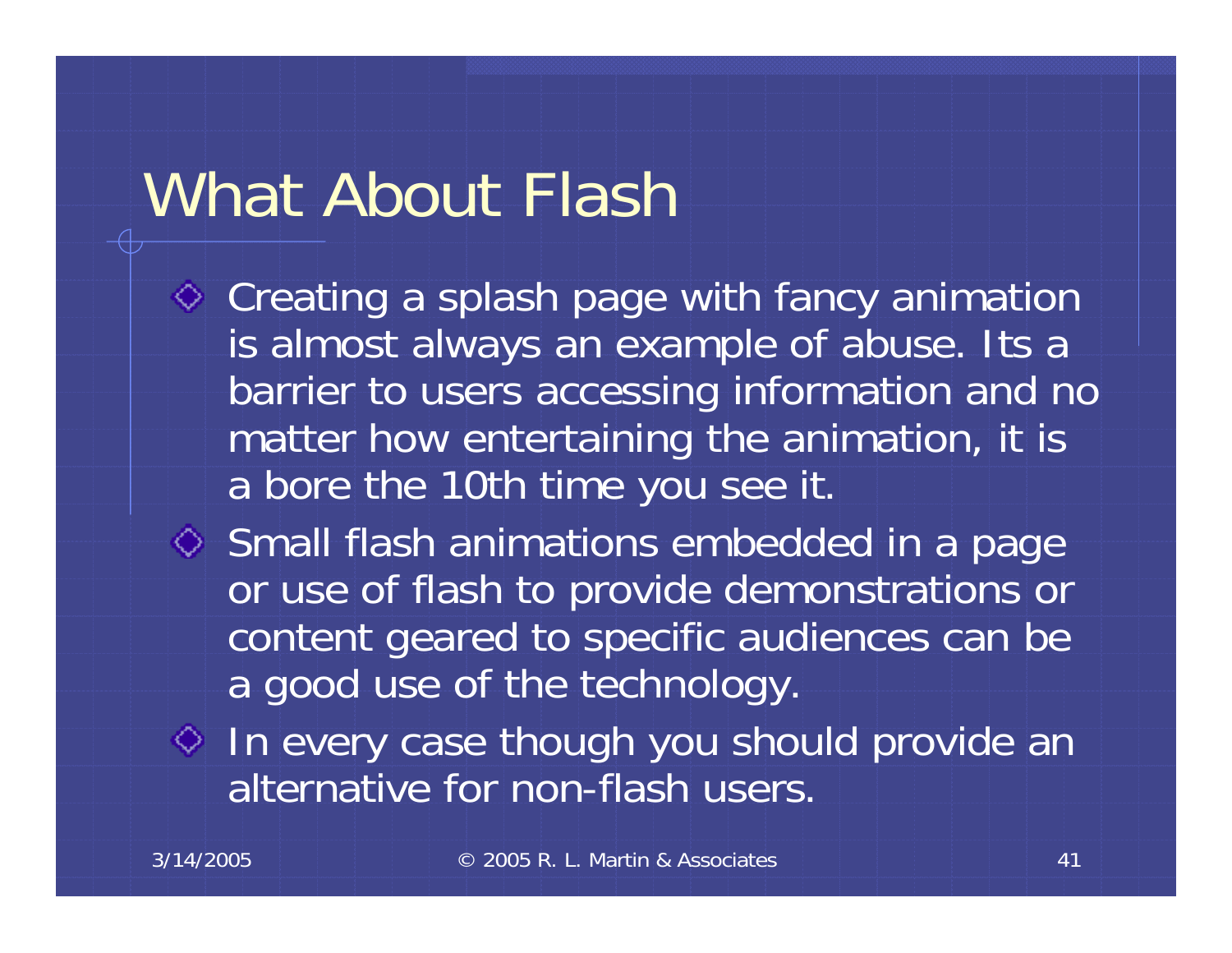## Fonts and Text

◆ Can't use just any font. Viewers must have that font on their computer. You are stuck with primarily Arial, or Times New Roman Size: 10-12pt - Don't go less than 10pt. Width: Don't use wide lines of text. Anything more than 10 to 12 words per line. Never use underlines for emphasis. ◆ Alignment: Align text left. Justified doesn't work well on web pages.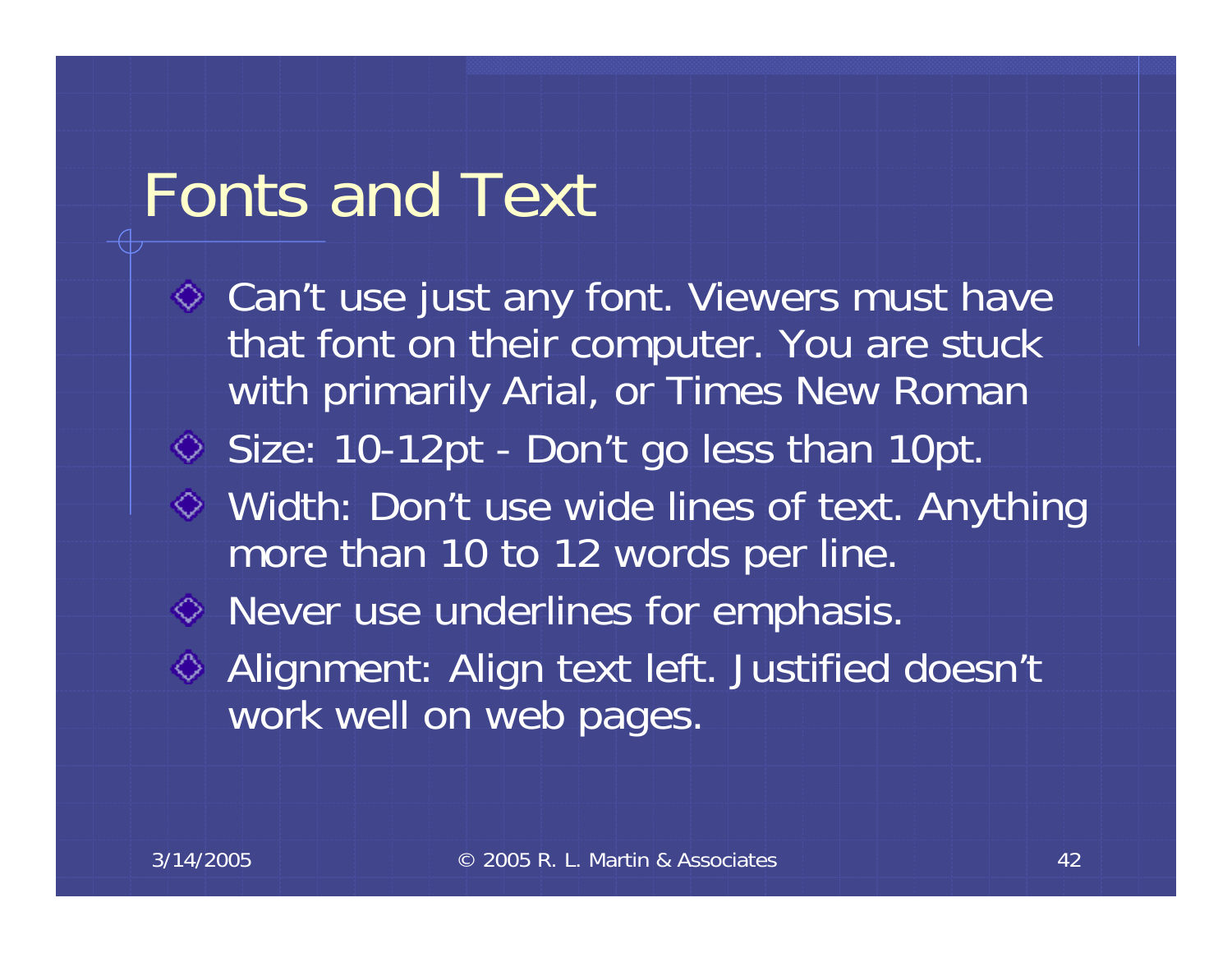## Writing is Different

- $\Diamond$  It is more difficult to read from a screen
- Web users tend not to read full articles but rather short chunks of the page in search of what they need
- ◆ Readers tend to be impatient and want fast access to information
- ◆ Good writing for the web will be clear, concise, relevant, scannable, consistent and error free.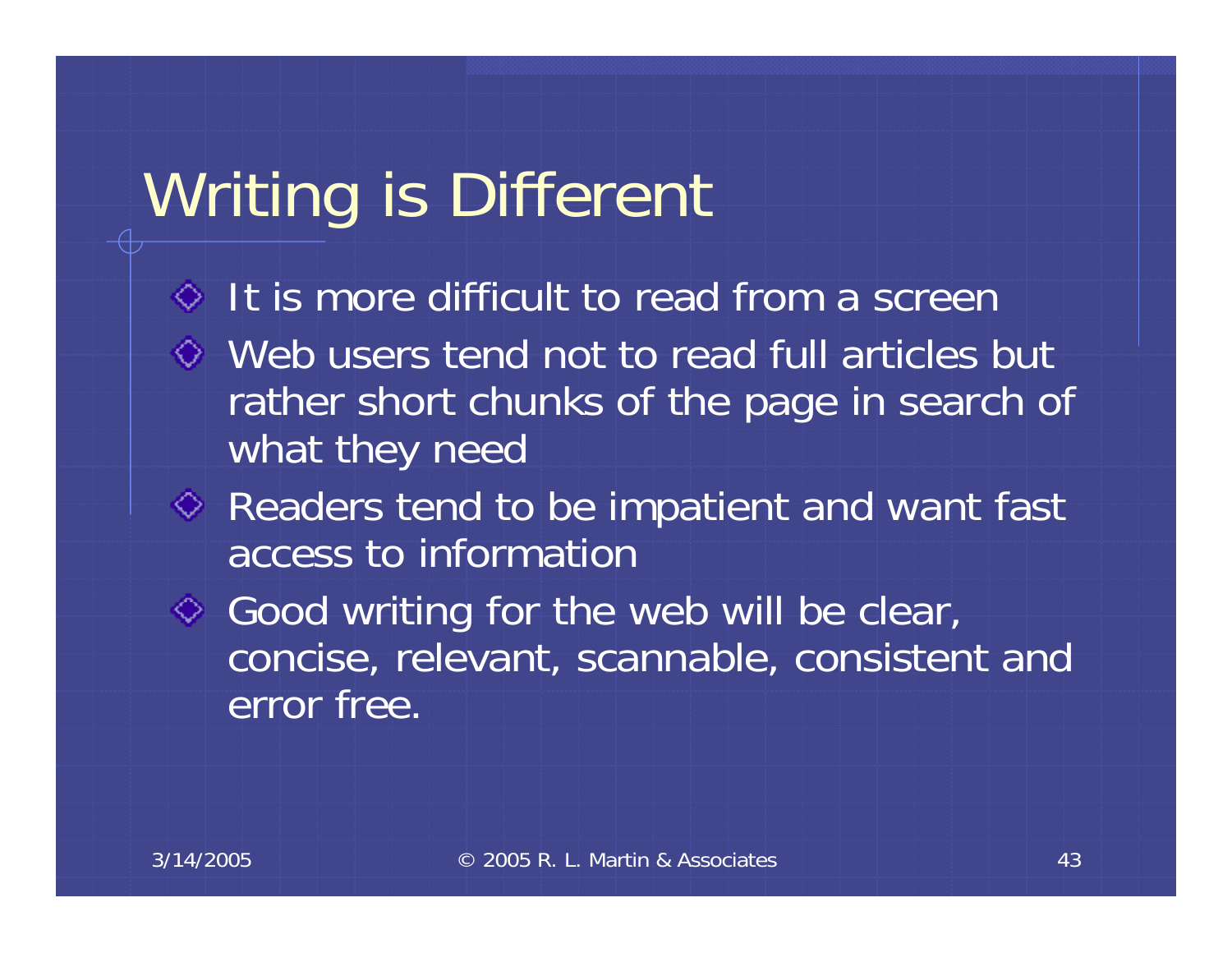# Web Friendly Writing

- Use a brief style of writing with much less use of adverbs and adjectives than would be the norm for print
- $\Diamond$  Keep to the point, if additional information or an explanation seems necessary for some readers consider providing a hyperlink
- $\Diamond$  Use short paragraphs of no more than 8 to12 lines, shorter if possible.
- ◆ Keep sentences short; never use two sentences where one would do.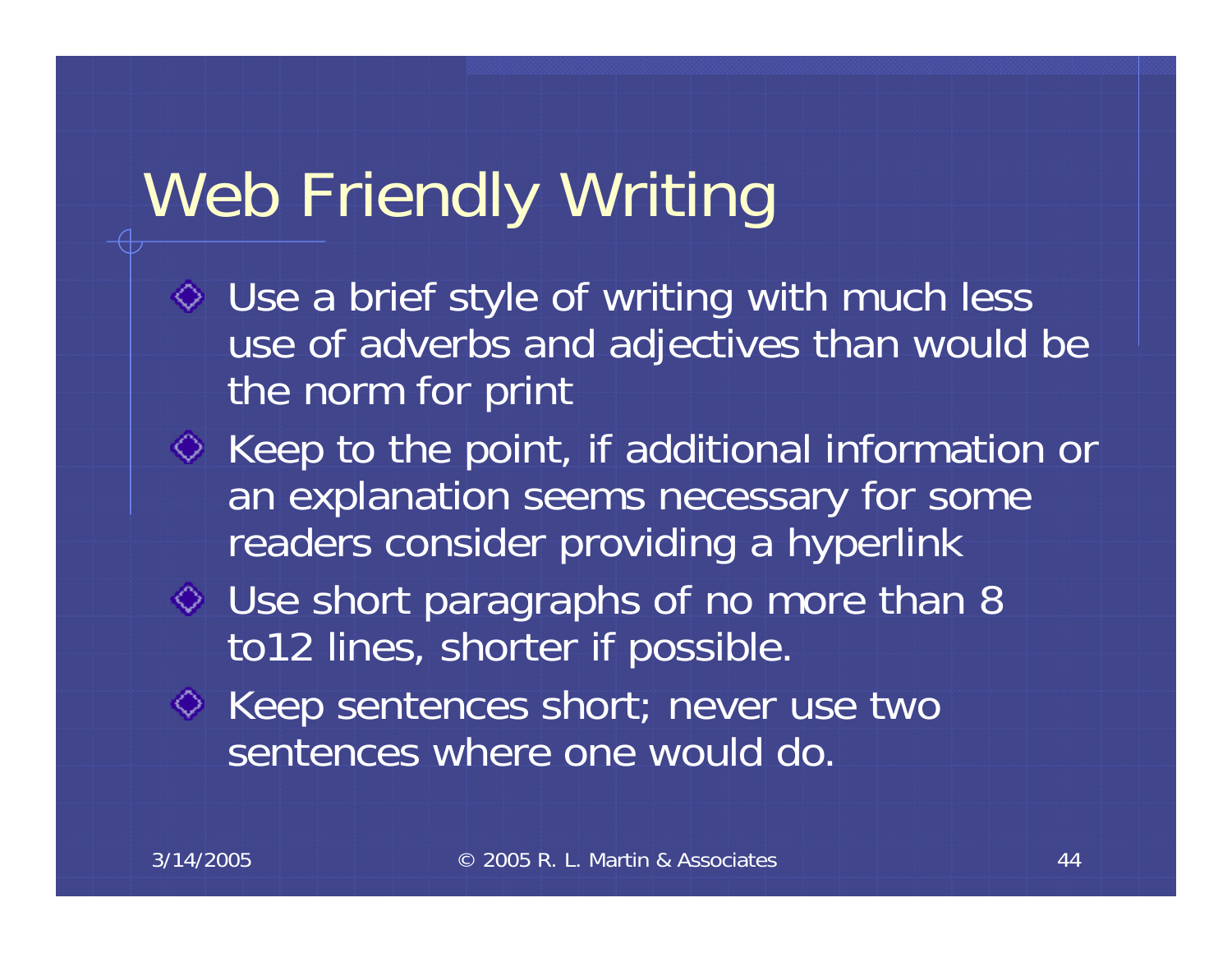# Web Friendly Writing

- Think about the different ways you could present information. Would a diagram or a bulleted list work better than a paragraph? If so it will add variety, attract the user's attention and may also reduce the amount of text needed.
- Edit, edit and edit again. Delete unnecessary words or sentences; consider how things could be rephrased more concisely.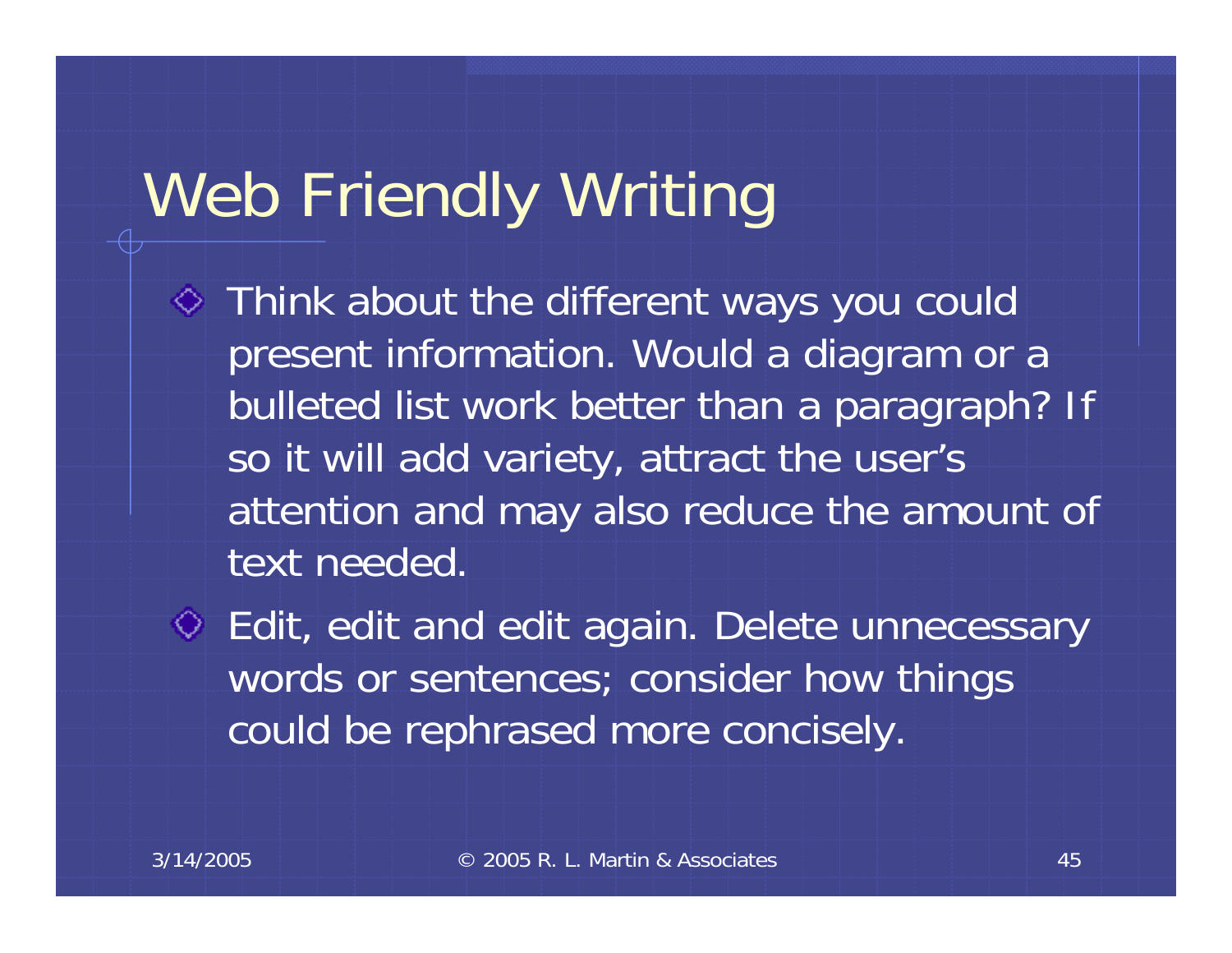# Web Friendly Writing

Extract information from your text and display it separately. For example if you had a series of articles about flowers you could have a standard section at the top of each listing Latin name, common names, flowering season, color, habitat and so on. This would both lighten your text and provide users with a lot of information at a glance. Web users like information at a glance!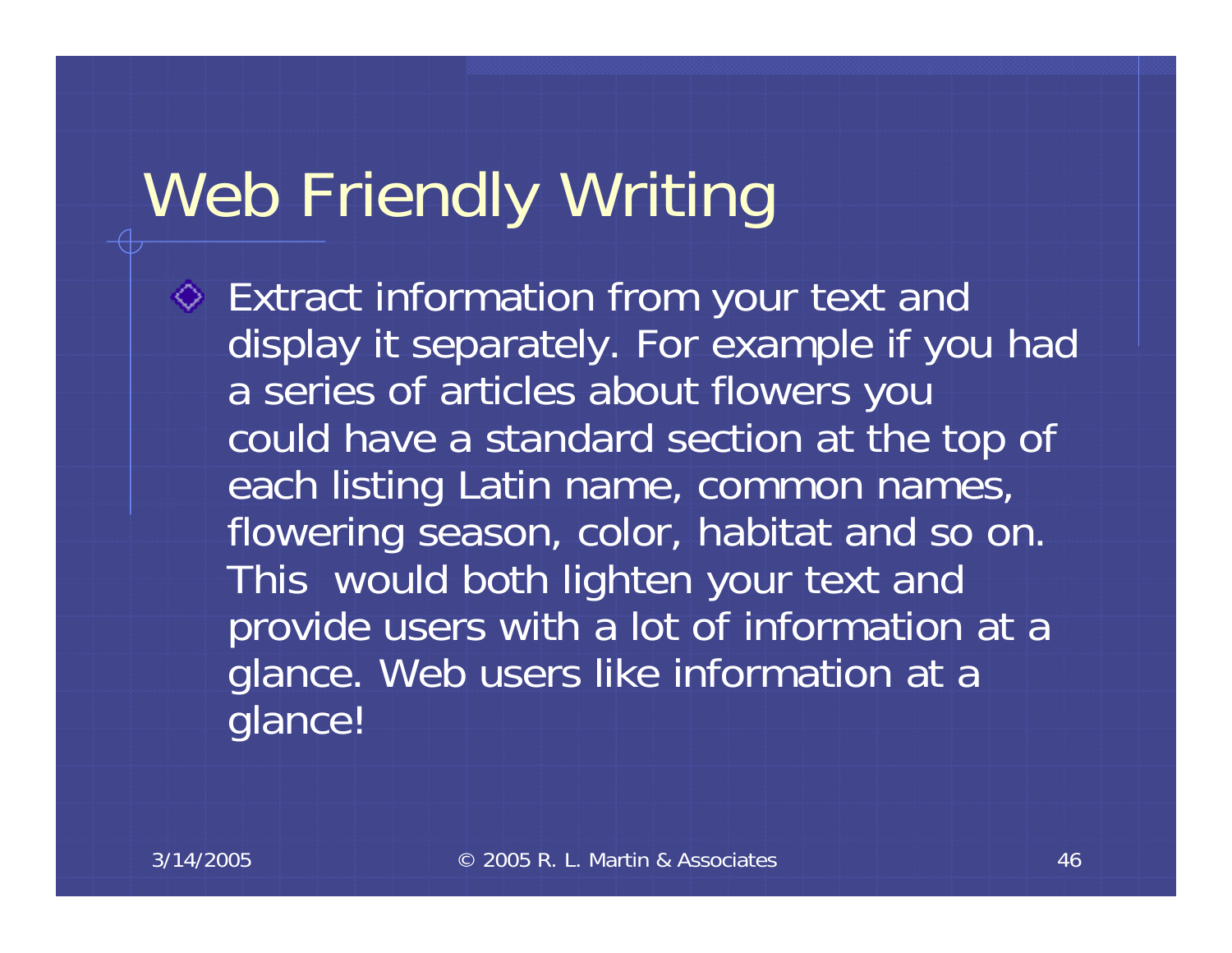### Behavior of Users

Most web users are impatient most of the time. Few settle down in front of the computer for a good read.

Most web users are searching for a particular nugget of information and will filter out just about everything else.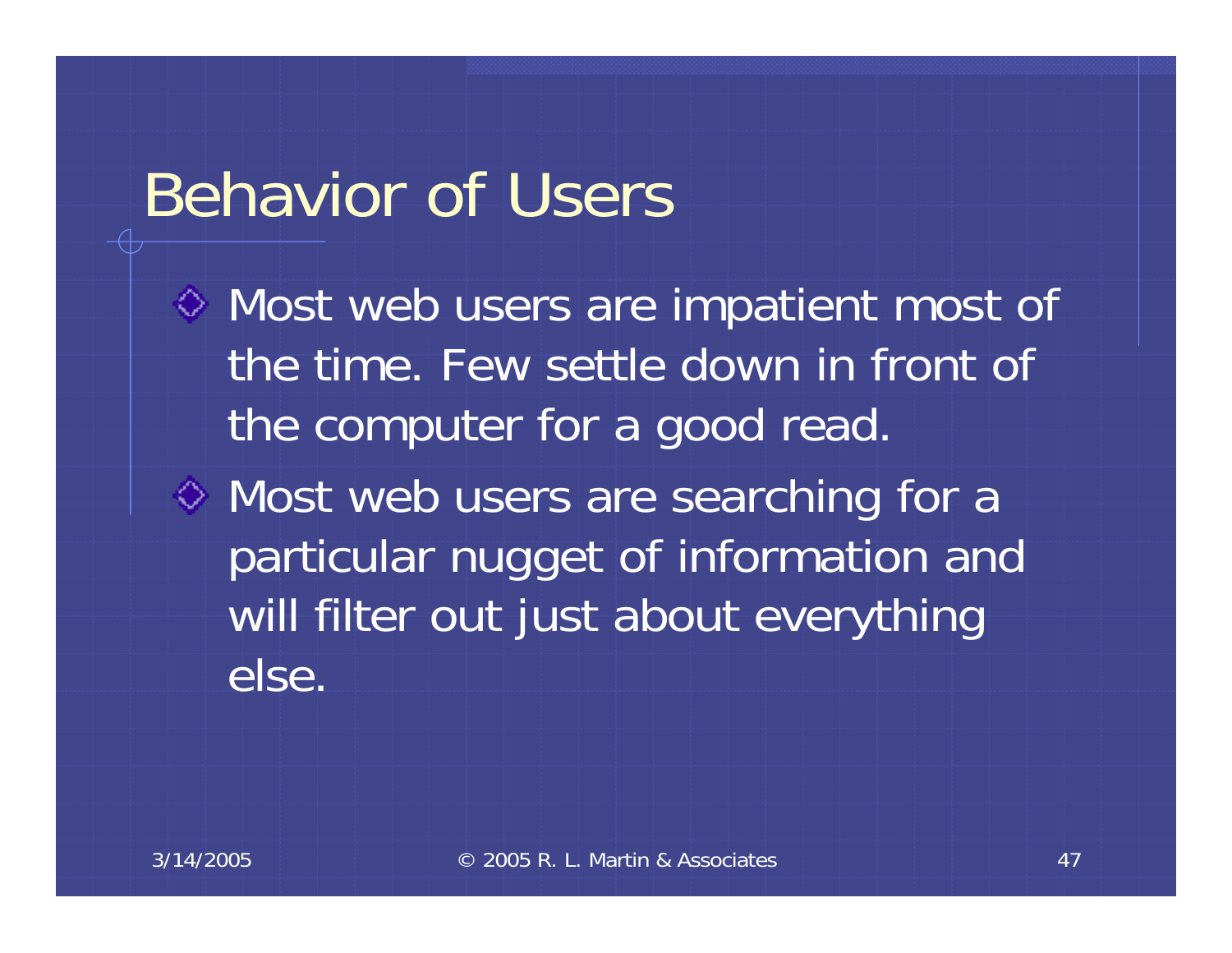### Behavior of Users

- When they open a page web users do not start reading, they quickly scan the page to see if it seems likely to have the information they are seeking. If it is not immediately obvious that it does they will probably leave.
- The fact that web access in many areas is paid for by time adds a certain urgency to all this.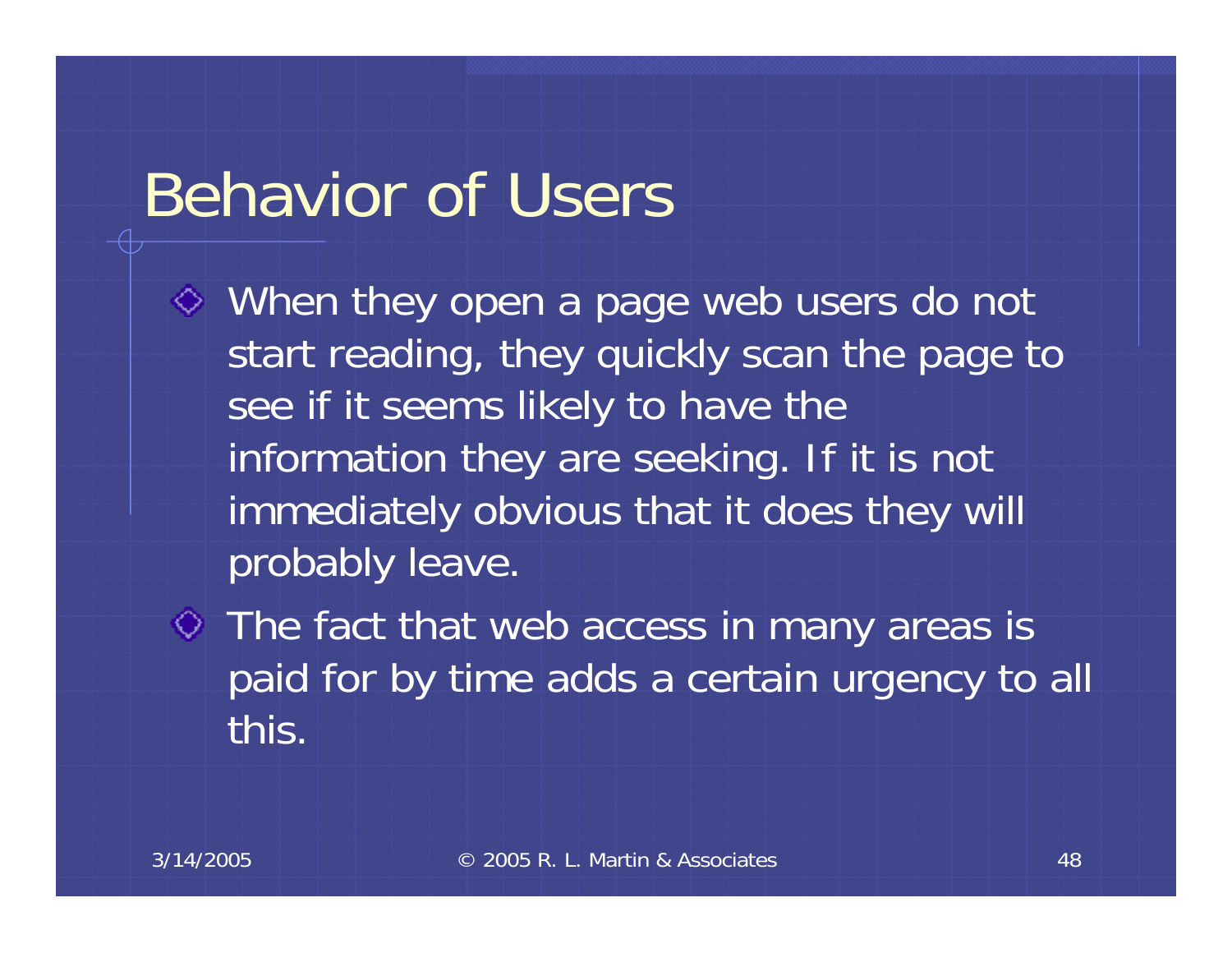# Creating 'Scannable' Pages

- ◆ Don't fight the web users' love of scanning pages: facilitate it.
- Use frequent and meaningful subheadings within your text.
- $\Diamond$  Highlight words by making them bold or italicized but don't underline them unless they really are hyperlinks.
- Use 'pull quotes' in larger text in a margin or within the article itself.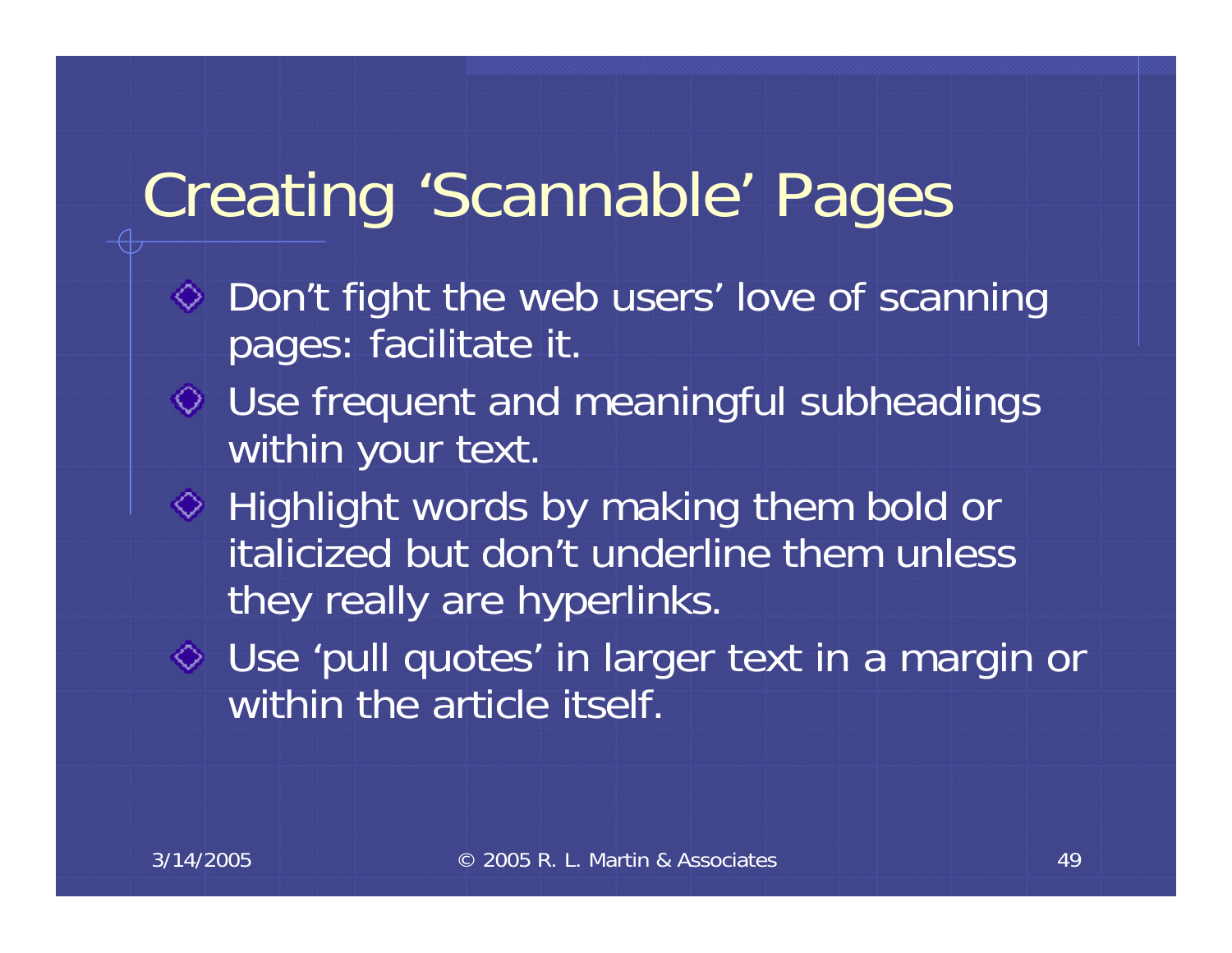# Creating 'Scannable' Pages

Use a contents list at the top of a long page, linking to the appropriate part of the article. You will see this at the top of glossary pages where it is possible to jump to a specific letter or on FAQs pages where the questions are listed at the top.

Use a summary of the article, either on the same page or a page linking to the actual article. If you choose the latter link back to the summary at the top of the second page.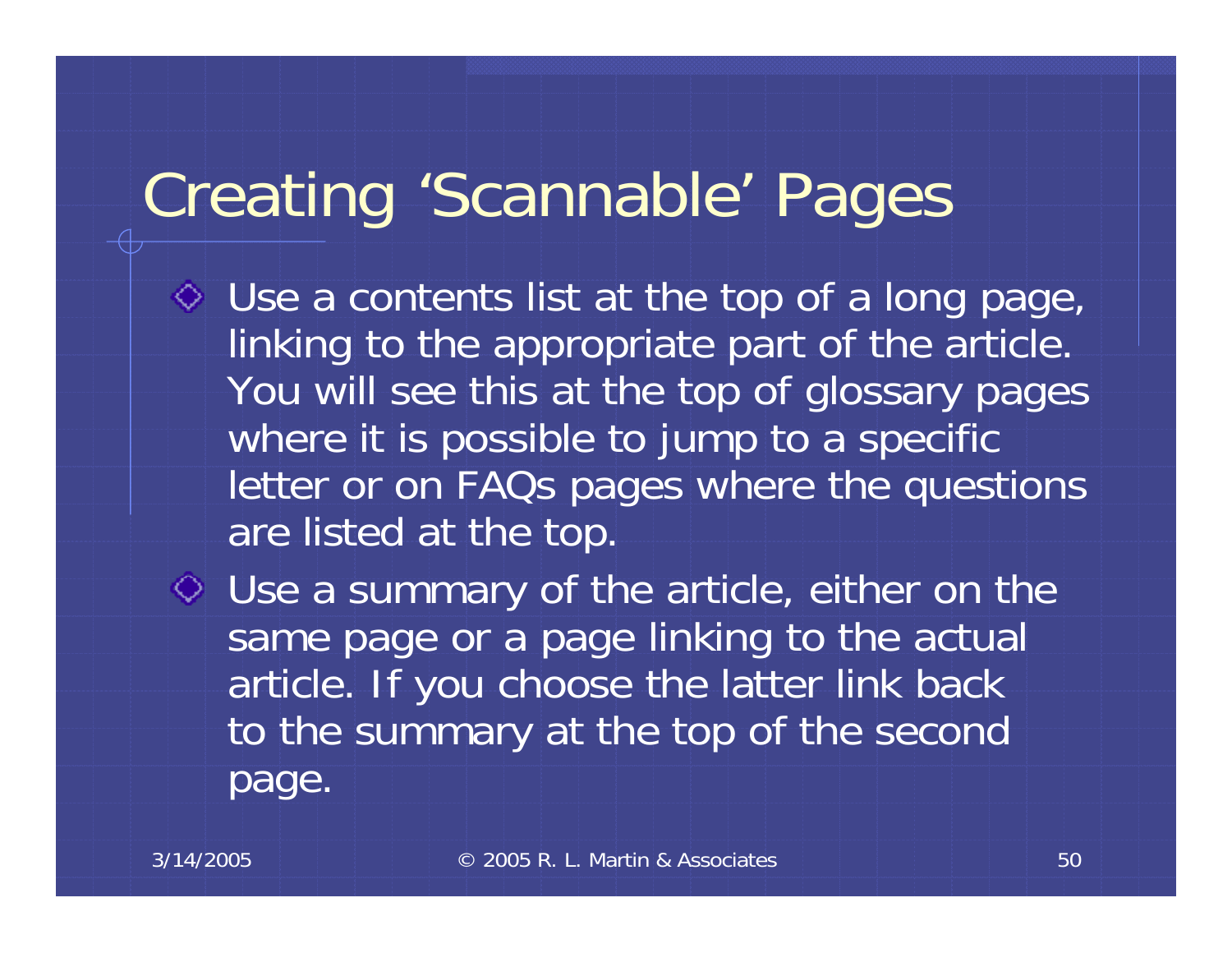# Using Hyperlinks

Links within your text are an extremely important part of writing for the Internet. Whether the links are to another place in your site or another site entirely the destination of all links should be immediately clear. Linked text stands out from surrounding text and is very important to users scanning a page.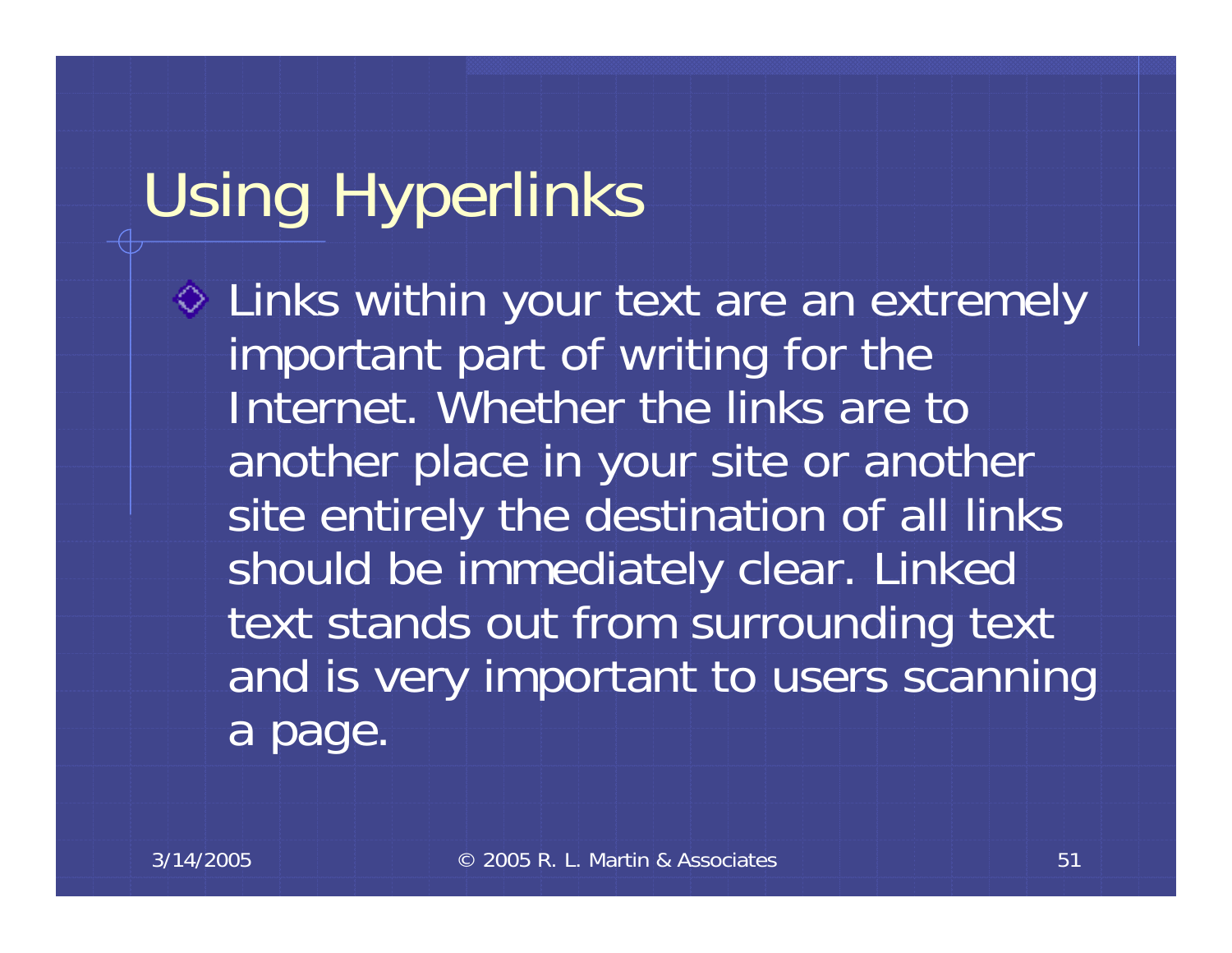# Using Hyperlinks

 $\Leftrightarrow$  As a general rule if you mention companies or organizations their names should be links, the first time they are mentioned at least. Similarly if you refer to another article at your site a link should be provided to that article. Saving links for the end of the article, in the hope of preventing users from leaving your site, is both ignoring the point of the Internet and futile.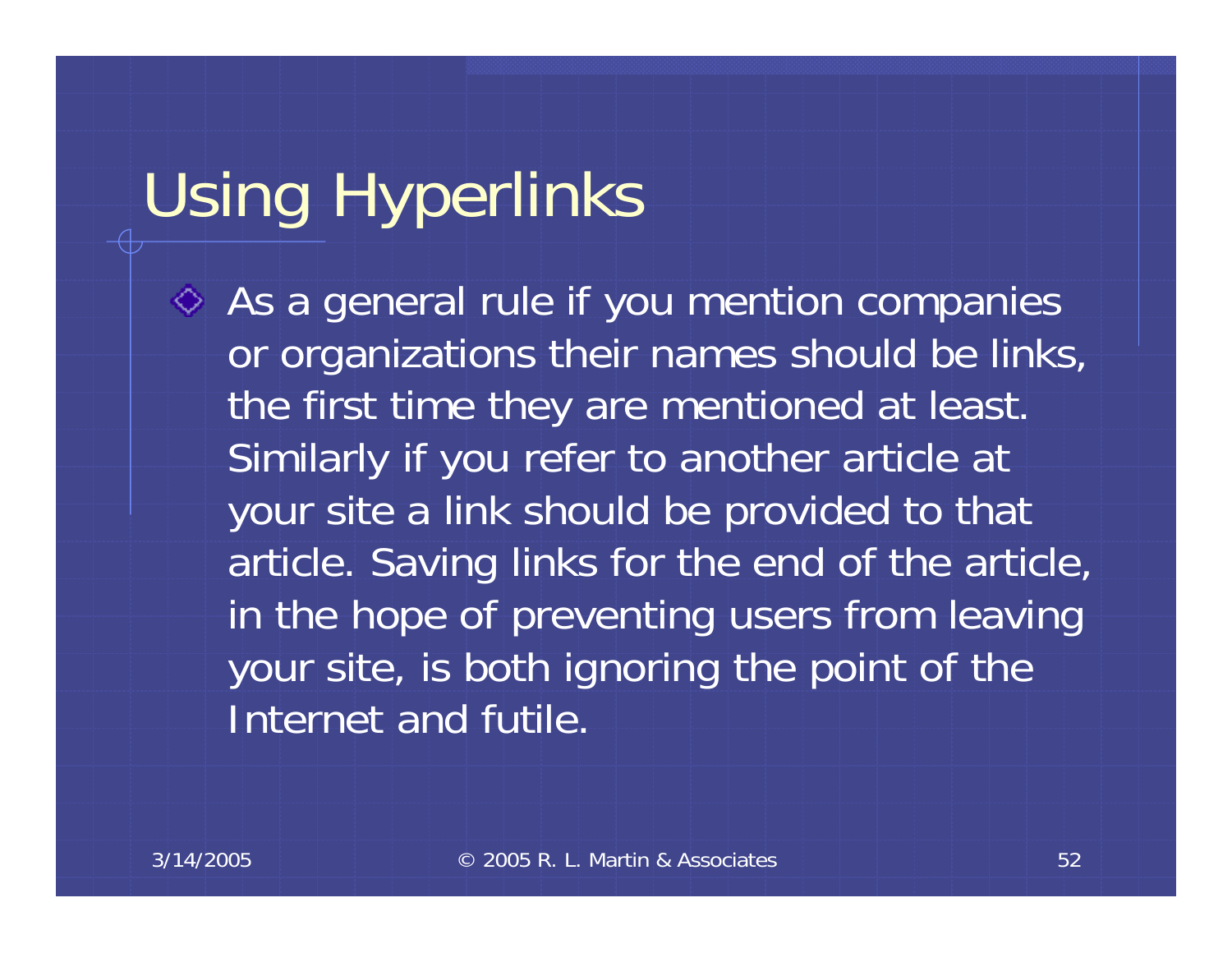# Designing for Maintenance

- ♦ Some designs are easier to update than others
- Any thing that is repetitive should be saved as a separate file to include on your pages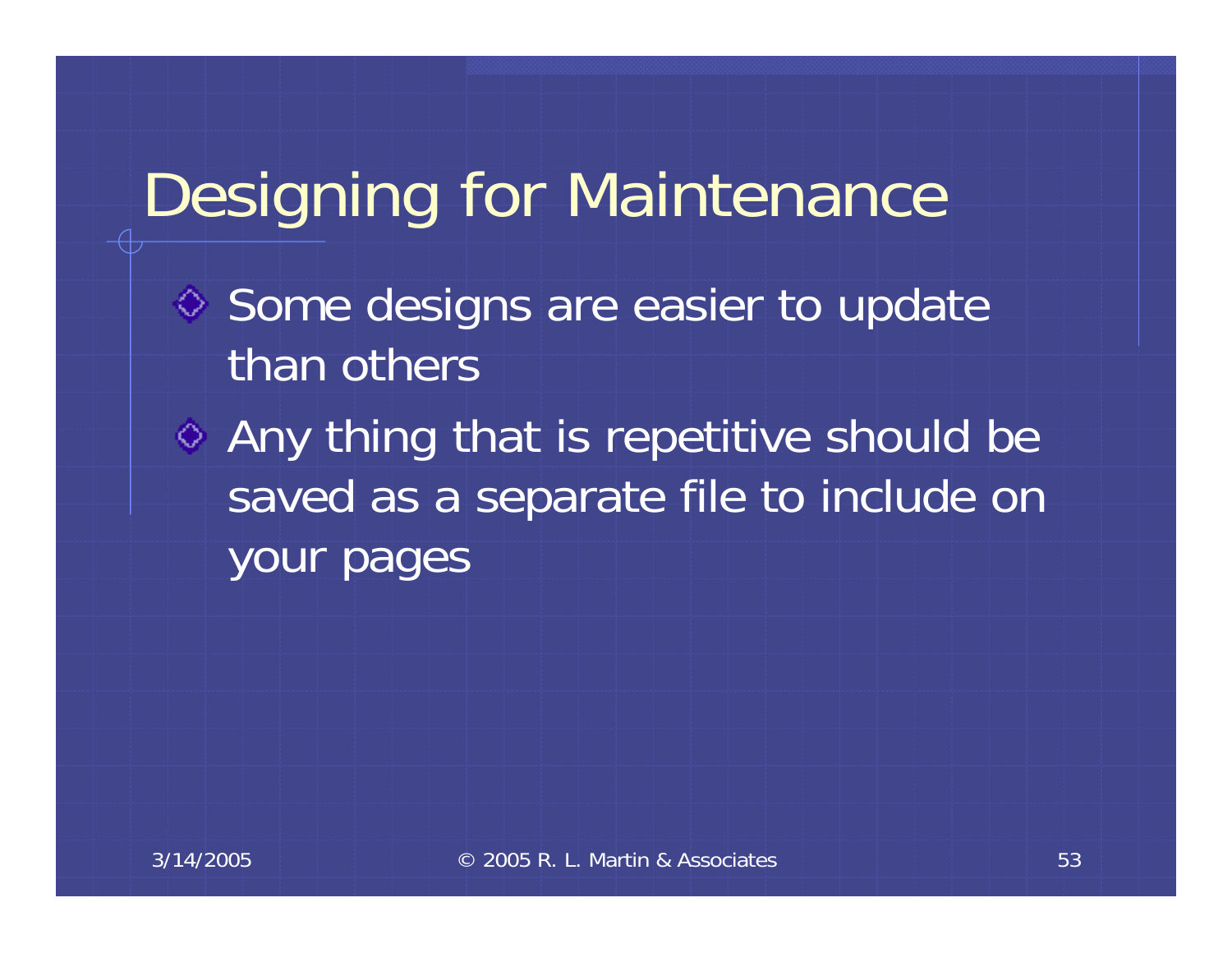# Designing for Maintenance  $\diamond$  Using includes for: Headers Logos Navigation buttons Footers ♦ Use Cascading Style Sheets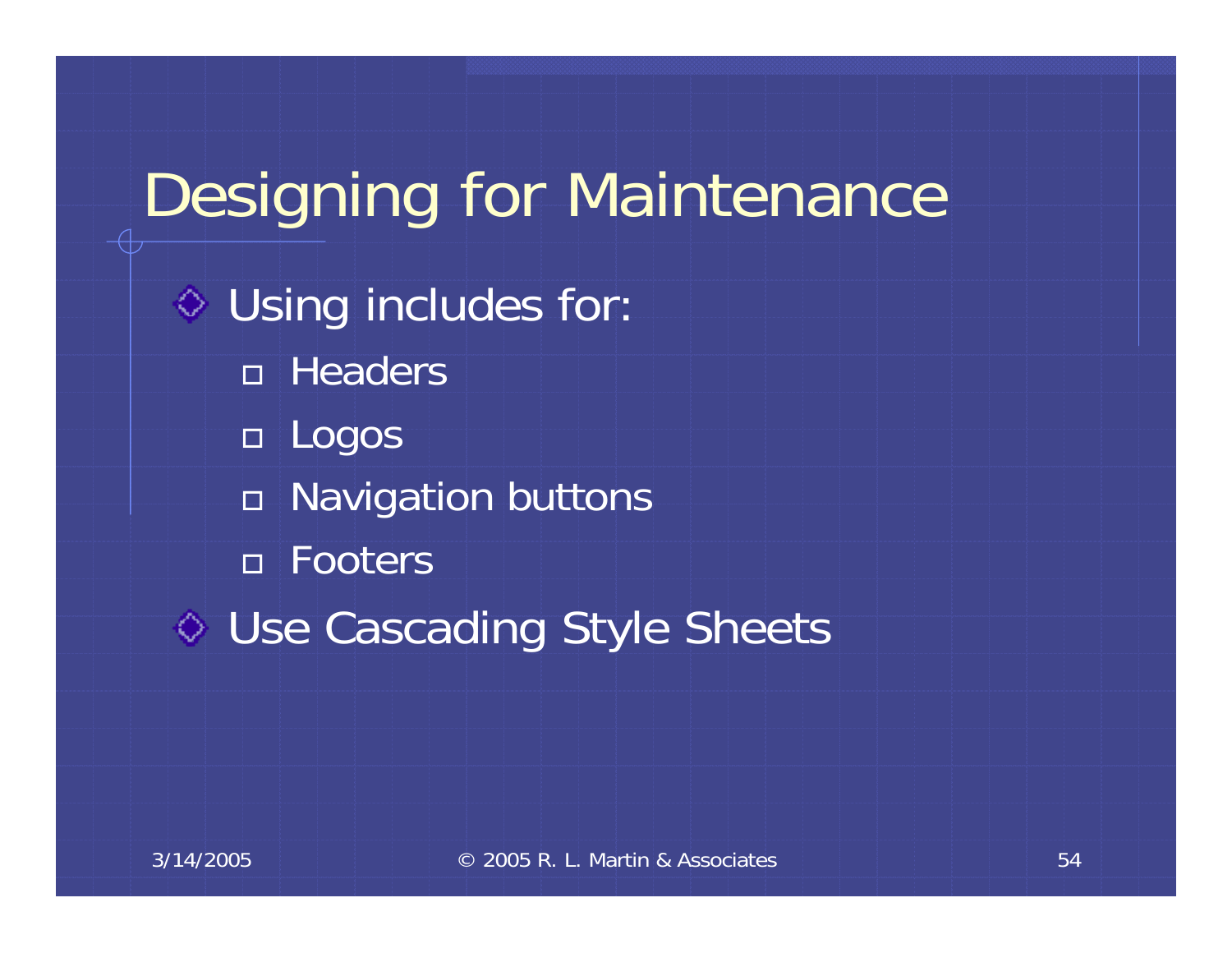Types of Designs  $\diamond$  Text covering the page ♦ Color bar on left ◆ Graphic intro page ♦ Complete graphic design **♦ Flash sites**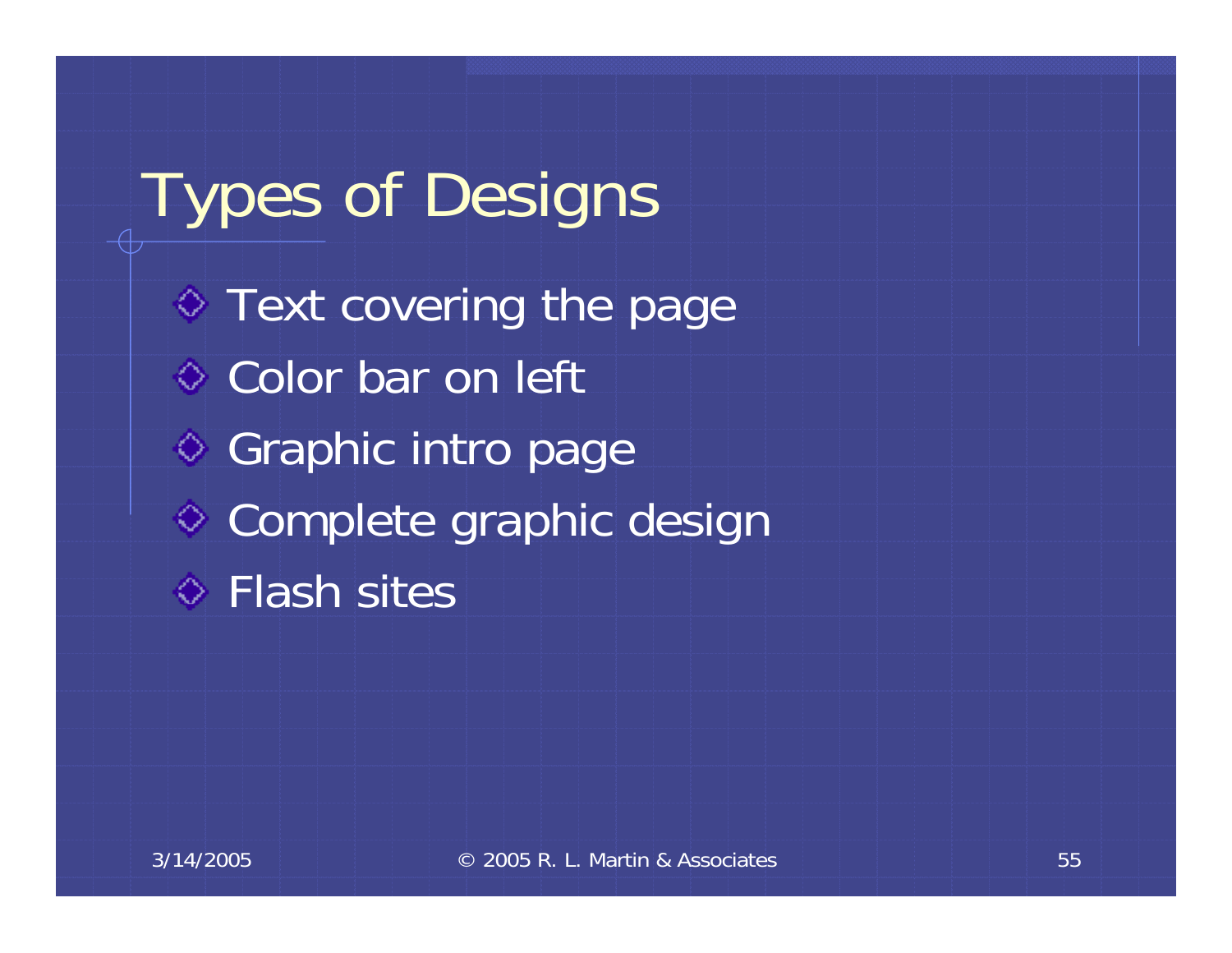## Site Organization

◆ Don't put all files in main folder Design folders so addresses to pages make sense and are as short as possible

(e.g. www.naseo.org/events/)

Use the default file names for main pages in folders so you don't have to type the file name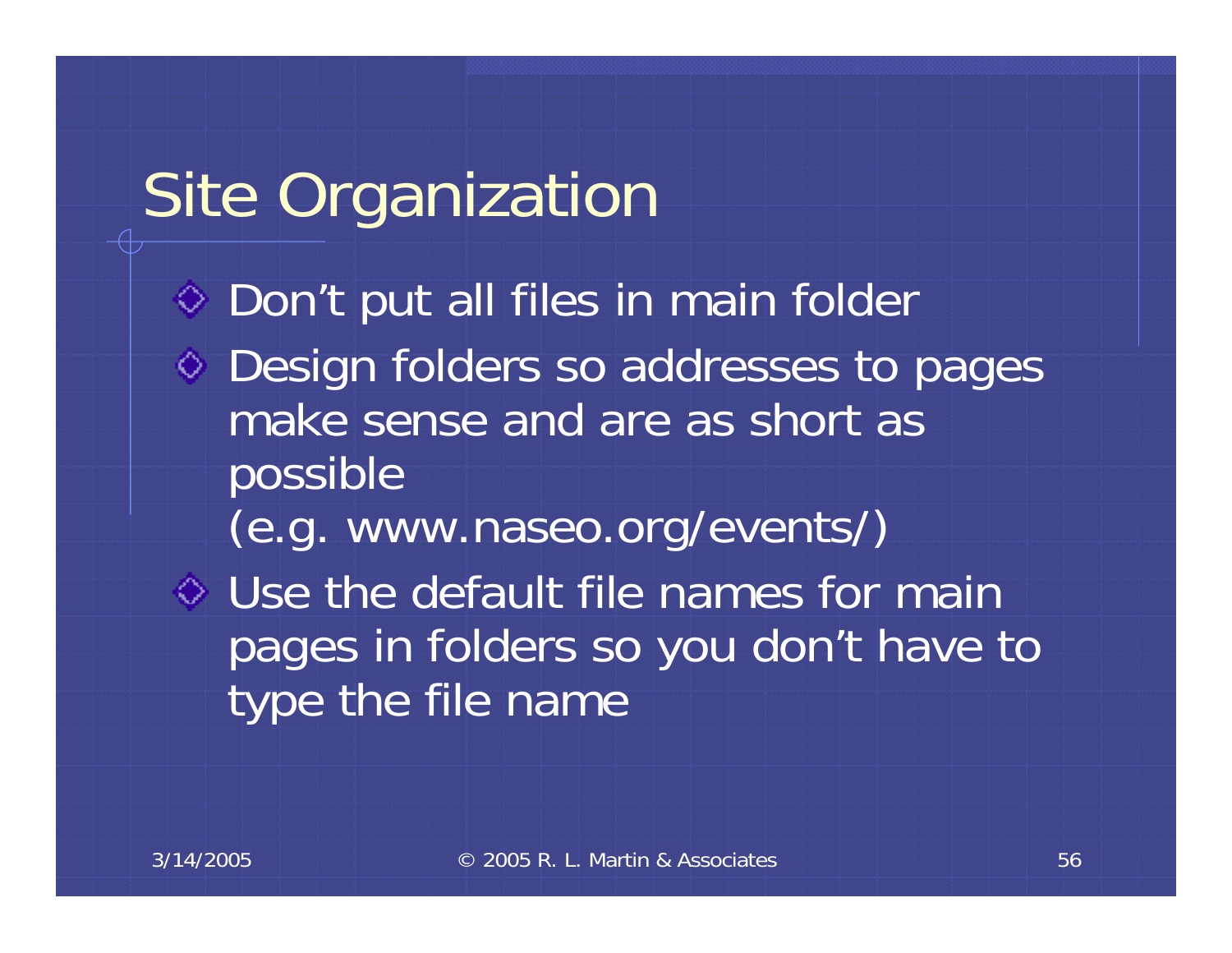### Don'ts

◆ Don't put all your information on one page  $\Diamond$  Don't fill the front page with 100s of links  $\Diamond$  Don't try to use every color in the rainbow ◆ Don't use page counters ♦ Don't put under construction  $\Diamond$  Don't post links that don't work ◆ Don't have misspellings Don't make it hard to find your contact information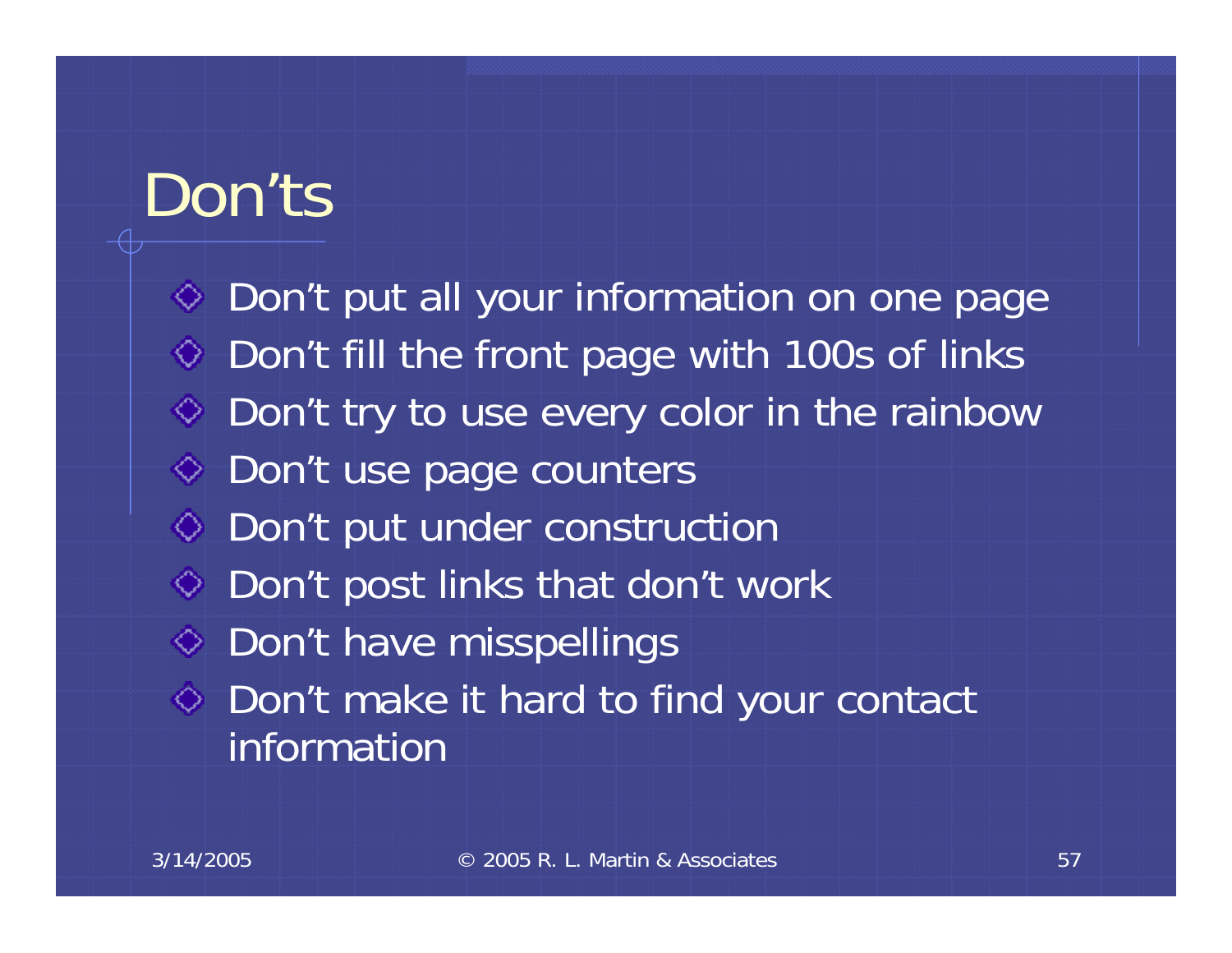## Web Hosting

#### Where do you put your site?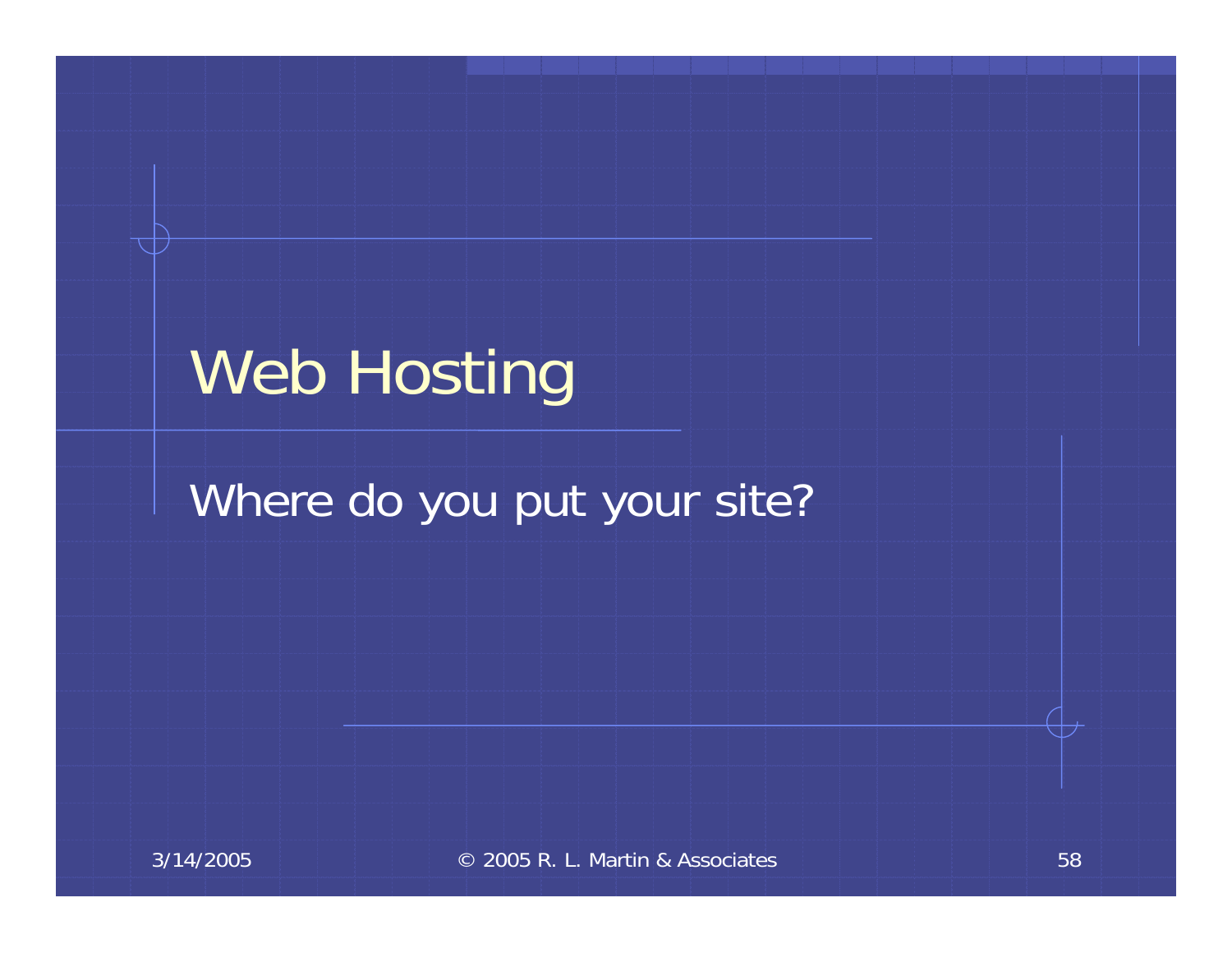Typical Web Hosting ◆ Setup Cost: \$35-50 ◆ FrontPage Server Extensions / FTP AccessWeb Space: 10-100MB Email Addresses: 5-Unlimited, Unlimited aliasesStats: some include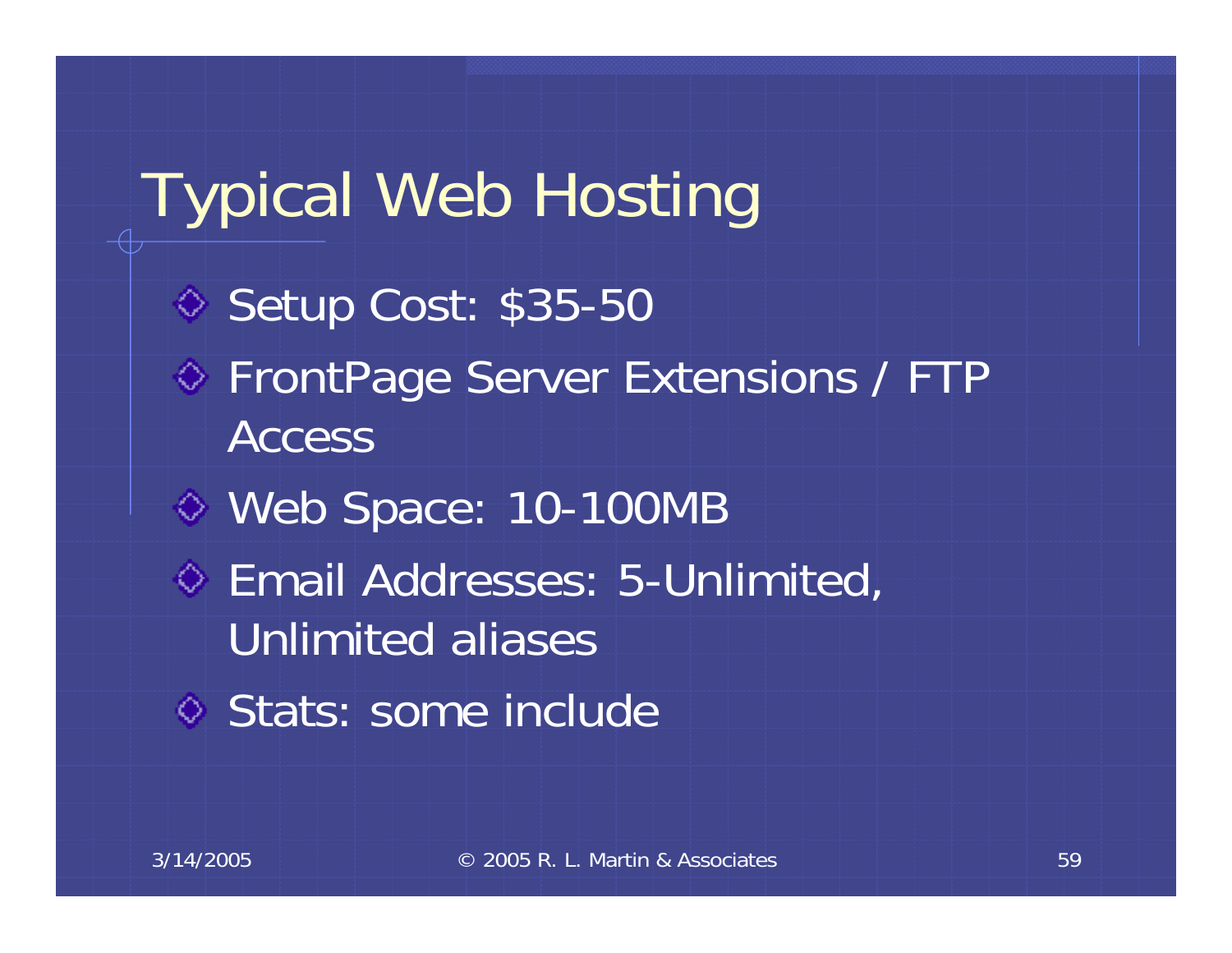## Web Site Promotion

"You can have the most beautiful web site and the best product, but if no one can find it, you are wasting your time and your money"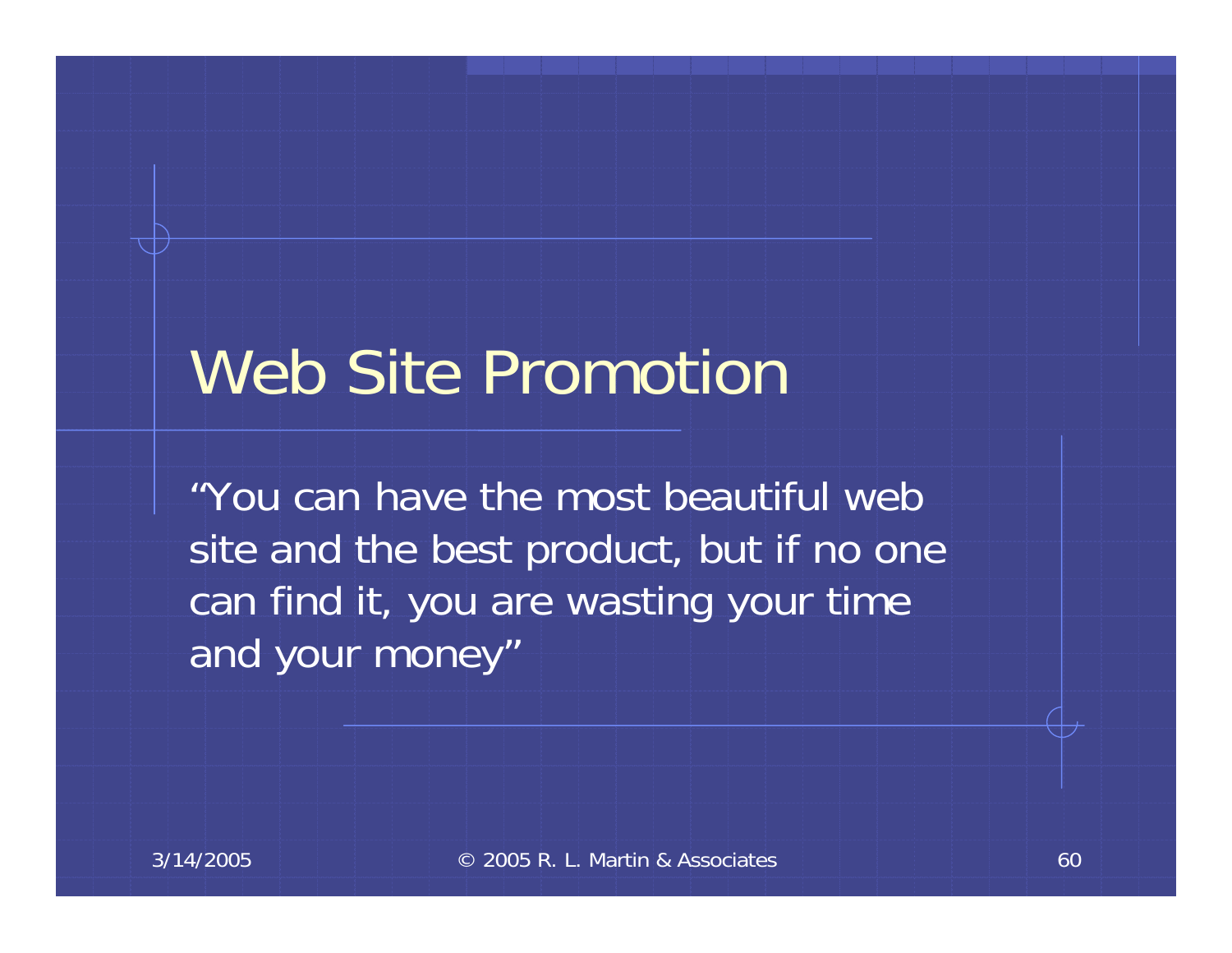# Promoting Your Web Site

**♦ Direct Marketing** ♦ Semi-Direct Marketing ♦ Indirect Marketing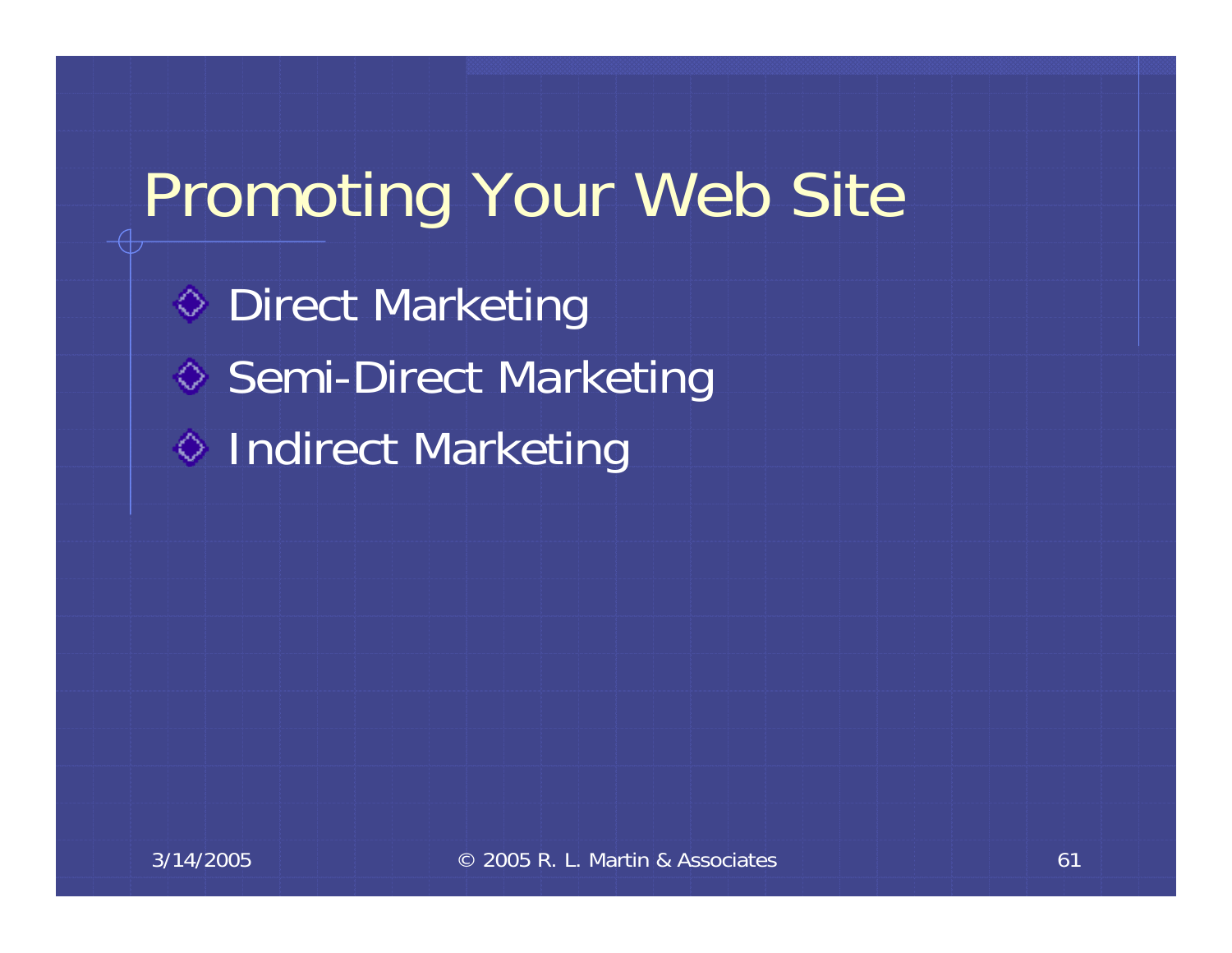# Direct Marketing

Put Web address on all your printed and promotional materials **Business cards** ■ Stationary **Signature on all email**  Vehicles  $\blacksquare$  Signs **Exhibits** All printed promotional materials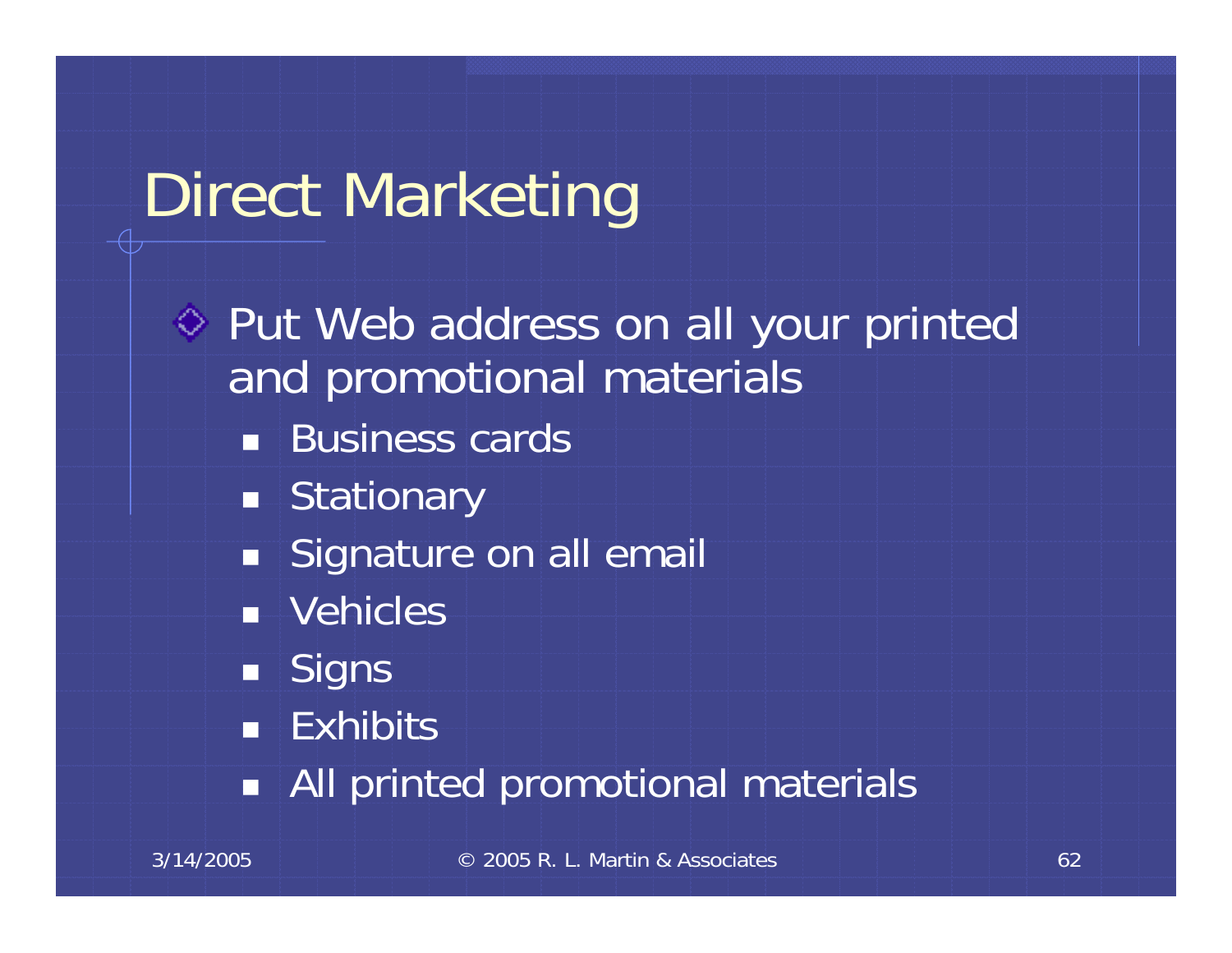#### Step 1: Defining Your Objectives

- $\Diamond$  Most people skip this step  $\Diamond$  Its as important as a business plan What do you expect to gain from having a web site?
	- ٠ Do you wish to provide information to your customers?
	- in d Do you wish to brand your company, creating a particular image?
	- Ť Do you wish to sell a product or service?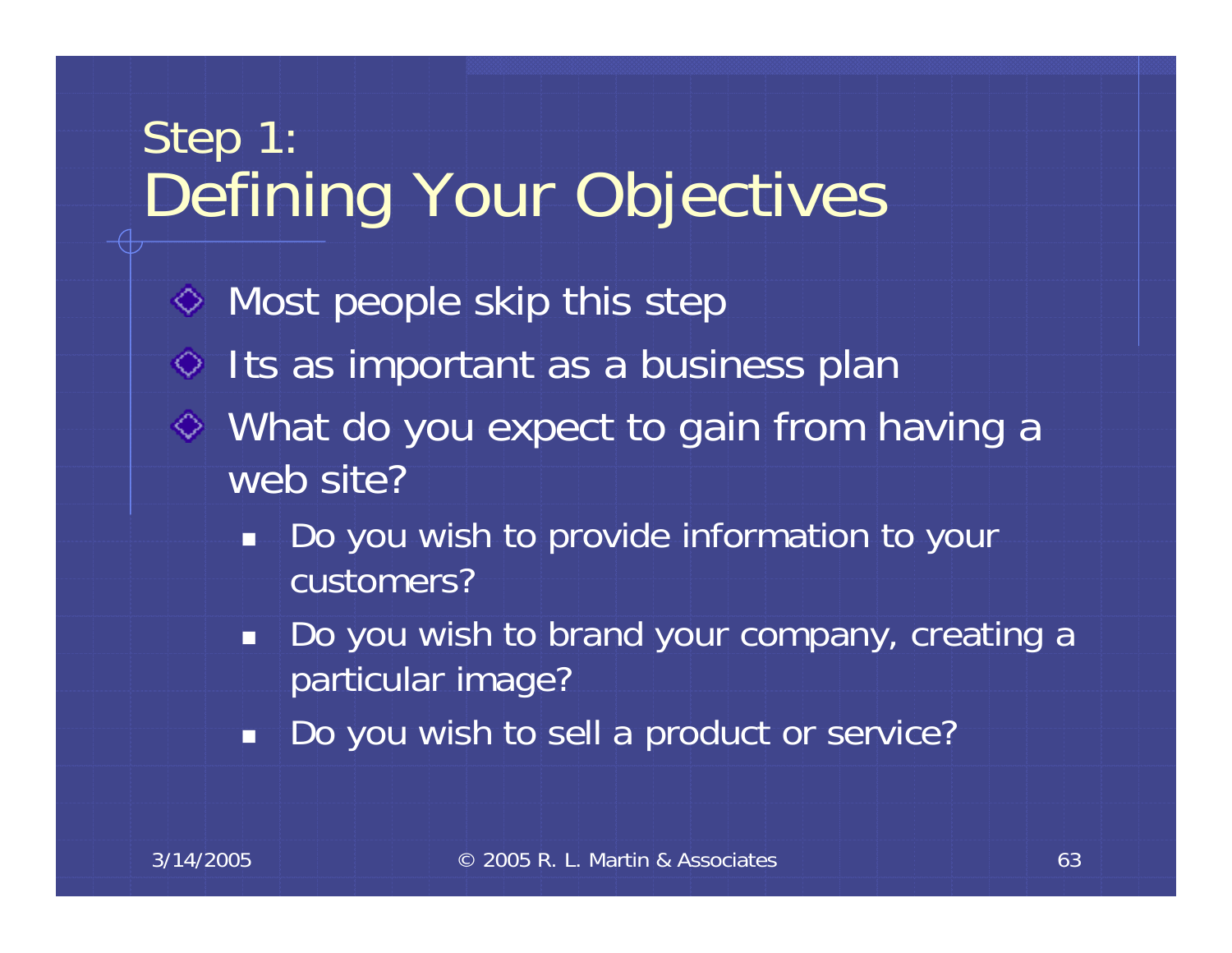#### Step 2: Define Your Target Audience

- Who will benefit from coming to your web site?
- Write them down
- ◆ Don't put "General Public", be specific
- Write down at least 3 or 4
- $\Diamond$  My Target Audience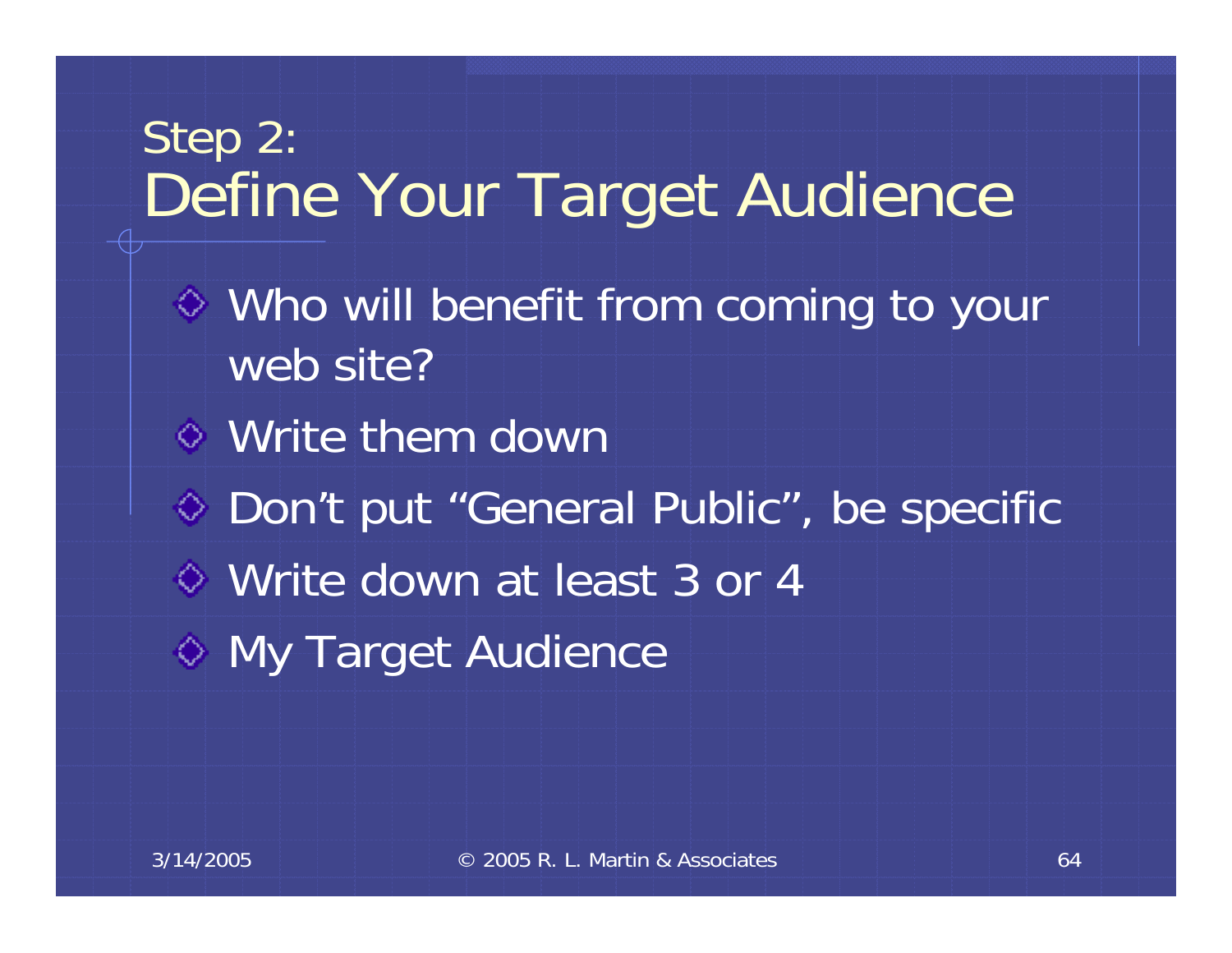#### Step 3: Research, Research,…

- $\Diamond$  Research other web sites that provide the same or similar services
- Forget that you have every heard of your product or service
- Write down 4-6 "keywords" or "keyword phrases" that you would use to type into a search engine
- Choosing the right "keywords" is critical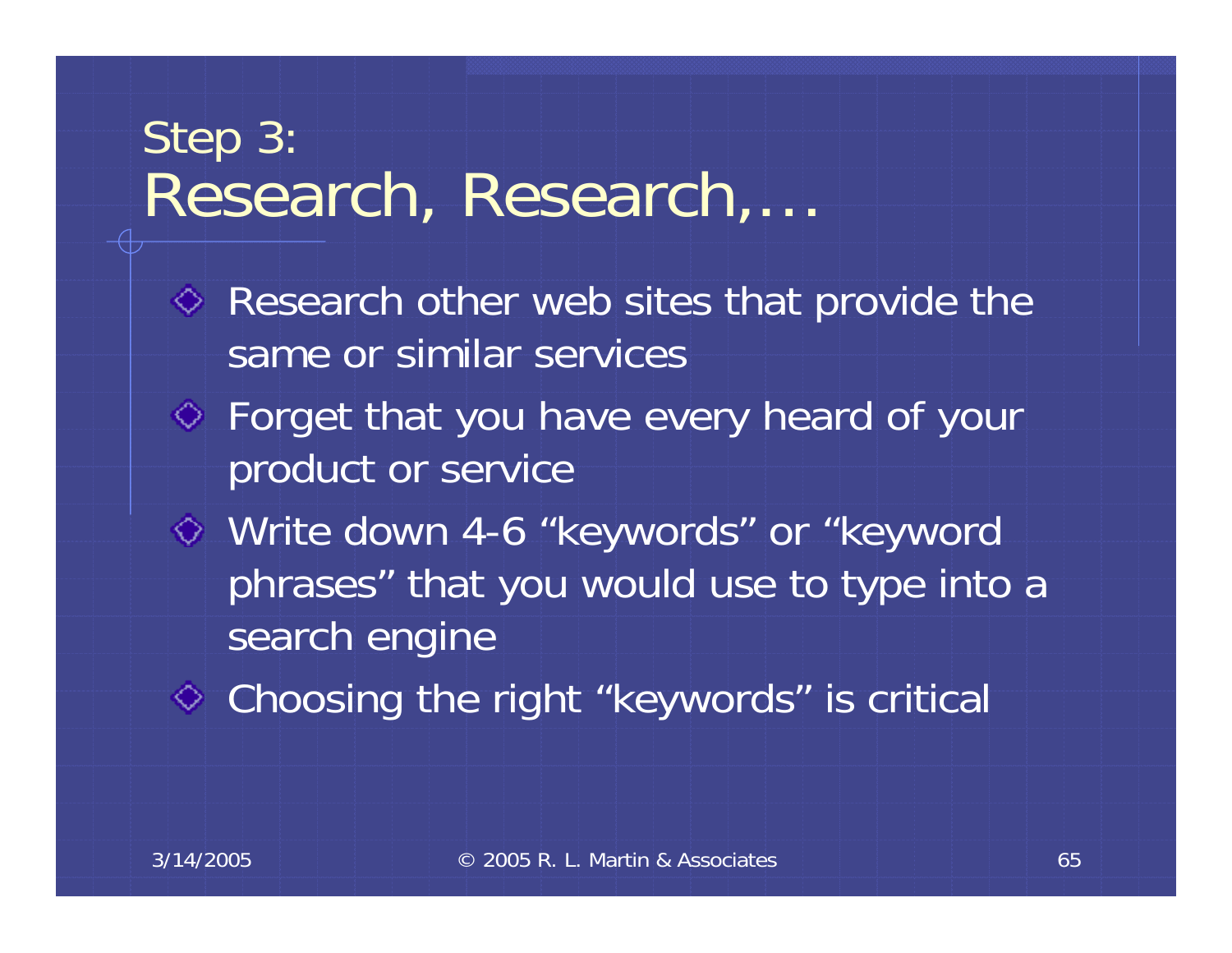### …and More Research

- Do people search for words using singular or plurals?
- $\Diamond$  Do people search for words in the past, present or future tense?
- ◆ Do most people search for words using adjectives?
- $\Diamond$  Do most people search for single or multiple words?
- Answers depend on age, education, region or topic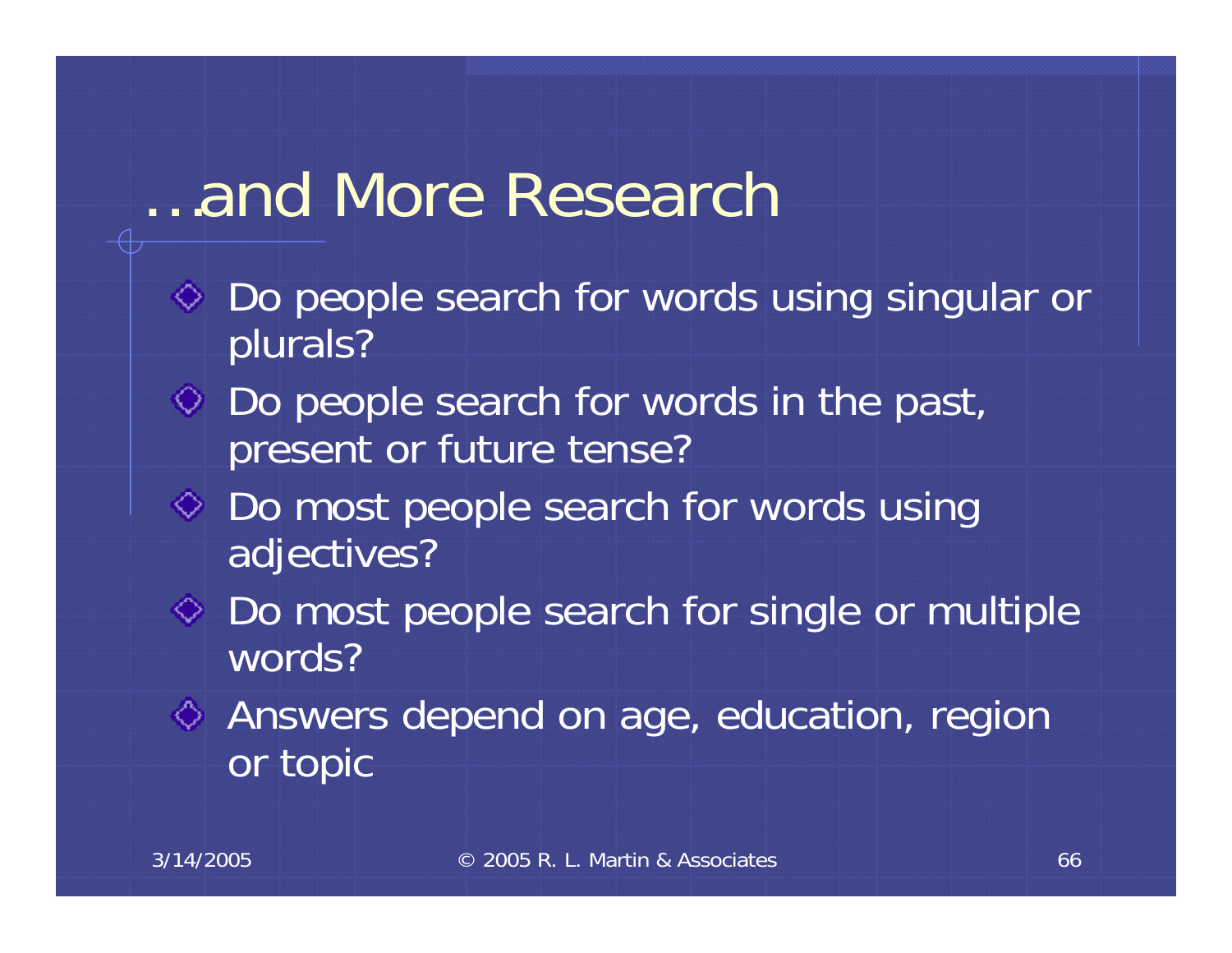#### Step 4: Know the Search Engines

**♦ All search engines index differently**  $\Diamond$  They all vary in the time it takes to index a site

There are companies that specialize in getting you listed in the top 10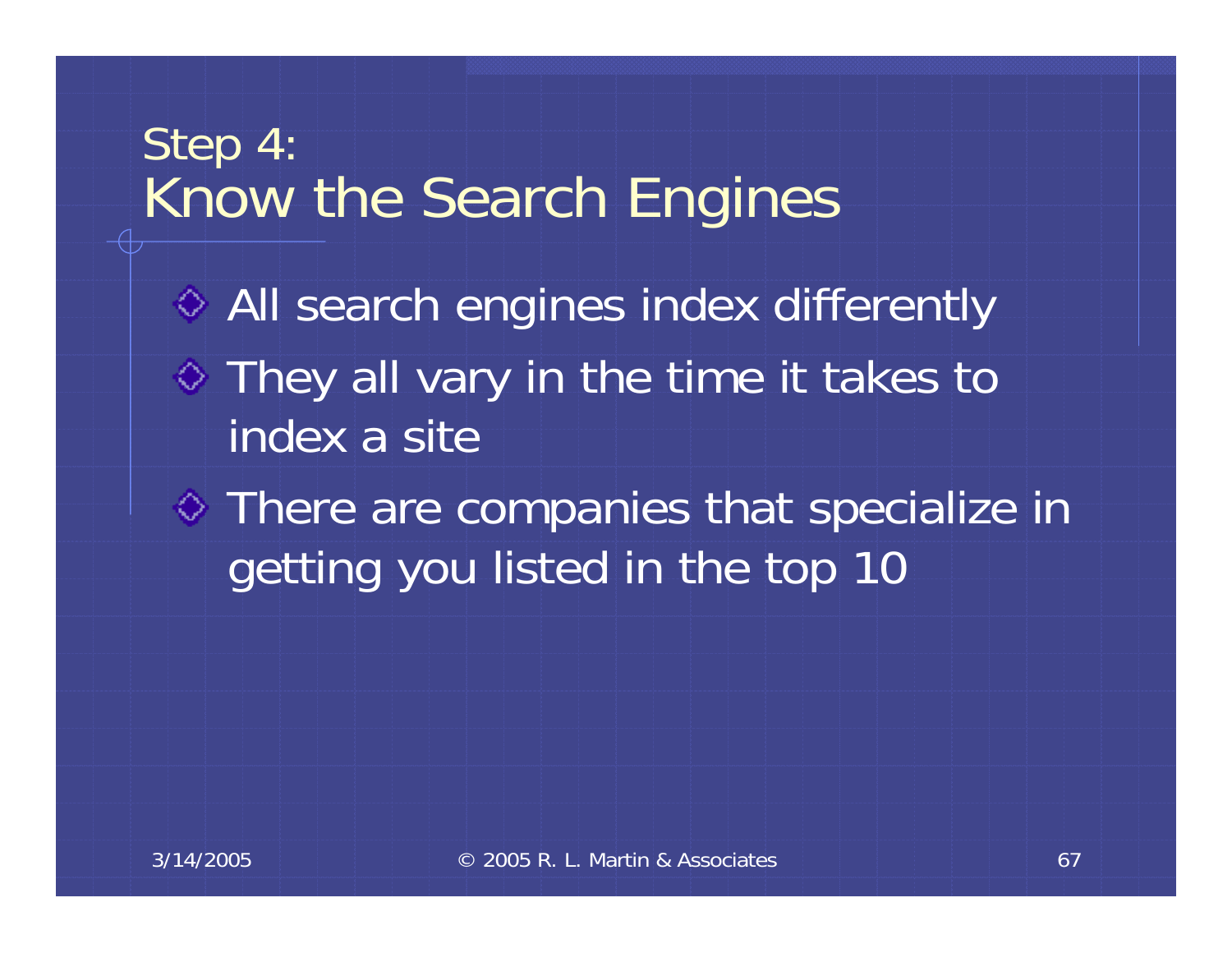## Main Search Engines

**♦ Google** ◆ MSN Search ◆ Alta Vista **Excite**  $\Diamond$  Infoseek

HotBot $\Diamond$  Lycos Webcrawler  $\diamond$  Yahoo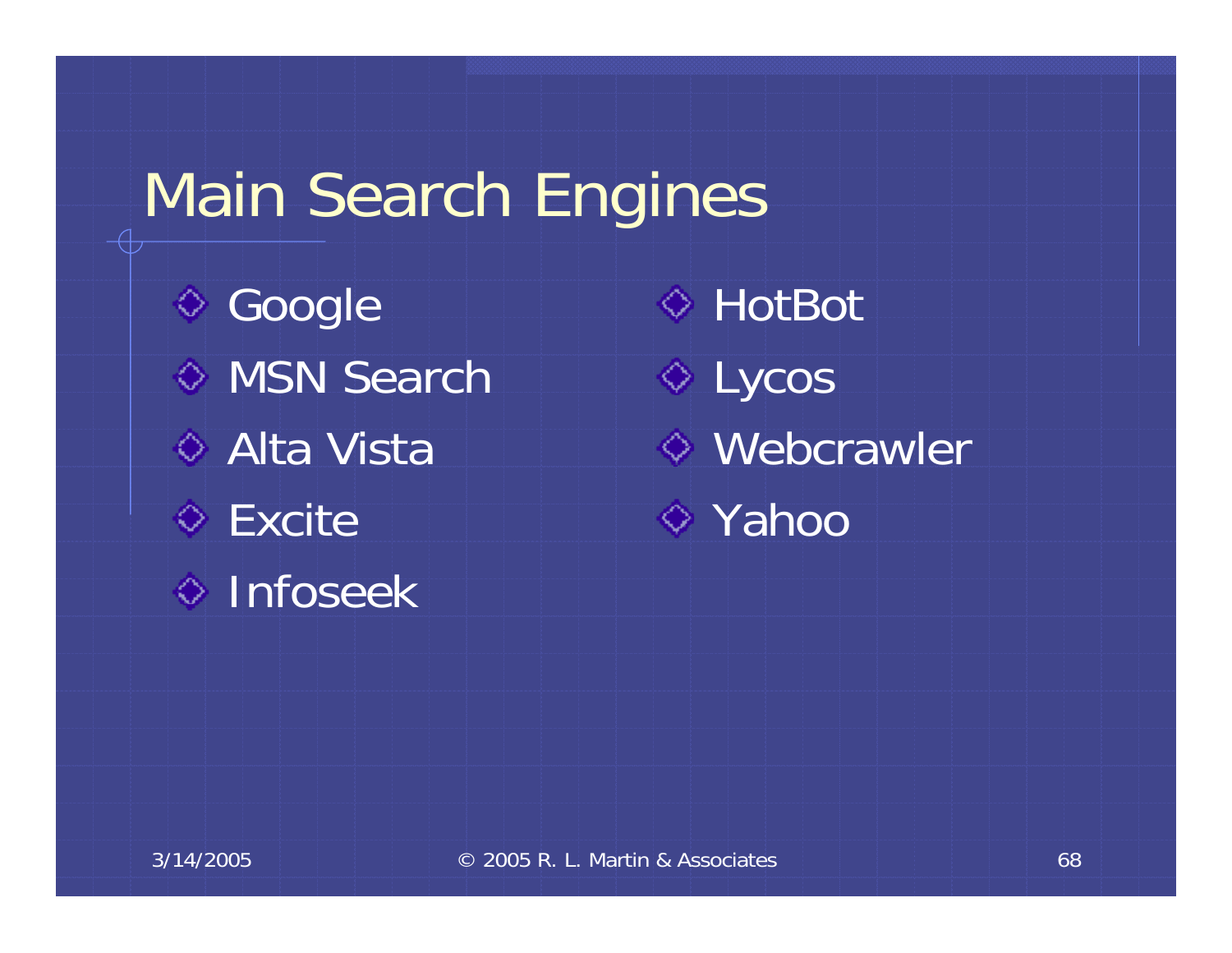## Search Engine Preparation

- Make list of keywords that you think people would use to find you
- Write brief description
- ◆ Add meta tags to your site
- $\diamond$  Some index text in the Page Title
- ♦ Some require text on the front page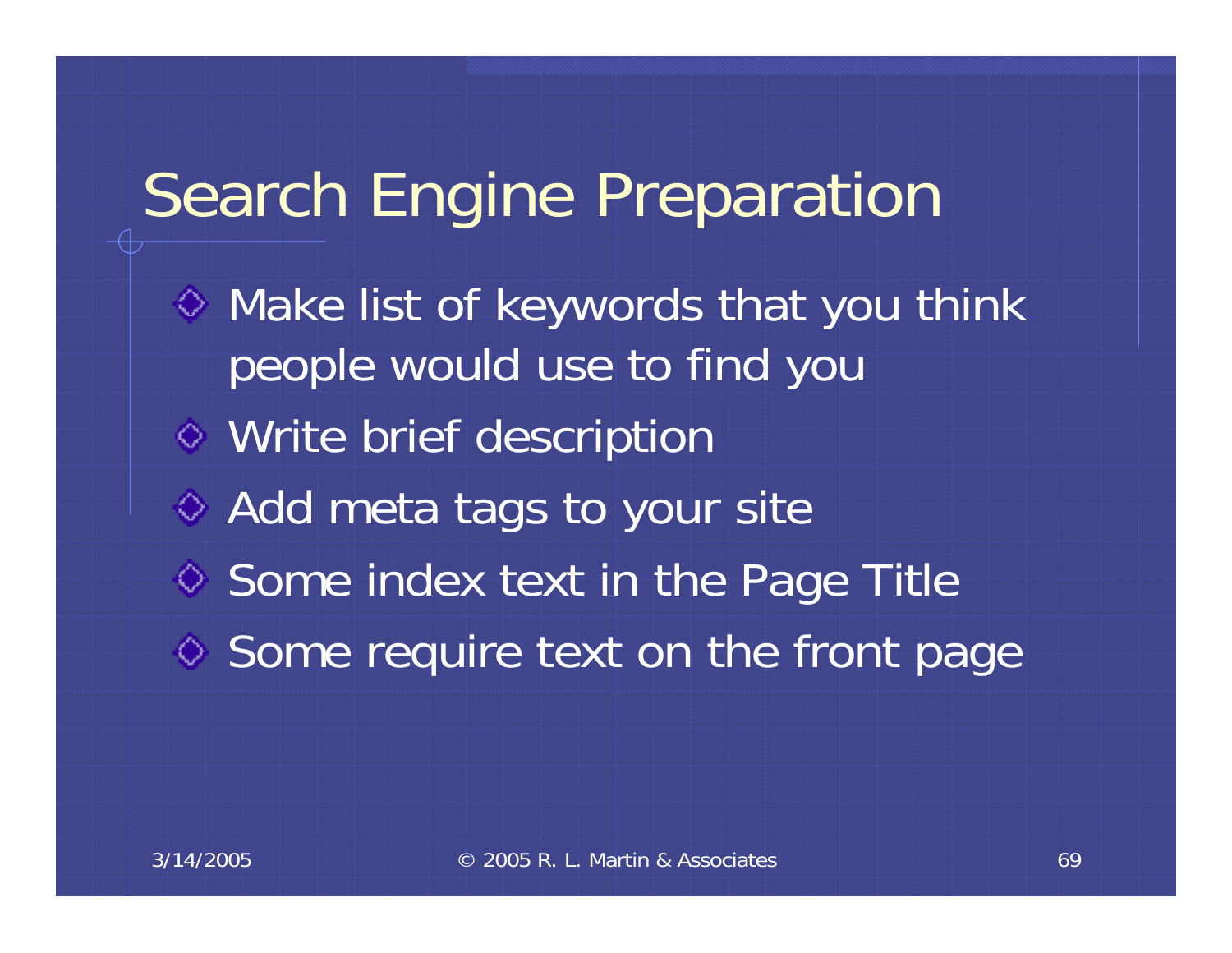## Meta Tags

- ♦ <meta name="description" content="Built Green Colorado is a statewide program promoting green building in the Denver metro area and all of Colorado. Built Green is operated by the HBA of Metro Denver. The program promotes energy and resource efficient new construction in Colorado.">
- ◈ <meta name="keywords" content="built green, BUILT GREEN, green building, resource efficient, green builder, denver, colorado, CO, denver hba, hba of denver, hba of metro denver">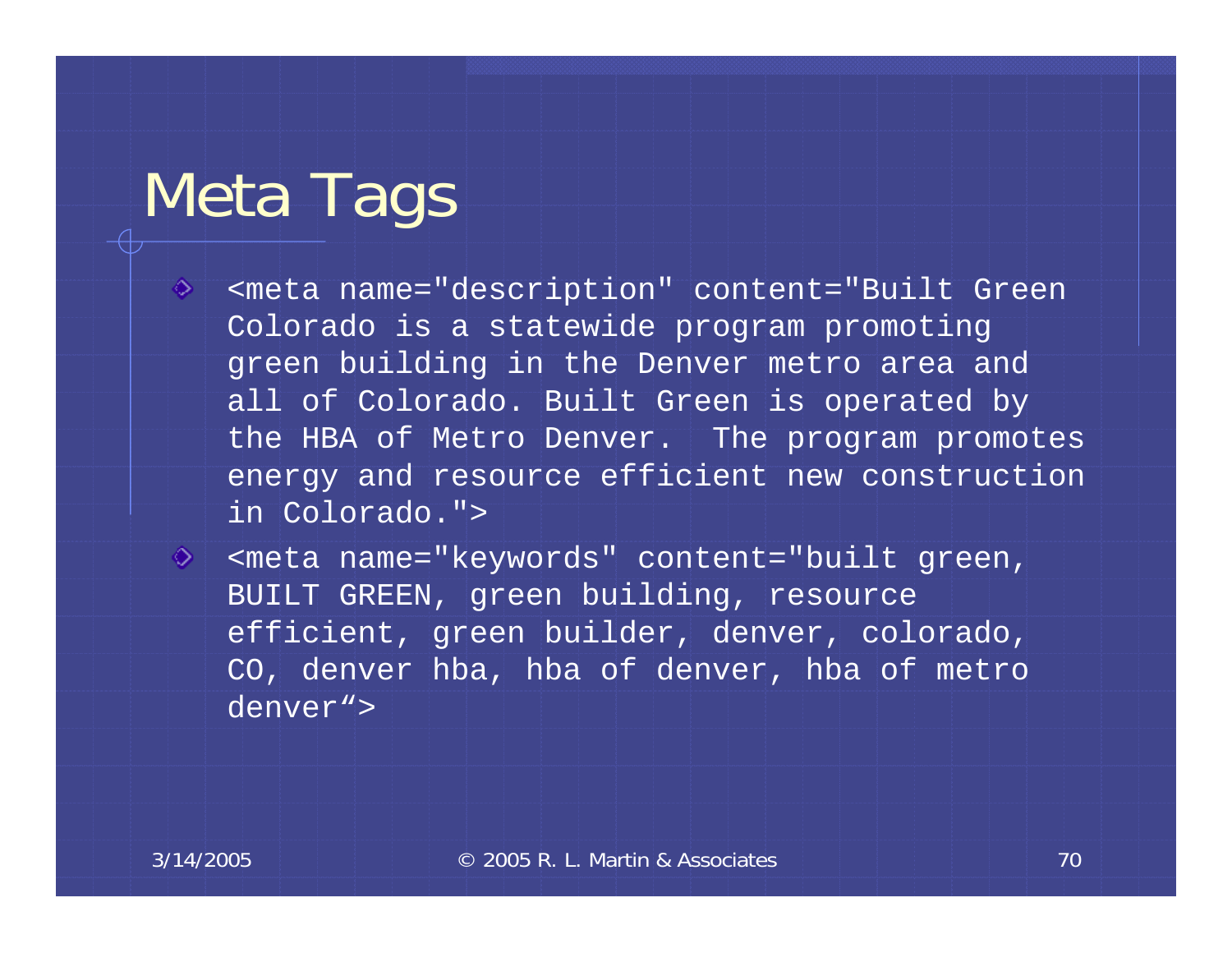# Step 5: Search Engine Submission Use Free Submission Pages ♦ Go to Each Search Engine and submit Use one of the Submit to 500 for \$49.95 ♦ Hire a professional search engine placement specialist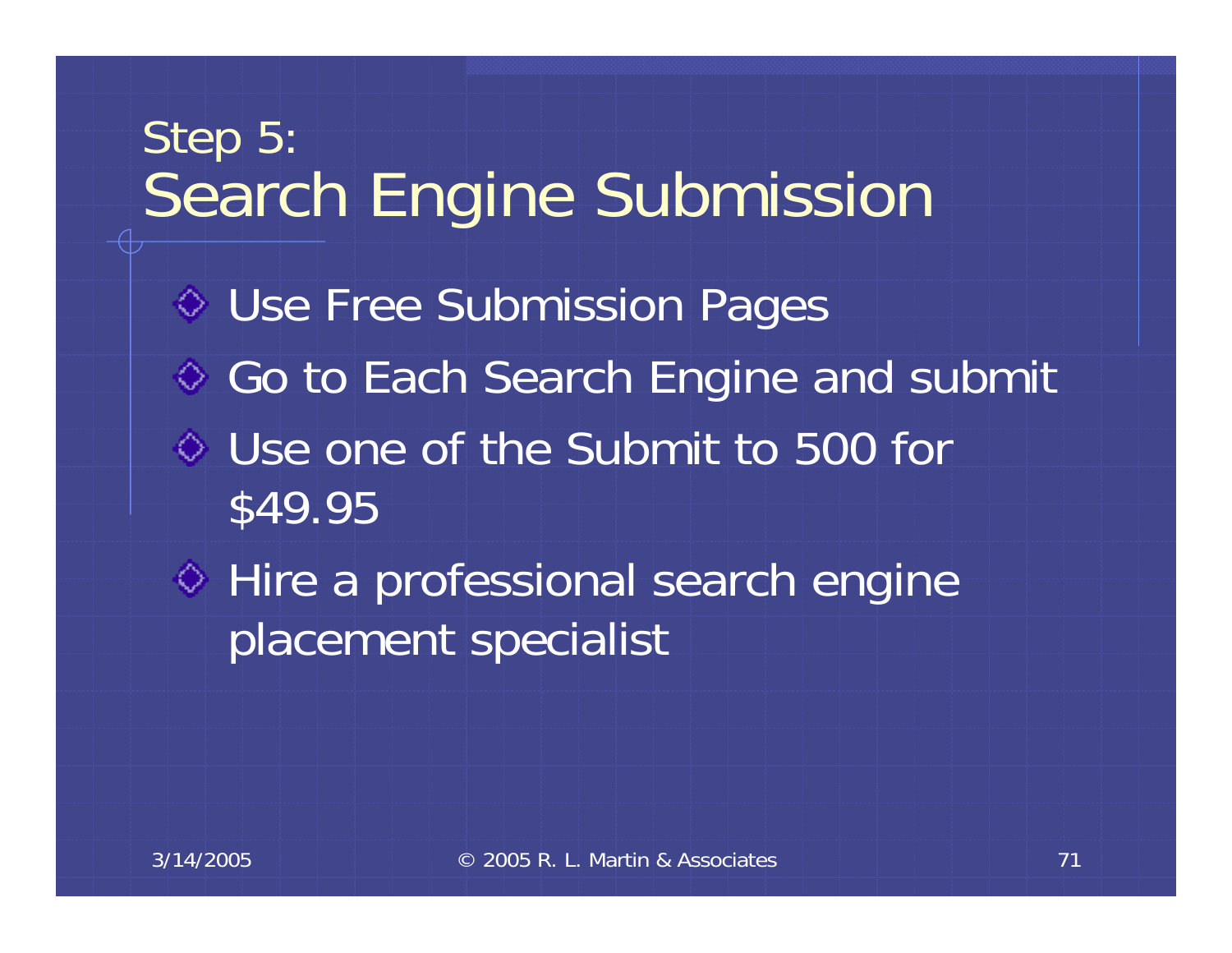## Search Engines

- **1st Goal:** They can easily find you when they know your name **2n<sup>d</sup> Goal:** They can find you if they are
- looking for you, but don't know you name

**3r<sup>d</sup> Goal:** They can find you when they don't know you but are looking for what you do or sell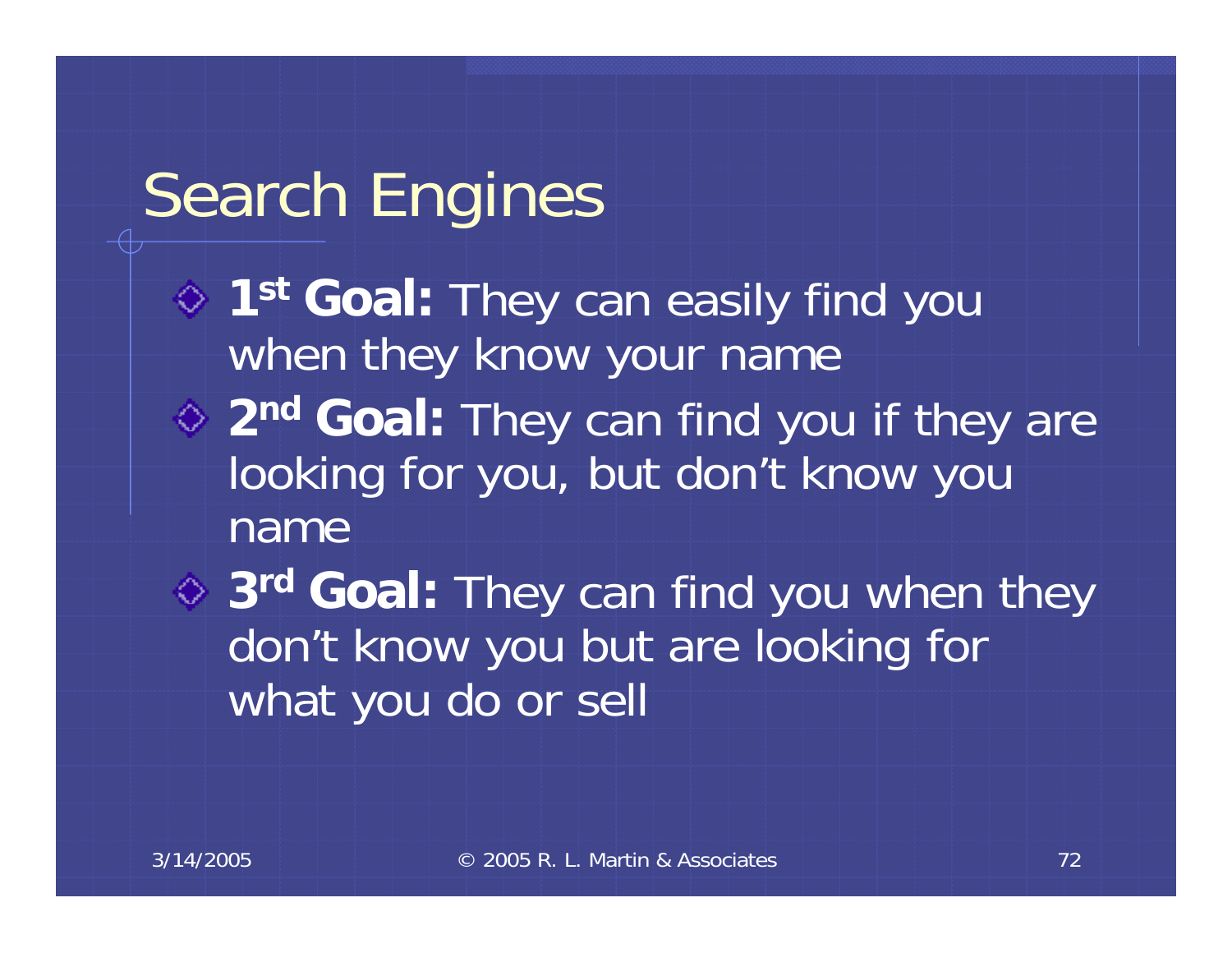#### Step 6: Setup Reciprocal Links

- Using Reciprocal links is as effective if not more effective than using search engines
- You need a links page on your site to reciprocate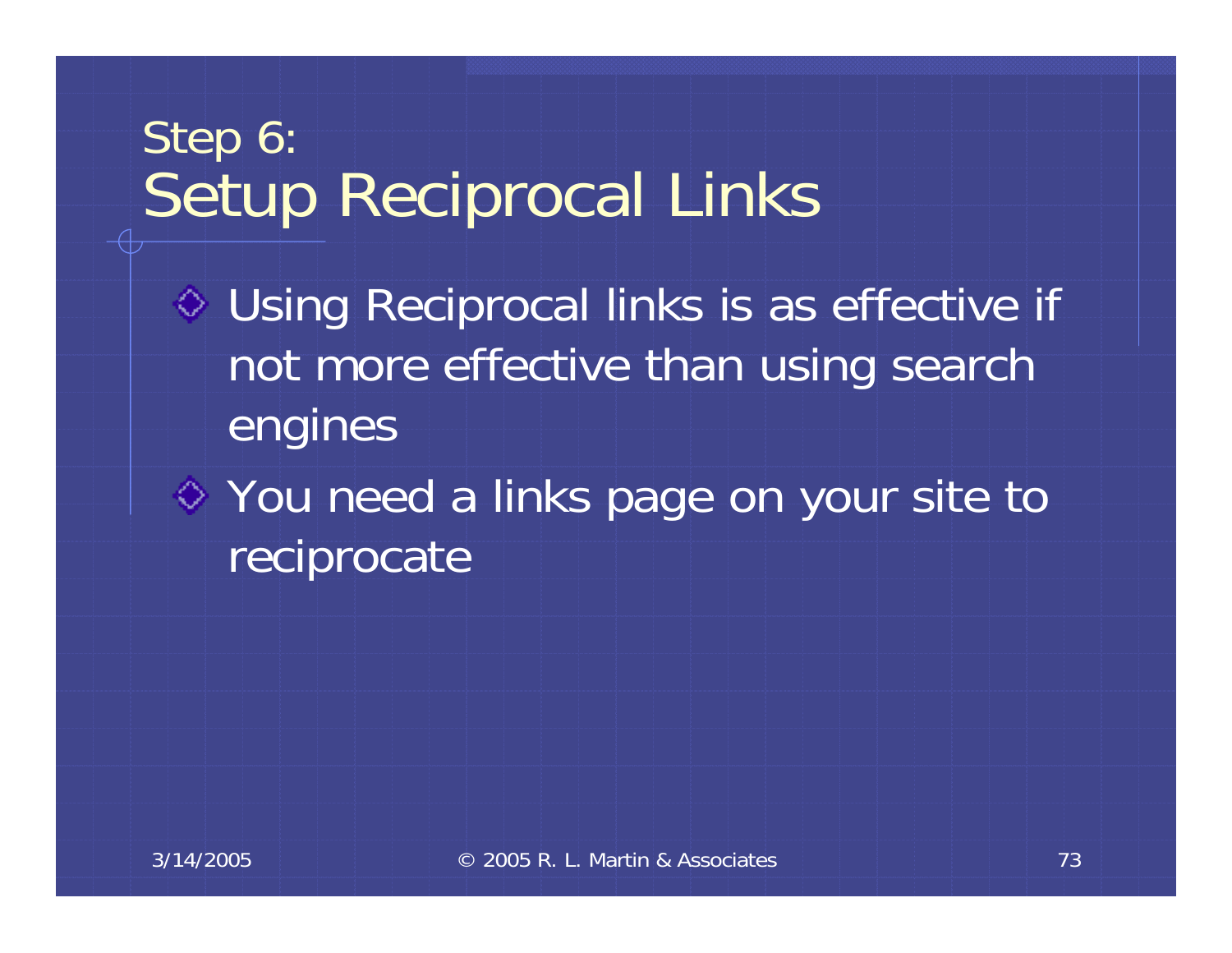# Step 7: Tracking Your Marketing Efforts Create a leader page for each web site that is customized for that web site**♦ Track your visitors Detailed access reports How many and what pages**  $\diamond$  Leader pages allow you to see where people came to you from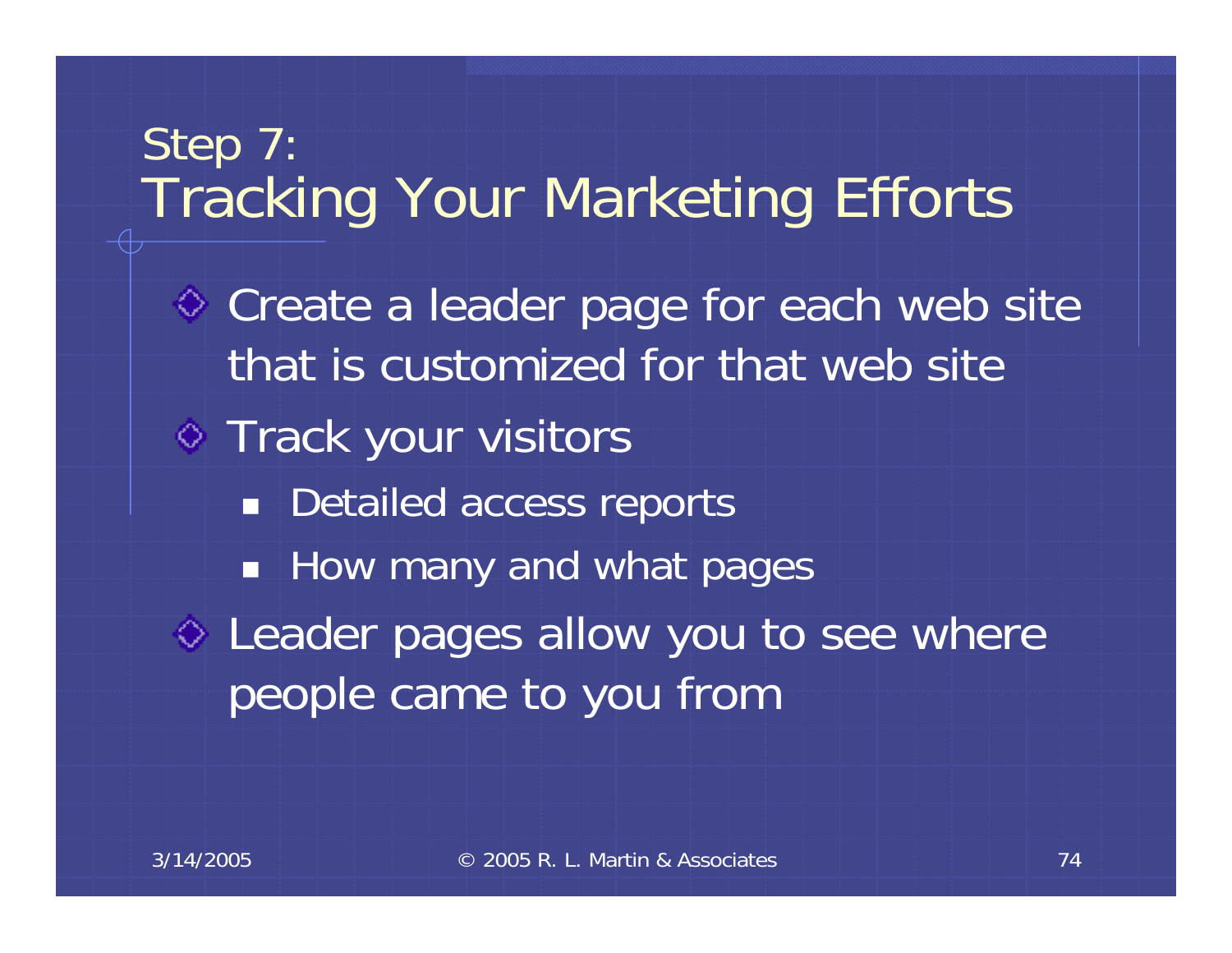# Search Engine Summary

◆ Define your objectives Define your target audience **♦ Research, research and more research**  $\Diamond$  Know the search engines  $\diamond$  Submit your site to the search engines ♦ Setup reciprocal links  $\Diamond$  Track your marketing efforts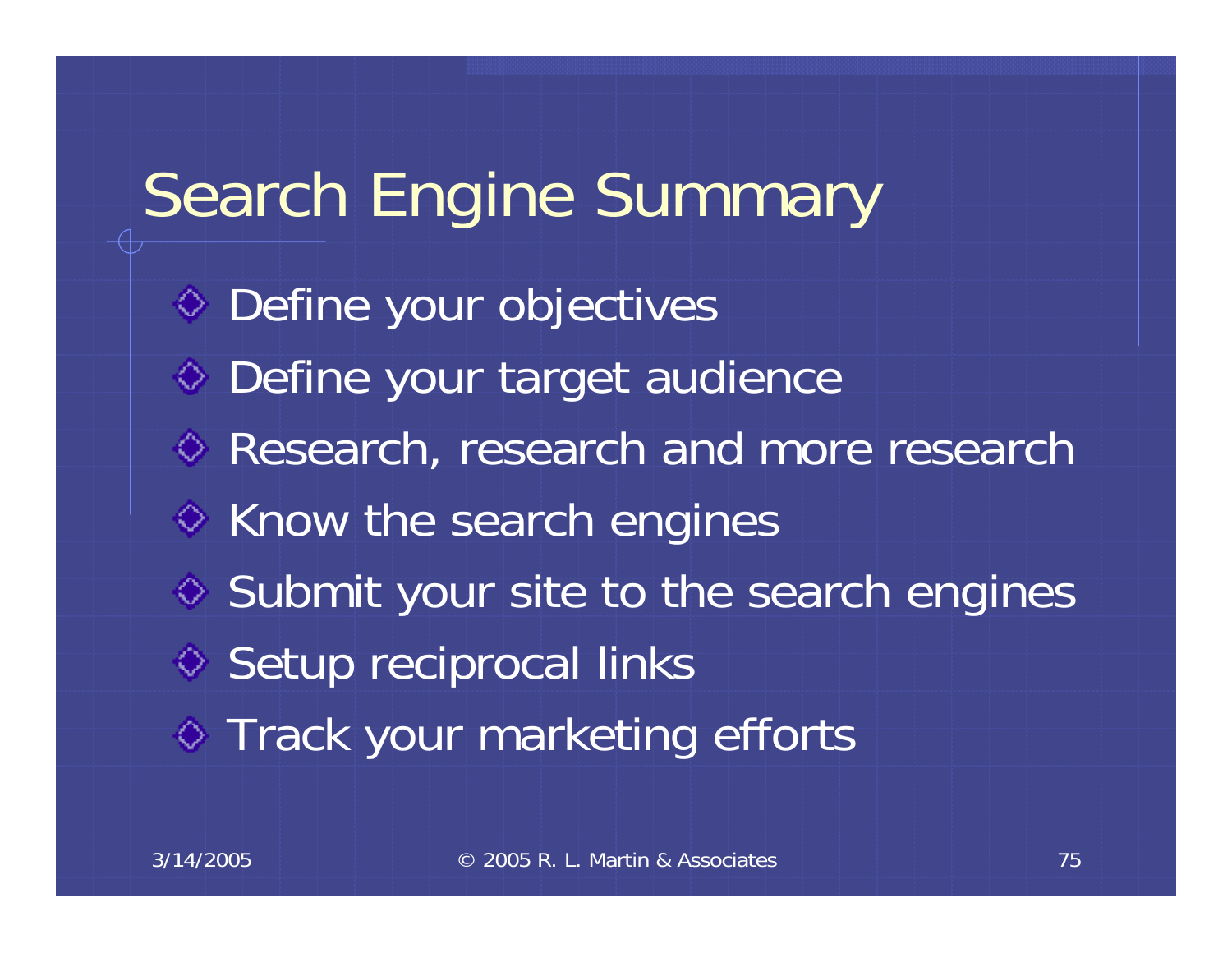### **Credits**

◆ "Creating a Useable Web Site" by Katherine Nolan "The Step by Step Guide to Successfully Promoting a Web Site" by John R. DeUlloa